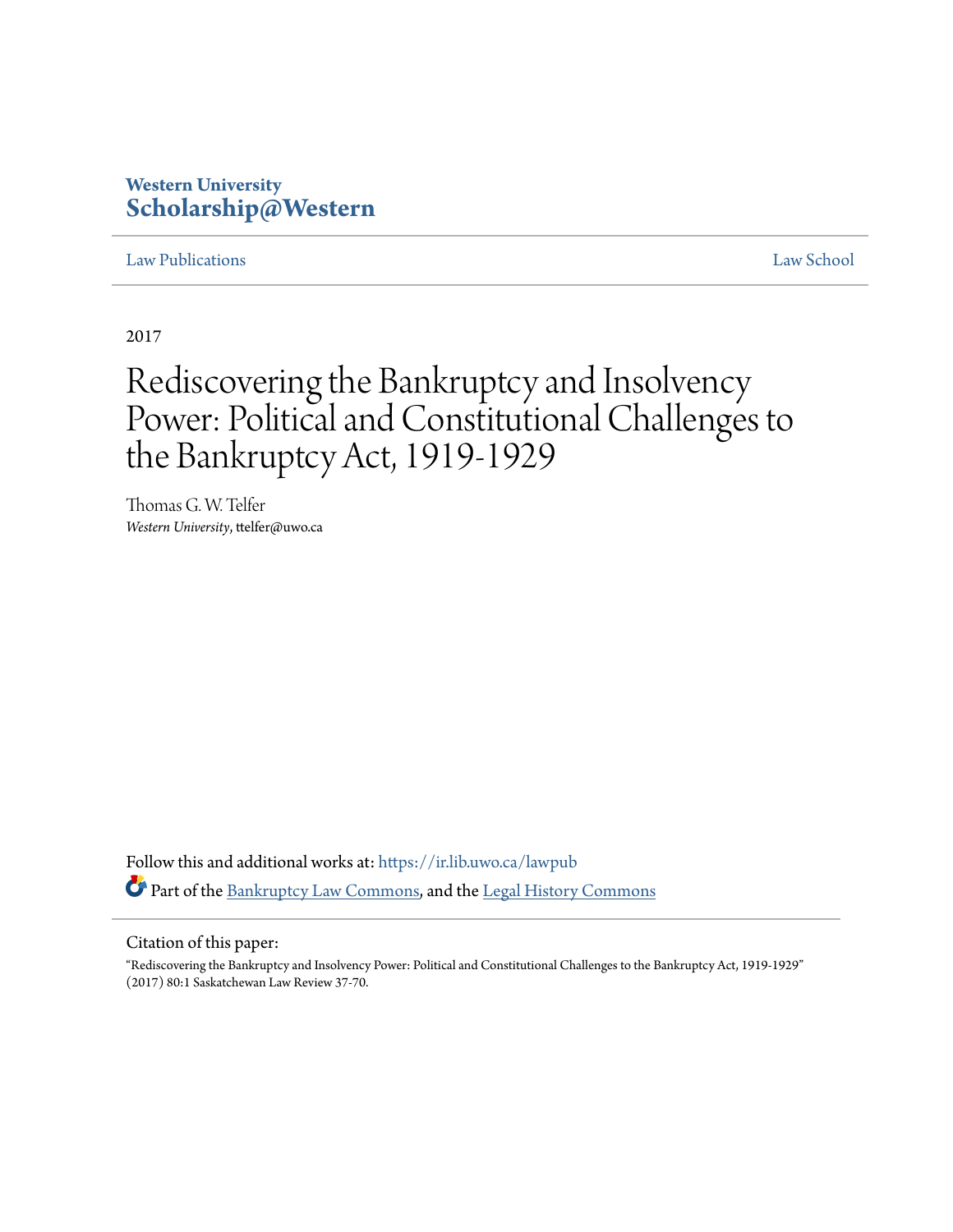"Rediscovering the Bankruptcy and Insolvency Power: Political and Constitutional Challenges to the *Bankruptcy Act,* 1919-1929" (2017) 80:1 *Saskatchewan Law Review* 37-70.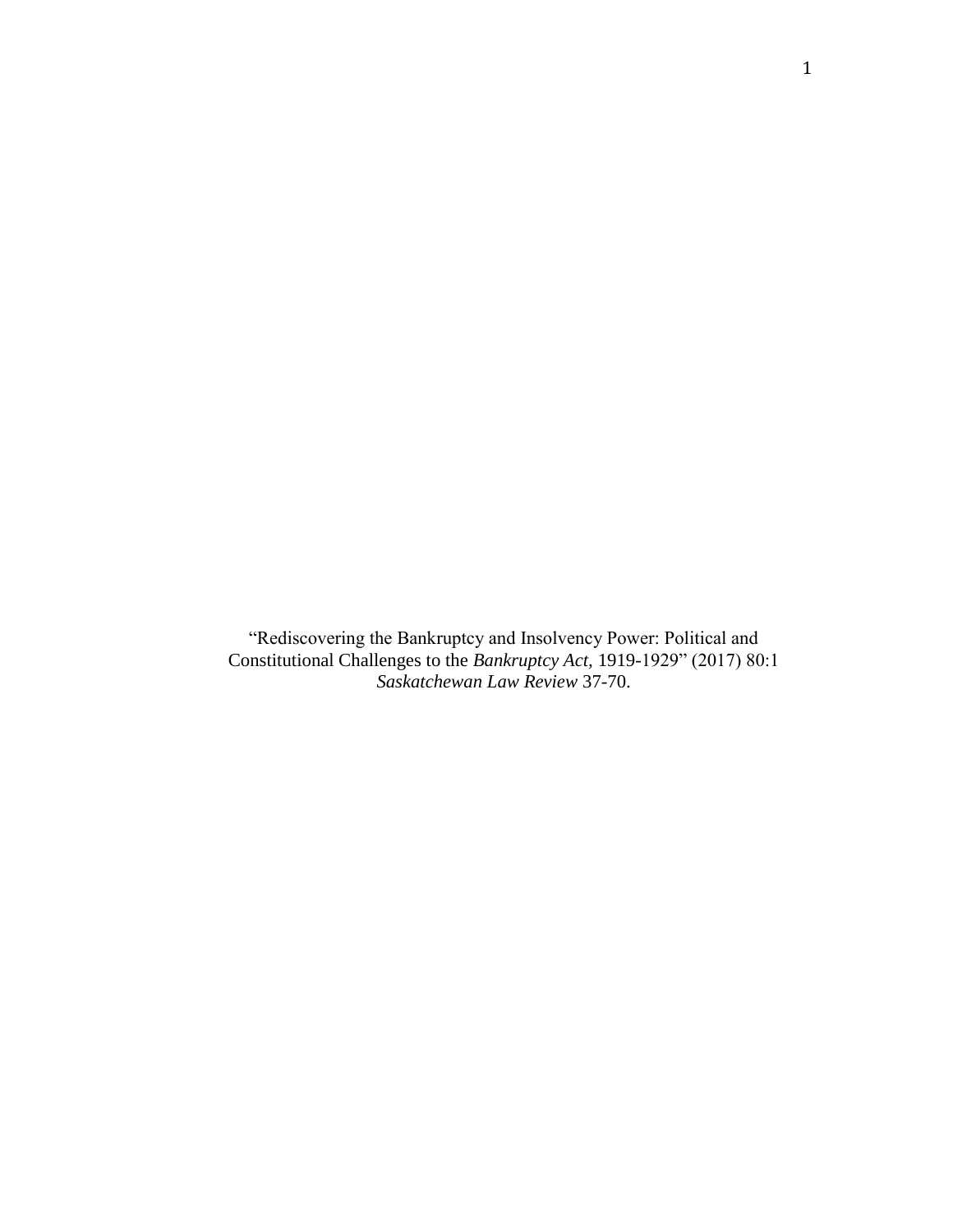#### *Rediscovering the Bankruptcy and Insolvency Power:*

*Political and Constitutional Challenges to the Canadian Bankruptcy Act, 1919-1929*

Thomas G. W. Telfer

[A]ll these questions—that is the rights of the parliament of Canada as against the provincial legislature to legislate in matters of bankruptcy--will in due course come before the judicial committee of the Privy Council.

*S.W. Jacobs, House of Commons Debates, 26 March 1923*<sup>1</sup>

#### **I. INTRODUCTION**

The enactment of the Canadian *Bankruptcy Act of 1919*<sup>2</sup> created a great deal of optimism in the business and legal community. The new statute finally enabled Canada to join other civilized nations, like England and the United States, that embraced bankruptcy law as a permanent commercial statute.<sup>3</sup> The idea of using a federal law to deal with debtors and creditors was new to the Canadian legal world in 1919. Although s. 91(21) of the *Constitution Act, 1867* granted Parliament exclusive jurisdiction over "Bankruptcy and Insolvency" the Dominion largely abandoned $4$  this federal power by repealing the

Professor, Western University, Faculty of Law. A version of this paper was originally presented at the Commercial Law Conference Honouring Professor RCC Cuming, University of Saskatchewan, November 2016. I am indebted to Anna Lund, Virginia Torrie and Wade Wright who provided comments on an earlier draft. Research assistance was provided by Courtney Davis, Meghan Loughry and Oliver Hutchison.

<sup>1</sup> *House of Commons Debates*, 14th Parl, 2nd Sess, vol II (26 March 1923) at 1519 (Jacobs, George Etienne Cartier).

<sup>2</sup> *Bankruptcy Act of 1919*, SC 1919, c 36.

<sup>3</sup> For examples of optimism in the business community see Review of Lewis Duncan, *The Law and Practice of Bankruptcy in Canada* (1922) 34 Jurid Rev 193; "Canada's Bankruptcy Act", *The Globe* (7 January 1920) 6; "Bankruptcy Act Will Help Business World: New Measure Wipes out Variety of Provincial Laws" *Financial Post* (5 July 1919) 13 at 16; FM Moffat, "Bankruptcy in Canada" *Financial Post* 21 (25 March 1927) 28; "Bankruptcy Act in Force July 1", *The Globe* (6 January 1920) 2.

<sup>4</sup> Parliament did not completely abandon the field as it enacted legislation in 1882 to deal with insolvent trading companies and banks: Thomas GW Telfer & Bruce L Welling, "The *Winding-Up and Restructuring Act:* Realigning Insolvency's Orphan to the Modern Law Reform Process" (2008) 24 BFLR 234 at 235.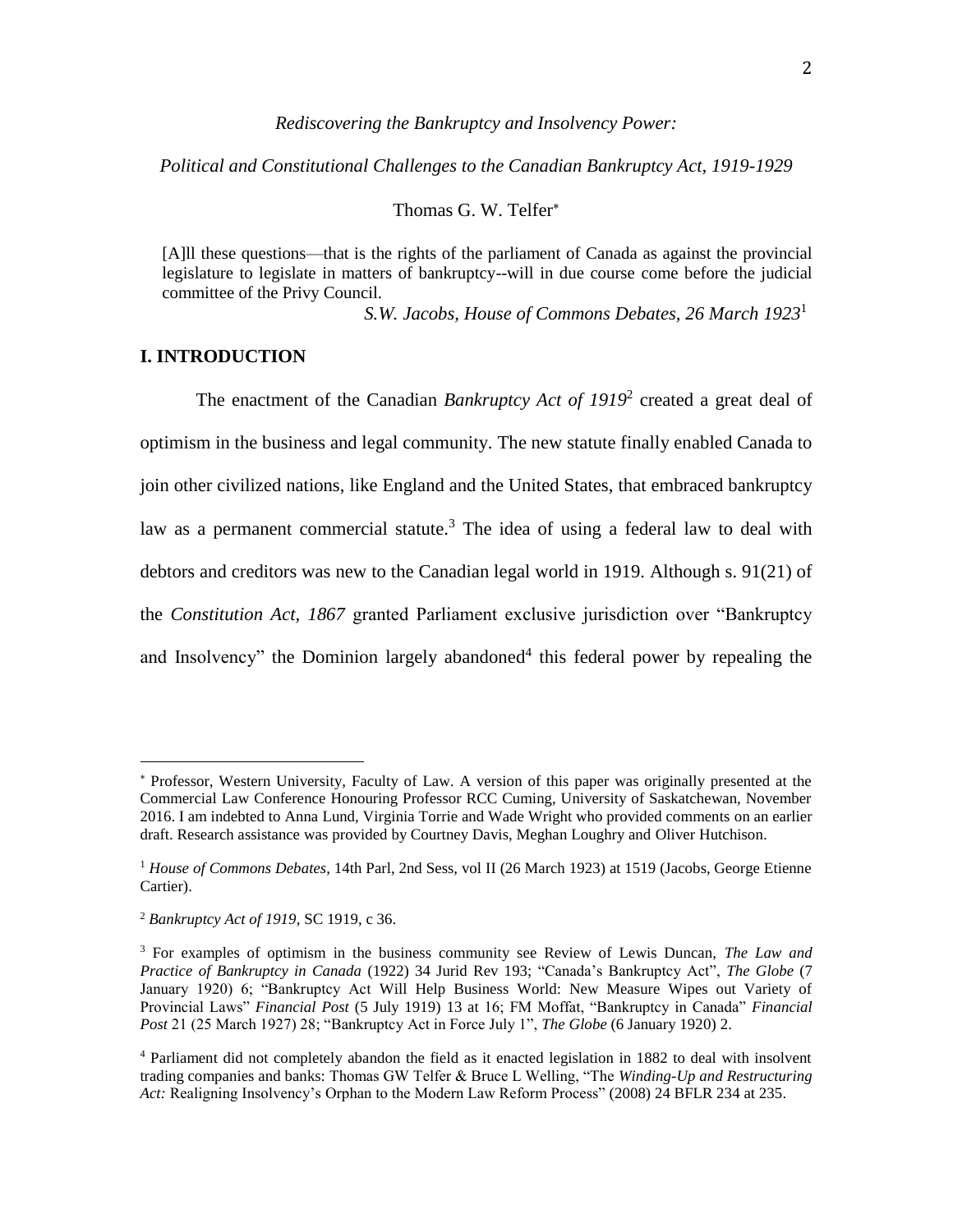*Insolvent Act*<sup>5</sup> in 1880<sup>6</sup> thereby enabling the provinces to pass debtor creditor legislation. In 1919, there was an assumption that the new national bankruptcy law would improve upon non-uniform provincial law.<sup>7</sup> In the early 1920s, many lawyers believed that the federal power was meant to be read broadly such that it would allow the Dominion to interfere with provincial jurisdiction over property and civil rights to make the *Bankruptcy Act* more workable.<sup>8</sup>

From today's perspective, the legal and business community's optimism was well placed. The *Bankruptcy Act of 1919* has become Canada's founding bankruptcy statute and it established a permanent bankruptcy regime. On the constitutional side, if we look at the evolution of the bankruptcy and insolvency power over the longer term, from 1919 "there has been a progressive expansion of the federal presence in the field."<sup>9</sup> However, the permanency of the *Bankruptcy Act* and a broad interpretation of the bankruptcy power were not inevitable or predictable outcomes in 1920. Some questioned Parliament's ability to pass legislation that interfered with decades old provincial debtor creditor law.<sup>10</sup>

<sup>5</sup> *Insolvent Act of 1875,* SC 1875, c 16.

<sup>6</sup> *An Act to Repeal the Acts Respecting Insolvency Now in Force in Canada*, SC 1880, c 1. For the reasons for repeal and the 1919 revival of bankruptcy law see Thomas GW Telfer, *Ruin and Redemption: The Struggle for a Canadian Bankruptcy Law, 1867-1919* (Toronto: University of Toronto Press, Osgoode Society for Canadian Legal History, 2014).

<sup>7</sup> "Dominion Association of Chartered Accountants: Address on *Bankruptcy Act*" 65:12 *Monetary Times* (17 September 1920) 5 at 8. See also FM Moffat, "Bankruptcy in Canada" 21 Financial Post (25 March 1927) 28. One aspect of the new Act was not uniform. Section 25 of the *Bankruptcy Act* relied upon provincial exemption law to determine exempt property in a bankruptcy. See Thomas GW Telfer, "The Evolution of Bankruptcy Exemption Law in Canada 1867-1919: The Triumph of the Provincial Model" [2007] Ann Rev Insol L 593.

<sup>8</sup> See e.g. Lewis Duncan, *The Law and Practice of Bankruptcy in Canada* (Toronto: Carswell, 1922) at ix.

<sup>9</sup> Roderick Wood, "The Paramountcy Principle in Bankruptcy and Insolvency Law: The Latest Word (2016) 58 CBLJ 27 at 29.

<sup>&</sup>lt;sup>10</sup> Perhaps this is not surprising. Peter Hogg and Wade Wright note that the enumerated federal bankruptcy and insolvency power was a subject matter that would "otherwise have come within property and civil rights" jurisdiction of the provinces. Peter Hogg & Wade Wright, "Canadian Federalism, the Privy Council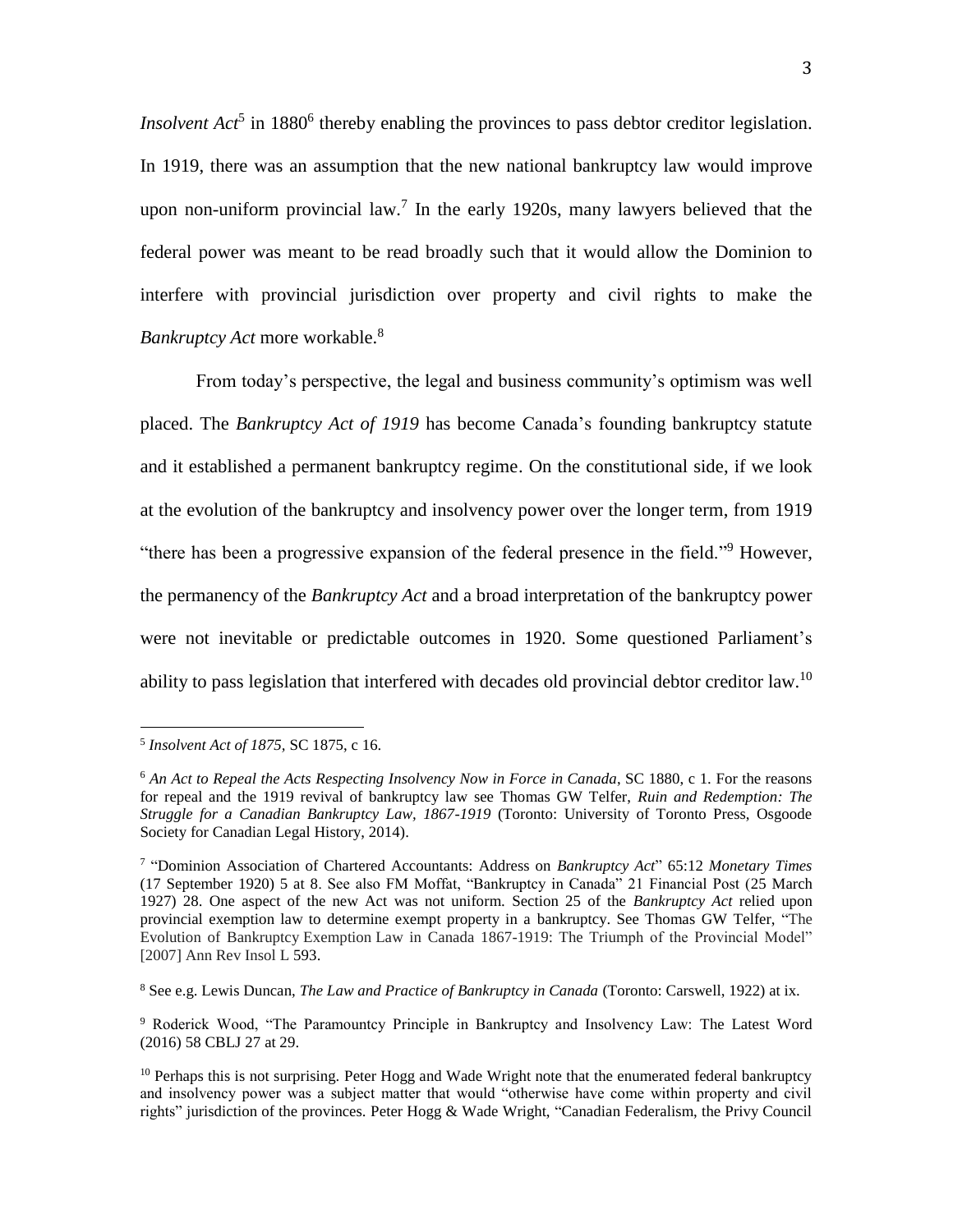Indeed, many Quebec legal thinkers did not welcome the new federal statute as they believed it to be a threat to the "purity of civil law."<sup>11</sup>

During 1922 and 1923, there were calls from inside and outside Parliament to repeal the *Bankruptcy Act of 1919*. Those seeking repeal sought to preserve provincial law from federal interference. This provincial rights' perspective ultimately surfaced in constitutional cases where litigants sought to protect the property and civil rights jurisdiction of the provinces from the intrusion of the *Bankruptcy Act*. In the 1928 case of *Royal Bank v. Larue*<sup>12</sup> the Privy Council ended the debate by reaffirming a broad federal bankruptcy and insolvency power. Looking back from a long-term perspective, the outcome in *Larue* might seem inevitable. However, until *Larue* there was a great deal of uncertainty over the relationship between the federal bankruptcy power and provincial jurisdiction. After nearly forty years of provincial rule, the shift to a federal statute was an abrupt change for the provinces. The new federal bankruptcy order challenged entrenched provincial law, and provincial rights' advocates saw it as an attack on carefully crafted provincial law that was more in tune with local needs.

This study examines the political and constitutional challenges to the *Bankruptcy Act* from 1919 to 1929. The paper focuses on the 1920s for several reasons. The

and the Supreme Court: Reflections on the Debate about Canadian Federalism" (2005) 38:2 UBC L Rev 329 at 335.

<sup>&</sup>lt;sup>11</sup> Sylvio Normand, "Un thème dominant de la pensée juridique traditionnelle au Québec: La sauvegarde de l'intégrité du droit civil" (1986-87) 32 McGill LJ 559 at 588. Original French: "Au Québec, les juristes accueillent froidement la nouvelle loi, y voyant une menace évidente à la pureté du droit civil." [translated by author]. See also Louis-A. Pouliot, "Law Loi de Faillite et les Lois Provinciales" (1926-27) 5 R du D 104 at 110, 114; Louis-A. Pouliot, "La Loi de Faillite et les Lois Provinciales" (1926-27) 5 R du D 142 at 146.

<sup>12</sup> *Royal Bank of Canada v Larue* [1928] AC 187, 8 CBR 579 (PC).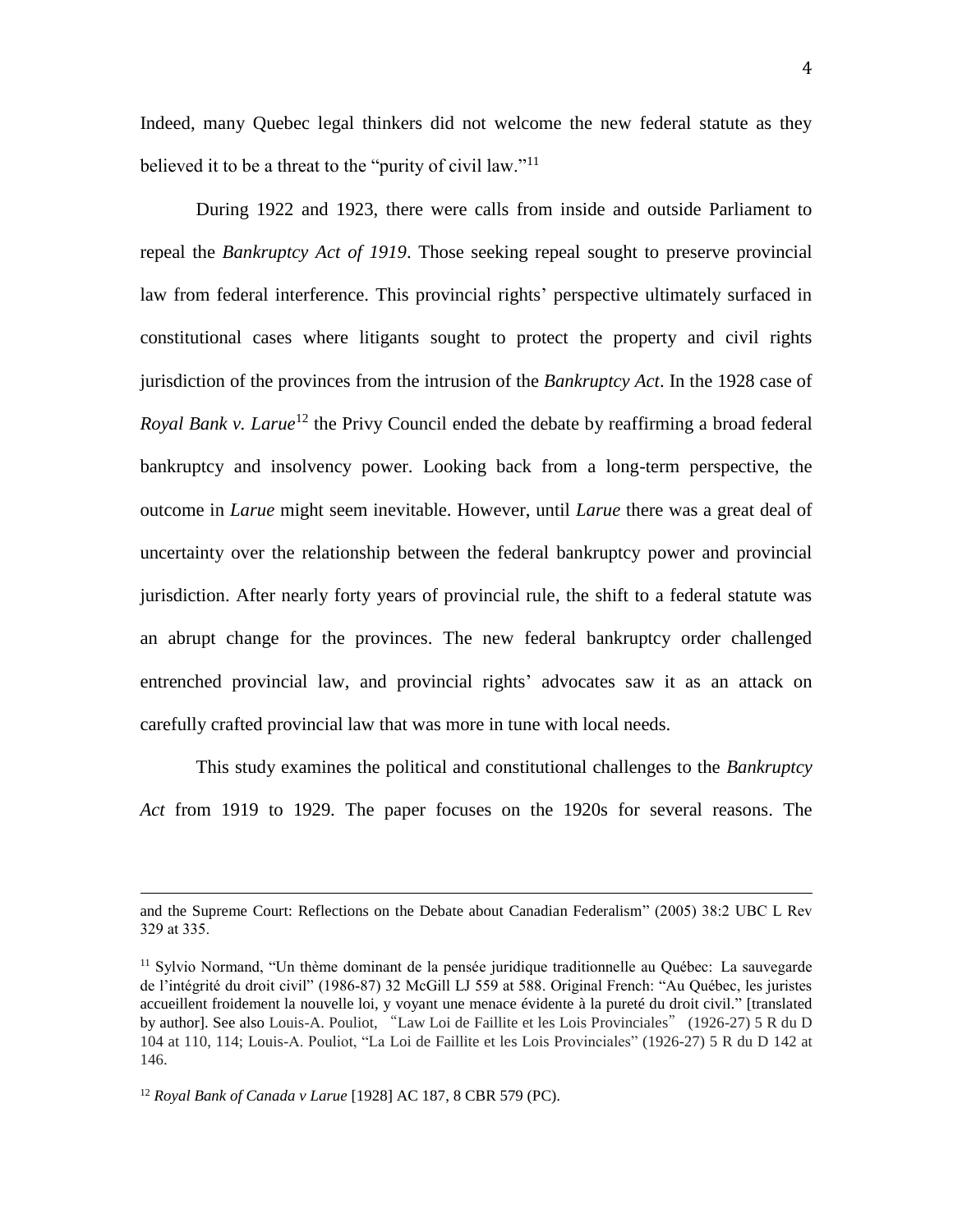*Bankruptcy Act of 1919* and the creation of the Superintendent of Bankruptcy in 1932<sup>13</sup> are important legislative milestones but in the literature there is little discussion of bankruptcy law during the 1920s. This decade provides an opportunity to study how the legal and business community responded to Parliament's rediscovery of the federal bankruptcy and insolvency power. The new *Bankruptcy Act of 1919* provided a new constitutional battle-ground for those seeking to preserve provincial law from federal interference. Since *Royal Bank v. Larue* ruled in favour of a broad bankruptcy power in 1928 it provides the end-point of the study. The Great Depression is a distinct and separate chapter in the life of Canadian bankruptcy law and federalism.<sup>14</sup>

The paper is divided into seven Parts. Part II provides the economic context of the 1920s and includes official bankruptcy statistics for the decade. Part III provides the necessary constitutional law background by highlighting key nineteenth century cases on the bankruptcy power. In Part IV, the paper considers how the legal and business community defended a broad federal bankruptcy power. In contrast, Part V examines the provincial rights' response to the new *Bankruptcy Act* found in the political debates of the Québec National Assembly and the House of Commons. Part VI details the constitutional challenges to the federal bankruptcy power through an examination of reported case law from the 1920s. Part VII concludes.

<sup>13</sup> *An Act to amend The Bankruptcy Act,* SC 1932, c 39.

<sup>14</sup> Parliament responded to the Great Depression with the *Companies' Creditors Arrangement Act,* SC 1933, c 36 and the *Farmers' Creditors Arrangement Act*, SC Farmers' Creditors Arrangement Act, SC 1934, c 53. On the constitutional litigation during the Great Depression legislation see: Virginia Torrie, "Protagonists of Company Reorganization: A History of the Companies' Creditors Arrangement (Canada) and the Role of Large Secured Creditors" (PhD Thesis, University of Kent*,* 2015) at 118-127. See *Reference re Companies' Creditors Arrangement Act (Canada),* [1934] SCR 659, [1934] 4 DLR 75; *British Columbia (Attorney General) v Canada (Attorney General*), [1936] SCR 384, 17 CBR 359, aff'd [1937] AC 391, [1937] 1 DLR 695 (PC).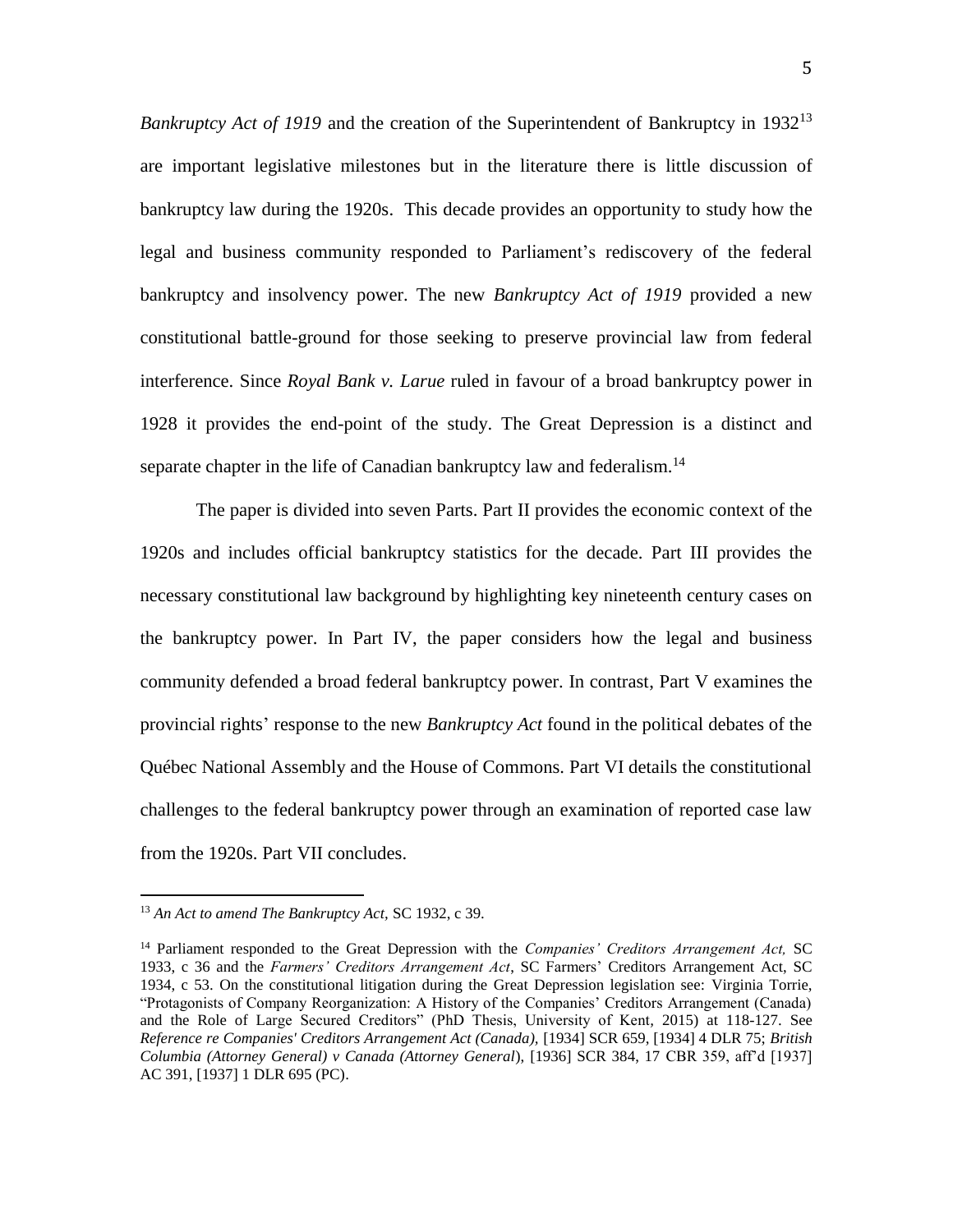## **II. THE ECONOMIC CONTEXT AND THE BRAVE NEW WORLD OF BANKRUPTCY LAW**

To better understand the challenges to the bankruptcy regime in the 1920s some economic context is necessary. The economy struggled during the "Stuttering Twenties" with a depression causing severe unemployment.<sup>15</sup> For some areas of the country, economic devastation started during the First World War. Southeastern Alberta and southwestern Saskatchewan faced a severe drought in the decade following  $1916$ <sup>16</sup> In 1921, the *Queen's Quarterly* reported that Canada was "somewhere near the middle of the business depression."<sup>17</sup> The severe downturn lasted until  $1925$ .<sup>18</sup>

The depression in the early 1920s is reflected in official bankruptcy statistics from

the Department of Trade and Commerce.<sup>19</sup> In 1922, the number of bankruptcies peaked at

<sup>15</sup> Michael Bliss, *Northern Enterprise: Five Centuries of Canadian Business* (Toronto: McClelland & Stewart, 1987) at 381, 384. In 1923, the Home Bank of Canada, with seventy branches, failed. Lawrence Kryzanowski and Gordon S. Roberts, "Canadian Banking Solvency, 1922-1940" (1993) 25: 3 J Money, Credit & Banking 361 at 364. See *Home Bank of Canada, Re*, [1923] 54 O.L.R. 606, 4 DLR 891, (Ont. H.C.) cited in Stephanie Ben-Ishai, "Bank Bankruptcy in Canada: A Comparative Perspective" (2009) BFLR 25 at 60.

<sup>16</sup> See David C Jones, *"We'll All be Buried Down Here" The Prairie Dryland Disaster 1917-1926* (Calgary: Historical Society of Alberta, 1986) at xxix; David C. Jones, *Empire of Dust: Settling and Abandoning the Prairie Dry Belt* (Edmonton: University of Alberta Press, 1987); Curtis R McManus, *Happyland: A History of the 'Dirty Thirties in Saskatchewan, 1914-1937* (Calgary, University of Calgary Press, 2011).

<sup>&</sup>lt;sup>17</sup> "Business Cycles and the Depression of 1920-21" (1921) 29 Queen's Quarterly 60. See also Angus Lyell, "The Bankruptcy Act in Operation" 66:2 Monetary Times (14 January 1921) 26; HP Grundy, "Bankruptcy Act a Real Benefit" 78:24 *Monetary Times* (17 June 1927) 14.

<sup>&</sup>lt;sup>18</sup> James Struthers, "Prelude to the Depression: The Federal Government and Unemployment, 1918-29" (1977) 58:3 Can Hist Rev 277.

<sup>19</sup> 1921 is the first full year under the new bankruptcy regime since it came into effect on July 1, 1920. For bankruptcy statistics for the calendar year 1921, see *House of Commons Debates*, 14th Parl, 2nd Sess, vol I (8 March 1923) at 938. For bankruptcy statistics for 1922 to 1924, see Canada, Department of Trade and Commerce, Dominion Bureau of Statistics, "Commercial Failures in Canada December 1925", (Ottawa: DTC, 1925) at 7; for 1925 to 1931, see Canada, Department of Trade and Commerce, Dominion Bureau of Statistics, "Commercial Failures in Canada for December 1931 With Totals for the Calendar Year 1931", (Ottawa: DTC, 1932) at 8.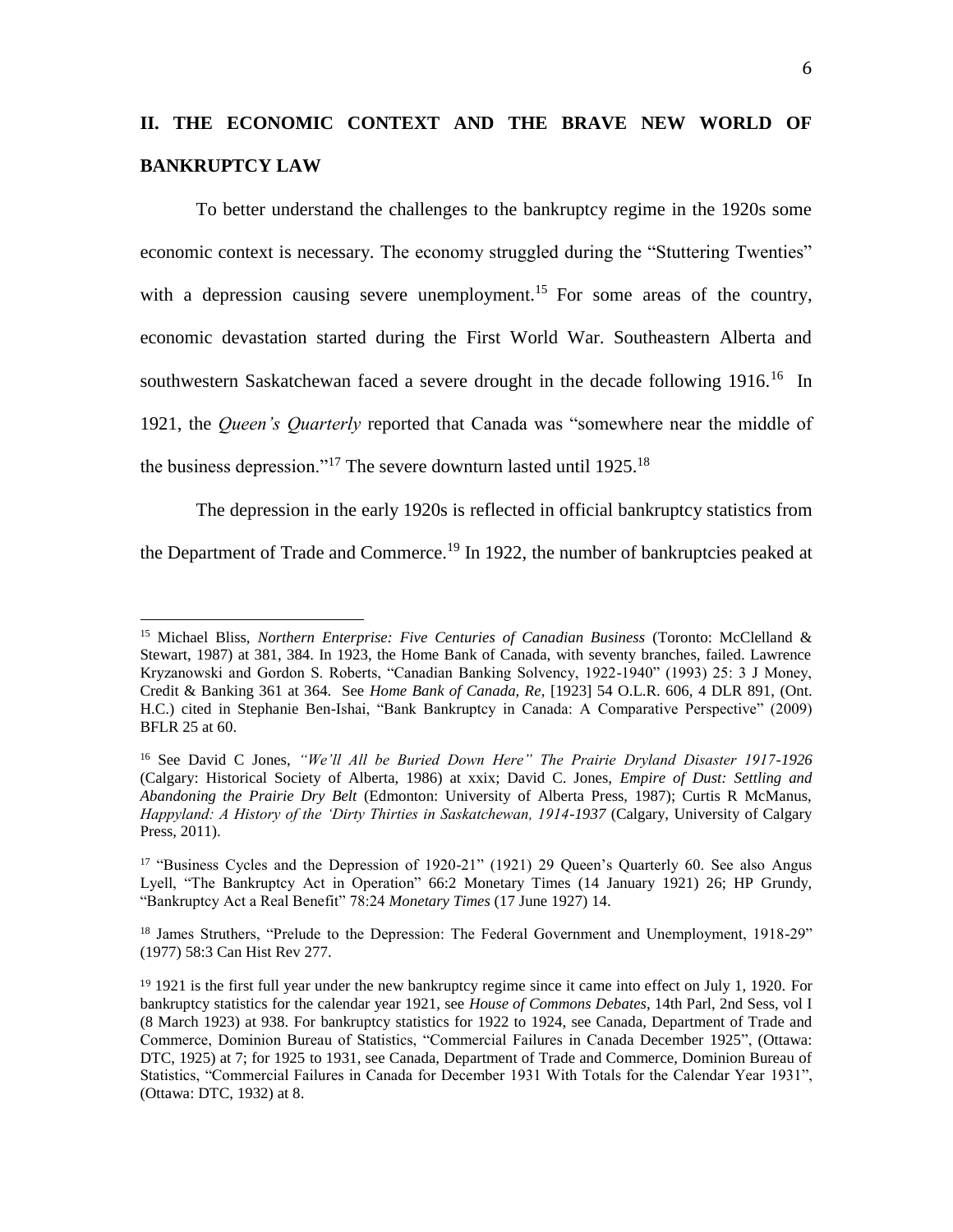3,925. Bankruptcies never reached this level during the Great Depression.<sup>20</sup> The bankruptcy statistics did not go unnoticed. In 1923, a Member of Parliament referred to the rising bankruptcy numbers as "an enormous total in a land of unlimited resources, a land whose people are willing workers, a land…which offers every possible stimulus to progress."<sup>21</sup> Within two years of the *Bankruptcy Act* coming into force Canada experienced a significant bankruptcy crisis. This may have contributed to the belief that there was something inherently wrong with the bankruptcy regime.

<sup>&</sup>lt;sup>20</sup> For bankruptcy statistics for 1932 to 1941, see Canada, Department of Trade and Commerce, Dominion Bureau of Statistics, "Commercial Failures in Canada in the Calendar Year 1941 and in December 1941", (Ottawa: DTC, 1942) at 3.

<sup>21</sup> *House of Commons Debates*, 14th Parl, 2nd Sess, vol I (26 February 1923) at 648.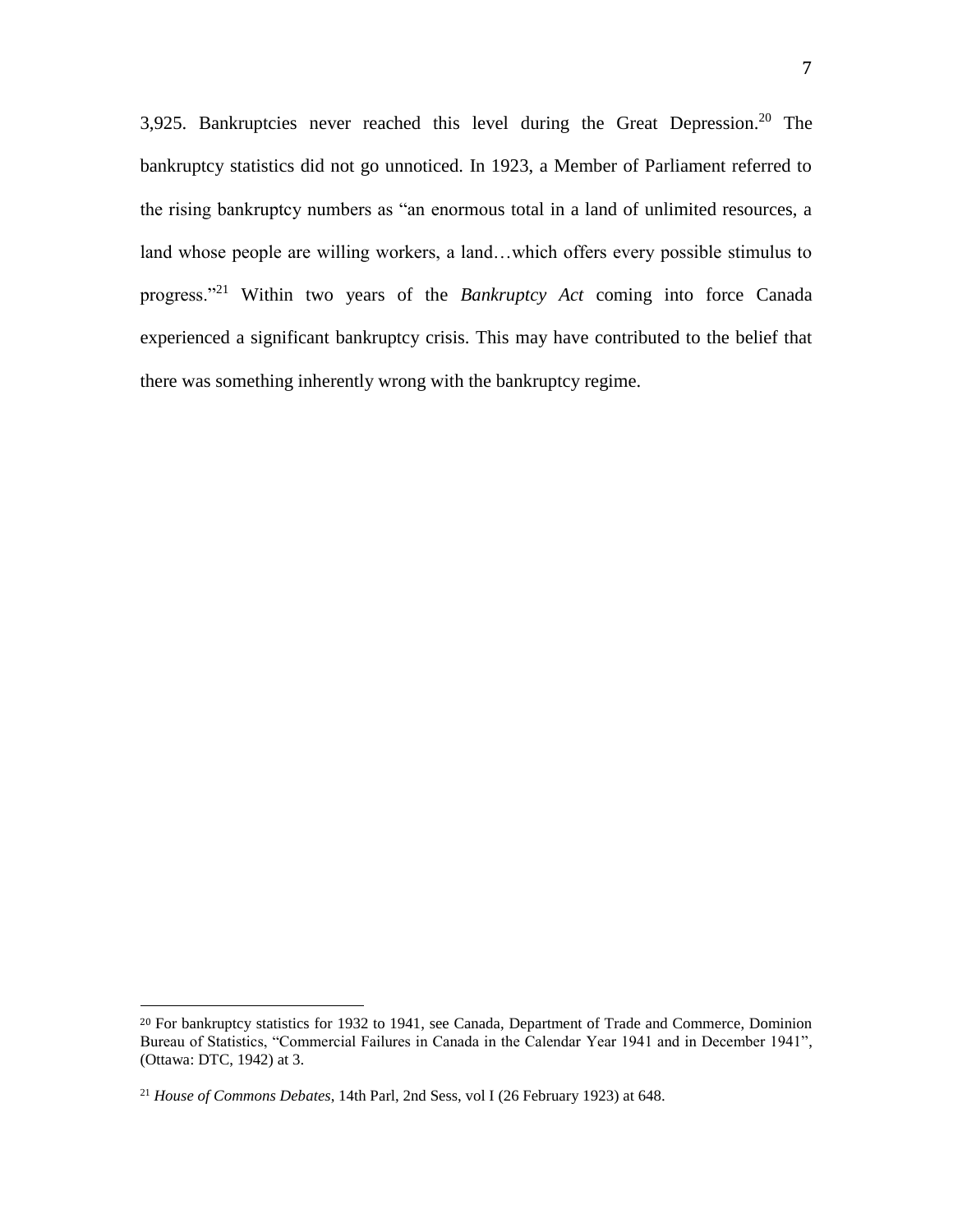| Year | <b>Total Number of Bankruptcies</b> |
|------|-------------------------------------|
| 1921 | 2,364                               |
| 1922 | 3,925                               |
| 1923 | 3,408                               |
| 1924 | 2,319                               |
| 1925 | 1,996                               |
| 1926 | 1,773                               |
| 1927 | 1,841                               |
| 1928 | 2,037                               |
| 1929 | 2,167                               |

**Total Number of Reported Bankruptcies in Canada**  $(1921 - 1929)$ 



Rising numbers of bankruptcies in the early twenties occurred at a time when the provisions of the *Bankruptcy Act* were only becoming known. The absence of a national bankruptcy law for nearly forty years meant that there was a lack of expertise among lawyers and trustees in bankruptcy. A *Canadian Law Times* book review acknowledged that "few in the Legal Profession of Canada know anything of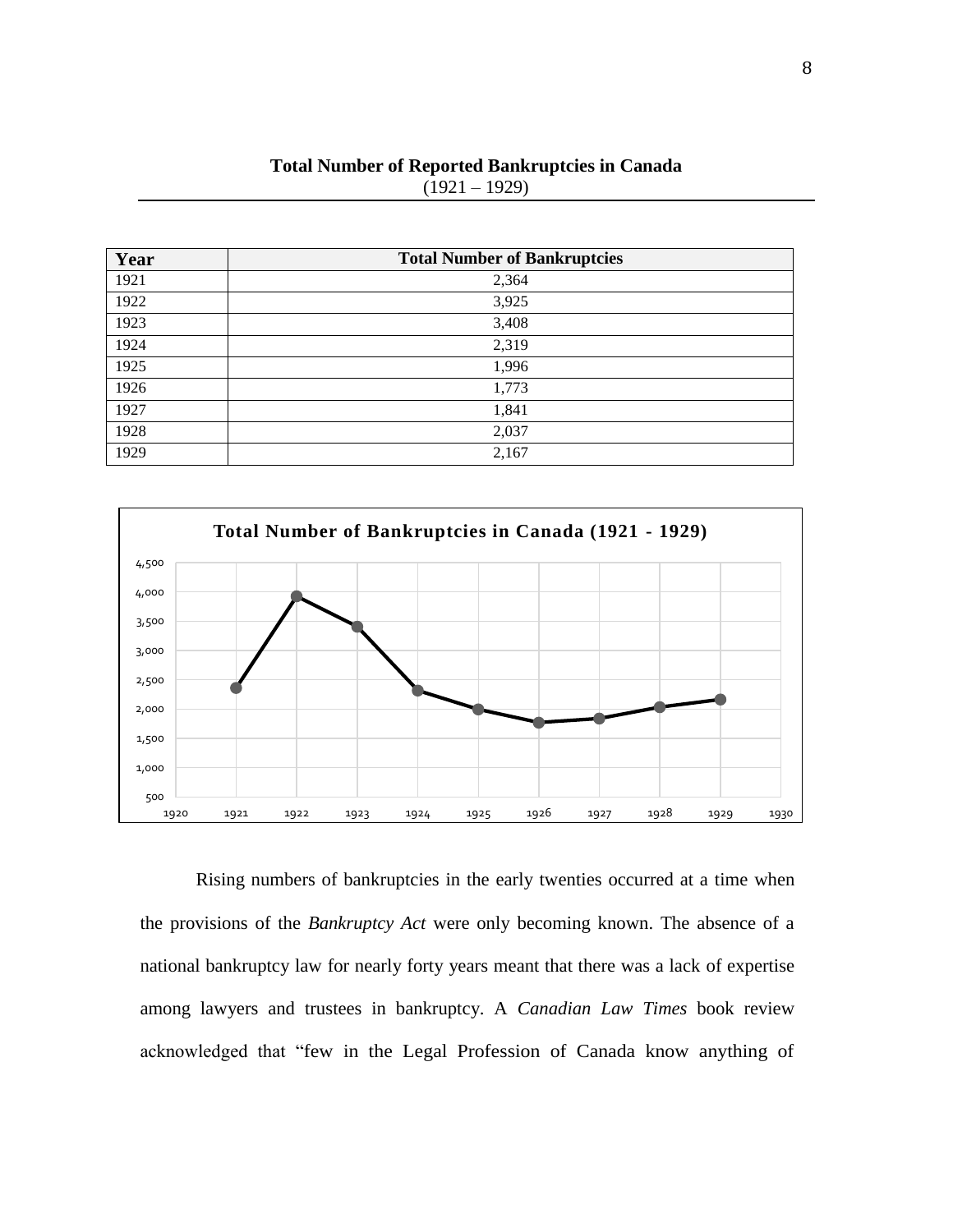Bankruptcy Law in operation."<sup>22</sup> Lawyers "owing to the novelty of the Law, are just familiarizing themselves with it."<sup>23</sup>

The new legislation created interpretative challenges. The legal community understood that the *Bankruptcy Act* was not a self-contained code<sup>24</sup> and that to discover the meaning of the statute one had to resort to case  $law<sup>25</sup>$  But early commentary lamented that little case law had yet to emerge.<sup>26</sup> The uncertainty ushered in by the new Act is best illustrated by a 1921 book review of an English<sup>27</sup> bankruptcy text published in the *Canada Law Journal*. The reviewer suggested that the English book might offer some interpretative assistance:

We of this Dominion are now again paddling our little canoe in the troubled waters of insolvency, and will be glad of any assistance for our new venture as set forth in the Dominion Statutes of 1920, in the Act which came into force on July 1st of this year.<sup>28</sup>

Lawyers practicing in the French language faced a further problem. In January

1922, Lewis Duncan reported in his bankruptcy text that "owing to prevailing prices,

 $\overline{a}$ 

<sup>24</sup> Professor JT Herbert, "An Unsolicited Report on Legal Education in Canada" (1921) 41 Can L Times 593.

<sup>25</sup> Professor JT Herbert, "An Unsolicited Report on Legal Education in Canada" (1921) 41 Can L Times 593.

<sup>26</sup> Book Review of *The Law and Practice in Bankruptcy,* 12th ed, by Right Hon RL Vaughn-Williams & William Mansell, (1921) 57:12 Can LJ 286.

<sup>27</sup> The Canadian Bankruptcy Act of 1919 was based upon the English *Bankruptcy Act* of 1914, however, there were significant differences. Duncan, in his text, made no apologies for relying upon English case law. See Lewis Duncan, *The Law and Practice of Bankruptcy in Canada* (Toronto: Carswell, 1922) at viii.

<sup>28</sup> Book Review of The Law and Practice in Bankruptcy, 12th ed, by Right Hon RL Vaughn-Williams  $\&$ William Mansell, (1921) 57:12 Can LJ 286.

<sup>22</sup> Book Review of *A Short View of Bankruptcy Laws* by Edward Mason, (1920) 40 Can L Times 1058 at 1058. See also Angus Lyell, "The Bankruptcy Act and its Defects" 33:10 *Saturday Night* (20 December 1919) 27

<sup>23</sup> Book Review of *The Law and Practice of Bankruptcy Law in Canada* by Lewis Duncan, (1922) 42 Can L Times 215.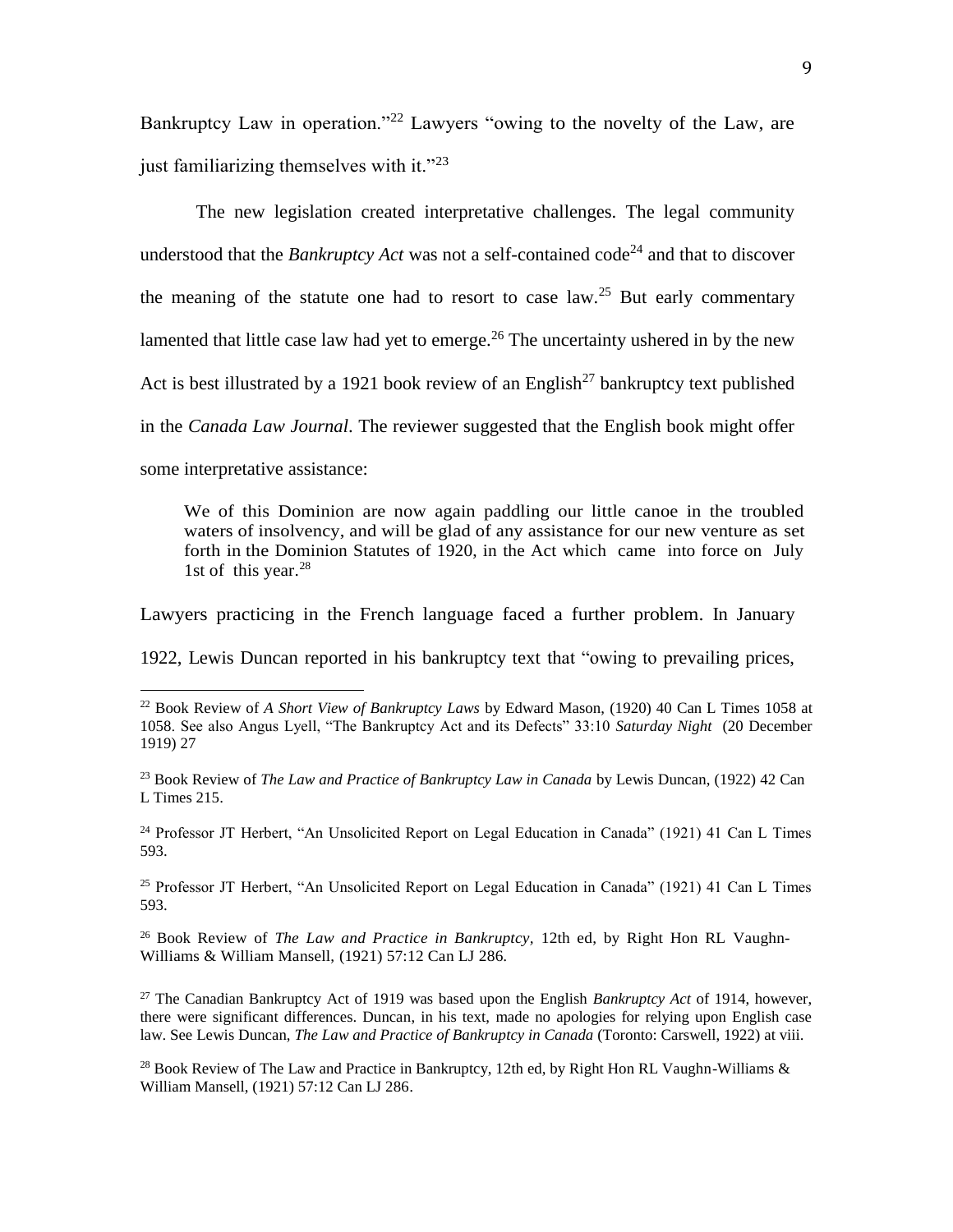the publishers had not seen their way clear to print the French text of the Act and Rules."<sup>29</sup> Parliament added to the chaos by amending the Act three times by the end of the 1922.<sup>30</sup> This caused Greenshields J. of the Québec Court of Appeal to state that during the "short period of life of the Act"<sup>31</sup> Parliament had amended the Act such that "it is scarcely recognizable in its present form." Greenshields J. urged that other amendments could be made "making clear what is evidently ambiguous."<sup>32</sup>

The rising number of bankruptcies and the uncertain state of the law left the legislation open to widespread criticism. Months after Parliament proclaimed the Act, the Toronto weekly, *Saturday Night* published an article entitled: "The *Bankruptcy Act* and its Defects".<sup>33</sup> The author described the Act as "cumbersome"<sup>34</sup> and lamented its many "loopholes".<sup>35</sup> *Saturday Night* published a follow up article entitled: "Present Canadian *Bankruptcy Act* will not Do".<sup>36</sup> The article called for amendments to "clarify the obscurity which now hangs in a cloud" over the Act  $37$  One author predicted

<sup>29</sup> Lewis Duncan, *The Law and Practice of Bankruptcy in Canada* (Toronto: Carswell, 1922) at ix.

<sup>30</sup> *An Act to Amend the Bankruptcy Act,* SC 1920, c 34; *An Act to Amend the Bankruptcy Act*, SC 1921, c 17; *An Act to Amend the Bankruptcy Act,* SC 1922, c 8,

<sup>31</sup> *John W Danforth v The Riordon Co.,* [1922] 1 DLR 843 at 852 (Que CA), rev'd on other grounds *Riordon Co v John W Danforth Co,* [1923] SCR 319.

<sup>32</sup> *John W Danforth v The Riordon Co* [1922] 1 DLR 843 at 852 (Que CA), rev'd on other grounds *Riordon Co v John W Danforth Co,* [1923] SCR 319.

<sup>33</sup> Angus Lyell, "The Bankruptcy Act and its Defects" 33:10 *Saturday Night* 27 (20 December 1919) 27. During this era *Saturday Night* represented the views of "upper middle-class English-speaking Torontonians." See Index to *Saturday Night,* Libris Canadiana, online: [<www.Libris.ca>](http://www.libris.ca/).

<sup>34</sup> Angus Lyell, "The Bankruptcy Act and its Defects" 33:10 *Saturday Night* (20 December 1919) 27.

<sup>35</sup> Angus Lyell, "The Bankruptcy Act and its Defects" 33:10 *Saturday Night* (20 December 1919) 27.

<sup>36</sup> Terence Sheard, "Present Canadian Bankruptcy Act Will Not Do") 40:9 *Saturday Night* (17 January 1925) 13.

<sup>37</sup> Terence Sheard, "Present Canadian Bankruptcy Act Will Not Do" 40:9 *Saturday Night* (17 January 1925) 13 at 18.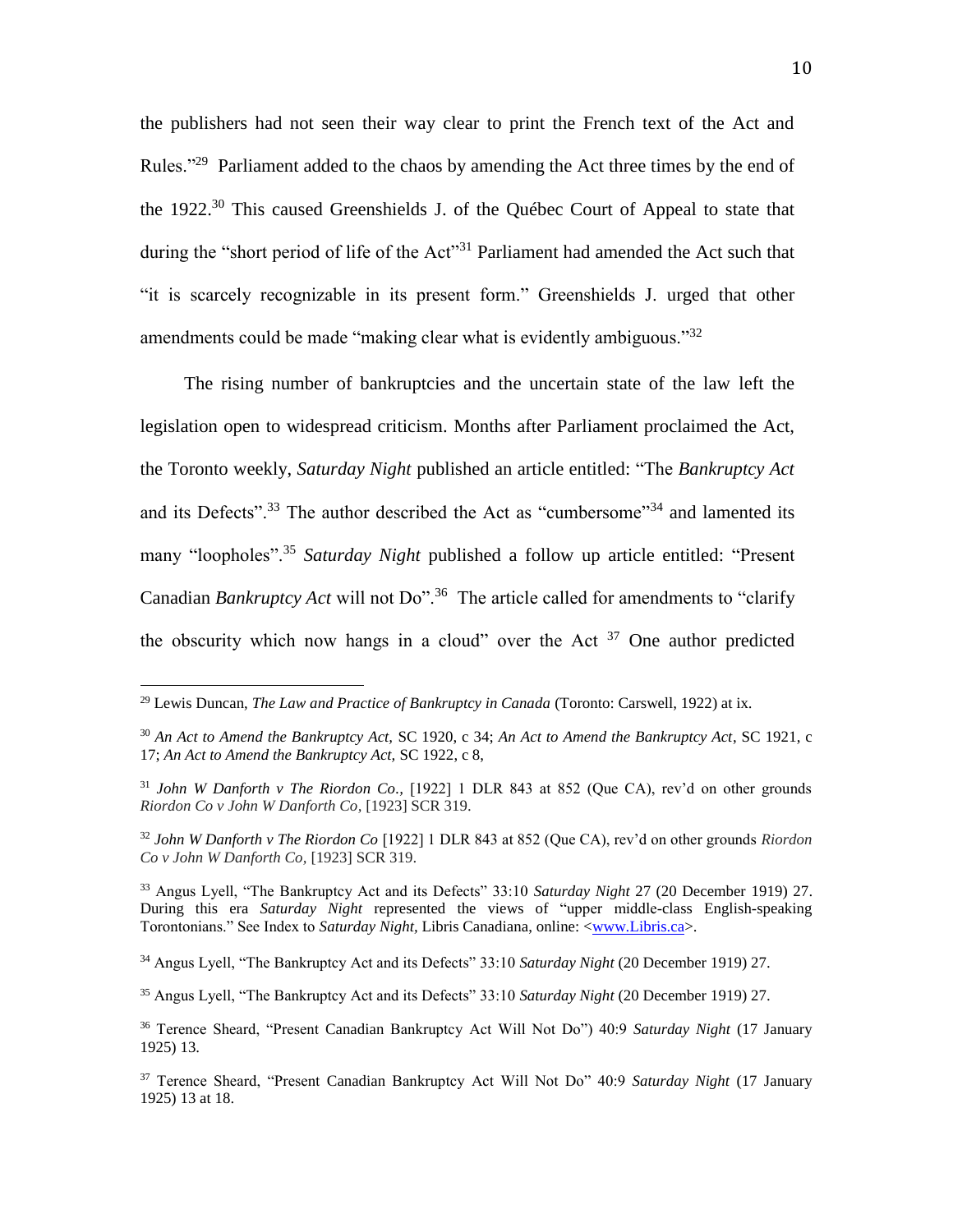"radical amendments" after one or two years of experience with the new Act.<sup>38</sup> The lack of government supervision of trustees in bankruptcy, who were responsible for administering bankrupt estates, also provided a source of opposition to the new legislation.<sup>39</sup> One author suggested that bankrupt estates "were actually administered by persons who had been convicted of offences or who were bankrupt."<sup>40</sup>

In the 1920s, critics of the *Bankruptcy Act* also drew upon the nineteenth century belief that debtors had a moral obligation to re-pay debts.<sup>41</sup> Saskatchewan businesses raised the concern about the ease with which insolvent debtors could "pass through the Bankruptcy Court and escape their obligations."<sup>42</sup> The Regina *Leader* reported that in Saskatchewan debtors could declare bankruptcy every three months and then start business again after each bankruptcy filing. Too many debtors were getting back into bankruptcy "before they had spent sufficient time on the penitent bench."<sup>43</sup> Thus, "whole moral fabric of business is being endangered" by debtor practices.<sup>44</sup> The Québec government complained that the *Bankruptcy Act* was too lenient and prevented

<sup>38</sup> Angus Lyell, "Bankruptcy Act in Operation" 66:2 *Monetary Times* (14 January 1921) 26. See also call for amendments in "The Bankruptcy Act" (1921) 57:2 Can LJ 41 at 44.

<sup>&</sup>lt;sup>39</sup> Bram Thomson, "Canadian Bankruptcy Act—Monopoly of the Trusteeship and of the Law" (1921) 41 Can LT 96. The trustee problem will be considered in a future study: Thomas GW Telfer, "The New Bankruptcy 'Detective Agency'? The Origins of the Superintendent of Bankruptcy in Great Depression Canada" *The Canadian Confederation: Past, Present, and Future Conference* (Université de Montréal, Quebec May 16-18, 2017).

<sup>40</sup> Lewis Duncan, "The Bankruptcy Amendment Act of 1932" (1932) 2 Fortnightly LJ 83.

<sup>41</sup> "Creditors Given Absolute Control under Bankruptcy" 17 *Financial Post* (1 June 1923) 13. See also "Repeated Bankruptcies" (1923) 3 CBR 721.

<sup>42</sup> "Bankruptcy Should be Unprofitable" 17 *Financial Post* (9 March 1923) 10.

<sup>43</sup> "Bankruptcy Should be Unprofitable" Regina *Leader* as reported by 17 *Financial Post* (9 March 1923) 10.

<sup>44</sup> "Bankruptcy Should be Unprofitable" 17 *Financial Post* (9 March 1923) 10.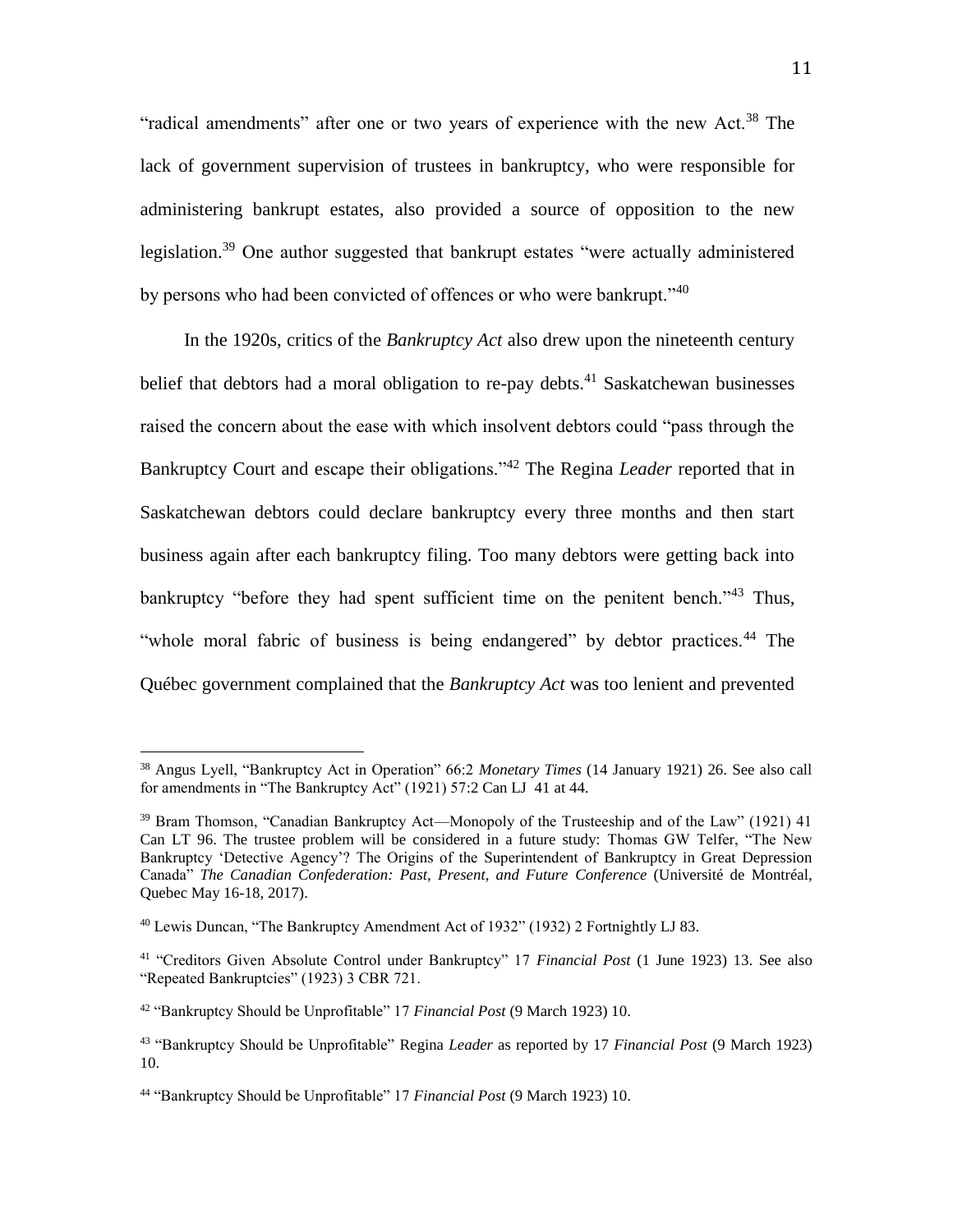farmers from obtaining credit in the province.<sup>45</sup> Conversely, the legislation was criticized for making it too hard for debtors to access relief. In "drought-stricken prairie areas" insolvent farmers had difficulty in obtaining their discharge due to high fees and because of the obligation under the Act to keep proper books.<sup>46</sup> These beliefs cultivated popular feelings of mistrust in the new federal legislation.

Professor John Falconbridge published a powerful critique of the *Bankruptcy Act* in the *Canadian Bar Review* in 1926. The article, simply entitled "Why?",<sup>47</sup> accumulated 17 detailed and largely technical interpretive questions that had emerged as Falconbridge prepared his Bankruptcy lectures for his Osgoode Hall class. Falconbridge called for a serious effort to improve the drafting of the Act.<sup>48</sup> Parliament sought to remedy the numerous defects by passing six amending Acts between 1920 and  $1927<sup>49</sup>$  However, such legislation could not forestall the provincial rights movement and constitutional litigation which would eventually end up before the Privy Council in 1928.

### **III. THE BANKRUPTCY AND INSOLVENCY POWER IN THE NINETEENTH CENTURY**

To provide context for the political and constitutional challenges to the *Bankruptcy Act* in the 1920s it is necessary to briefly review nineteenth century

<sup>45</sup> Hector B McKinnon, "Bankruptcy Act Warmly Attacked" *The Globe* (18 July 1924) 3.

<sup>46</sup> Hector B McKinnon, "Bankruptcy Act Warmly Attacked" *The Globe* (18 July 1924) 3.

 $47$  John Falconbridge, "Why?" (1926) 4:10 Can Bar Rev 695.

<sup>48</sup> John Falconbridge, "Why?" (1926) 4:10 Can Bar Rev 695.

<sup>49</sup> *Act to Amend the Bankruptcy Act,* SC 1920, c 34; *Act to Amend the Bankruptcy Act,* SC 1921, c 17; *Act to Amend the Bankruptcy Act,* SC 1922, c 8; *Act to Amend the Bankruptcy Act,* SC 1923, c 31; *Act to Amend the Bankruptcy Act,* SC 1925, c 31; *Act Respecting Bankruptcy*, RSC 1927, c 11.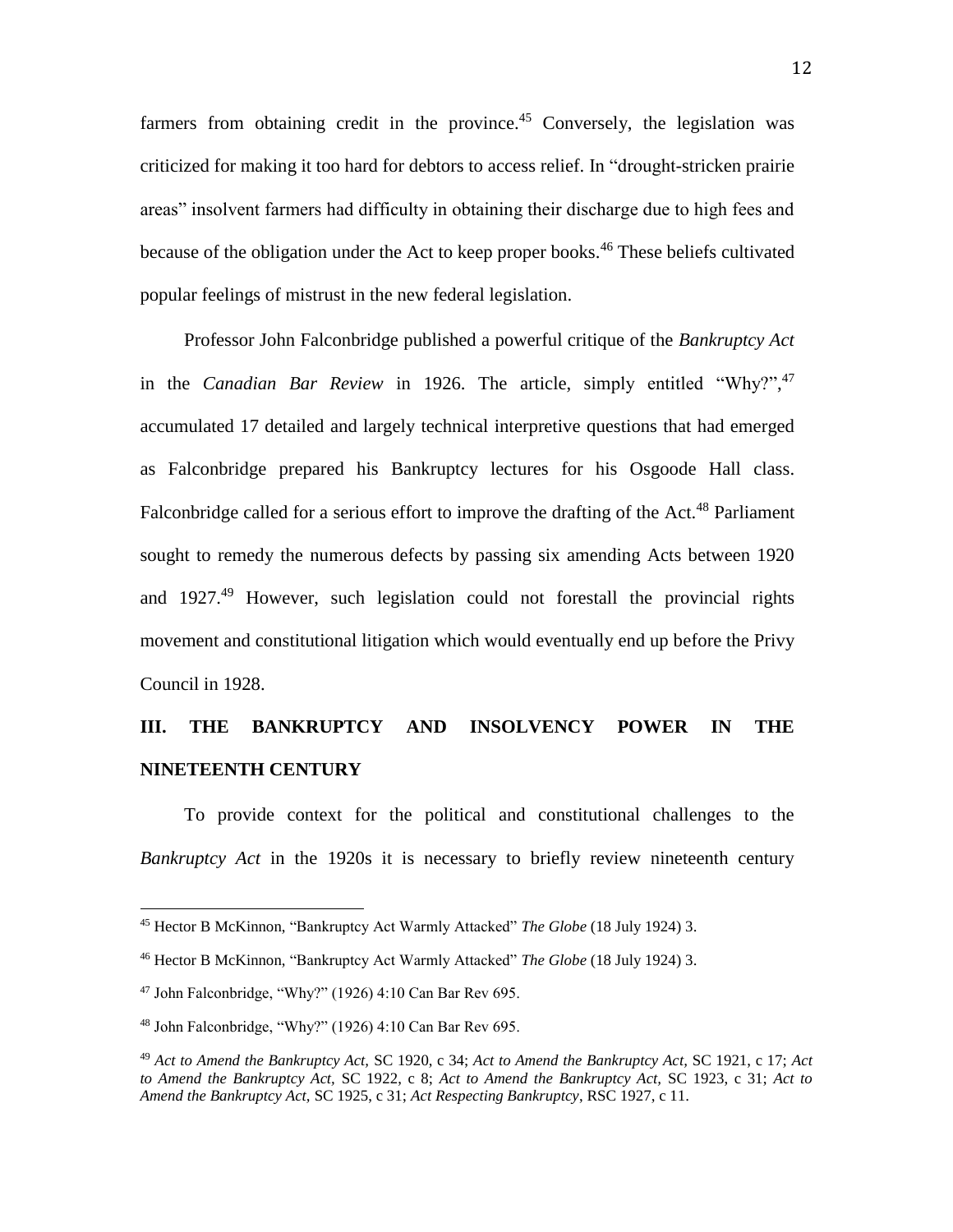jurisprudence on the bankruptcy and insolvency power.<sup>50</sup> Two key nineteenth century decisions of the Privy Council influenced the direction of case law in the 1920s. In 1880, the Privy Council provided a very clear answer to the question of the relationship between the federal bankruptcy power and provincial jurisdiction over property and civil rights. In *Cushing v Dupuy,* <sup>51</sup> the Privy Council concluded: "it would be impossible to advance a step"<sup>52</sup> in bankruptcy proceedings "without interfering with and modifying some of the ordinary rights of property, and other civil rights."<sup>53</sup>

It is therefore to be presumed, indeed it is a necessary implication, that the Imperial statute, in assigning to the Dominion Parliament the subjects of bankruptcy and insolvency, intended to confer on it legislative power to interfere with property, civil rights, and procedure within the Provinces, so far as a general law relating to those subjects might affect them.<sup>54</sup>

The Privy Council effectively recognized that "the federal power over bankruptcy and insolvency could not be effective if it did not authorize substantial modifications of the ordinary rights of property and contract."<sup>55</sup>

With the repeal of the federal *Insolvent Act* in 1880, questions arose about the constitutionality of the provincial assignments and preferences legislation in the

<sup>50</sup> See also, Thomas GW Telfer, *Ruin and Redemption: The Struggle for a Canadian Bankruptcy Law, 1867-1919* (Toronto: University of Toronto Press, Osgoode Society for Canadian Legal History, 2014) at 94-95, 116-125.

<sup>51</sup> (1880), 5 App Cas 409.

<sup>52</sup> *Cushing v Dupuy* (1880), 5 App Cas 409 at 415, 416.

<sup>53</sup> *Cushing v Dupuy* (1880), 5 App Cas 409 at 415, 416.

<sup>54</sup> *Cushing v Dupuy* (1880), 5 App Cas 409 at 415, 416. The Supreme Court of Canada in 1883 followed the lead of *Cushing v Dupuy* and adopted the principle that Parliament had a broad right under its bankruptcy power to interfere with property and civil rights. See *Shields v Peak* (1883) 8 S.C.R. 579.

<sup>55</sup> Peter Hogg, *Constitutional Law of Canada* (Toronto: Carswell, 2007) (loose-leaf updated 2015, release 1) ch 25 at 3.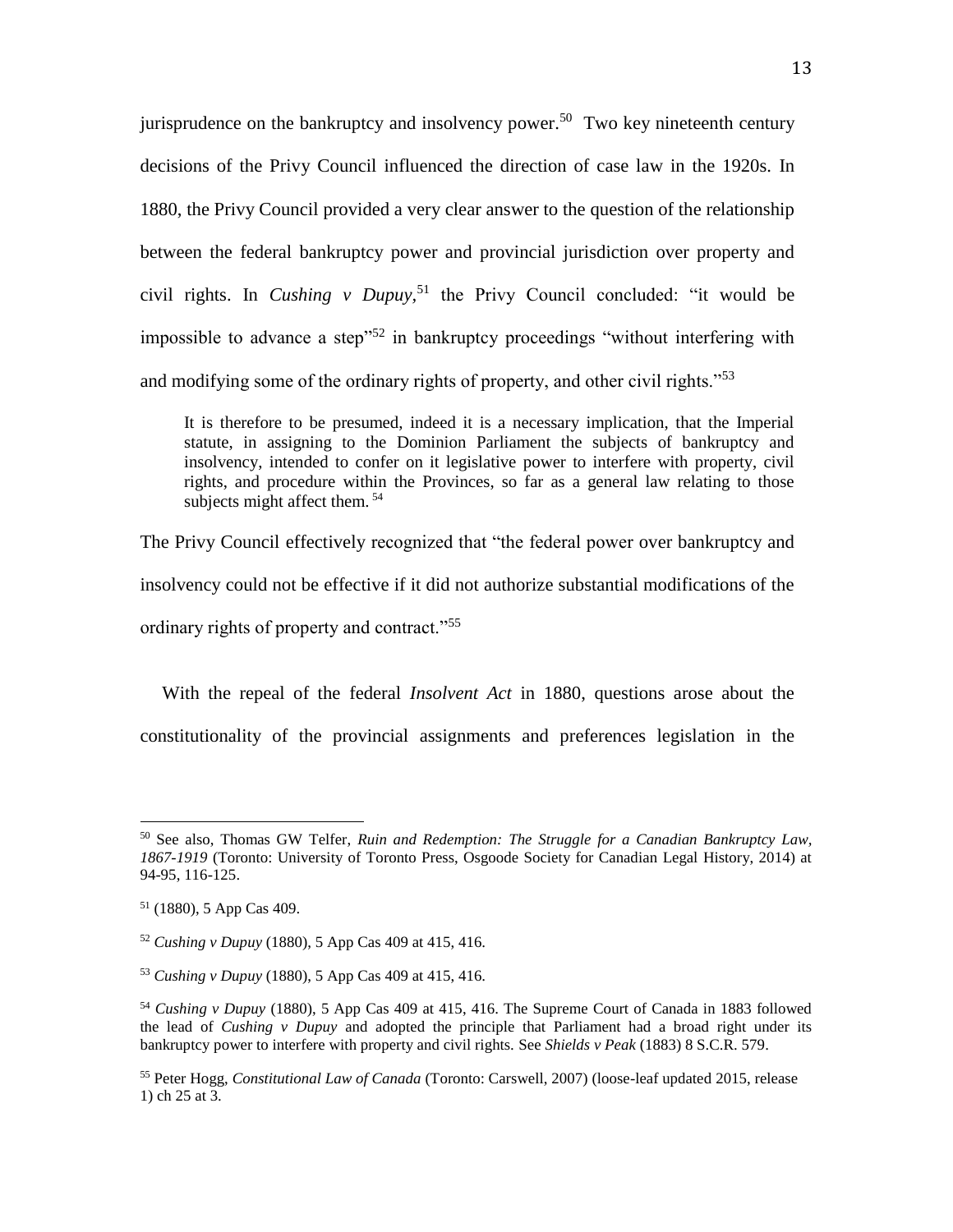absence of a federal bankruptcy statute.<sup>56</sup> In 1894, the Privy Council upheld a provision of an Ontario Act in *Ontario (Attorney General) v Canada (Attorney General)*[*Voluntary Assignments Case*]. *<sup>57</sup>* The decision had two immediate impacts. First, it enabled the provincial era of debtor-creditor regulation to continue unscathed.<sup>58</sup> Second, the decision effectively stalled federal bankruptcy reform efforts. However, over the longer term, the case also had significant constitutional consequences for the interpretation of the federal bankruptcy power.

Given that the Privy Council did not find the provincial provision *ultra vires*, one might argue that the *Voluntary Assignments Case* interpreted the bankruptcy power narrowly.<sup>59</sup> Further, one might align the outcome in the case with a broader trend in federalism jurisprudence at the end of the nineteenth century that saw the Privy Council, under Lord Watson, limit the powers of Parliament. <sup>60</sup> However, a portion of the judgment supported a broad reading of the bankruptcy power.

<sup>56</sup> Thomas GW Telfer, *Ruin and Redemption: The Struggle for a Canadian Bankruptcy Law, 1867-1919*  (Toronto: University of Toronto Press, Osgoode Society for Canadian Legal History, 2014) at 116-126.

<sup>57</sup> [1894] AC 189 (PC).

<sup>58</sup> Thomas GW Telfer, *Ruin and Redemption: The Struggle for a Canadian Bankruptcy Law, 1867-1919*  (Toronto: University of Toronto Press, Osgoode Society for Canadian Legal History, 2014) at 122-126.

<sup>59</sup> Albert Bohémier, *Faillite et Insolvabilité,* vol 1, (Montreal: Éditions Thémis, 1992) at 24, cited in, Canada, Department of Justice, "Bankruptcy and Insolvency, by Albert Bohémier, a study presented to the Civil Law Section of the Department of Justice of Canada, online: <http://www.justice.gc.ca/eng/rp-pr/csjsjc/harmonization/bohemier/bankr-failli.html#ednref2>. See also W Ivor Jennings, "Constitutional Interpretation: The Experience of Canada" (1937-38) 51 Harv L Rev 1 at 13. John T Saywell's analysis of Lord Watson's interjections during arguments demonstrates that the Board favoured allowing the provinces to act while the Dominion did not exercise its bankruptcy power. See John T Saywell, *The Lawmakers: Judicial Power and the Shaping of Canadian Federalism* (Toronto: University of Toronto Press, Osgoode Society for Canadian Legal History) at 130-132.

<sup>60</sup> JR Mallory, *Social Credit and the Federal Power in Canada* (University of Toronto Press, 1954) at 29. See also Peter Hogg & Wade Wright, "Canadian Federalism, the Privy Council and the Supreme Court: Reflections on the Debate about Canadian Federalism" (2005) 38:2 UBC L Rev 329 at 339. See also John T Saywell, *The Lawmakers: Judicial Power and the Shaping of Canadian Federalism* (Toronto: University of Toronto Press, Osgoode Society for Canadian Legal History) at 114-116.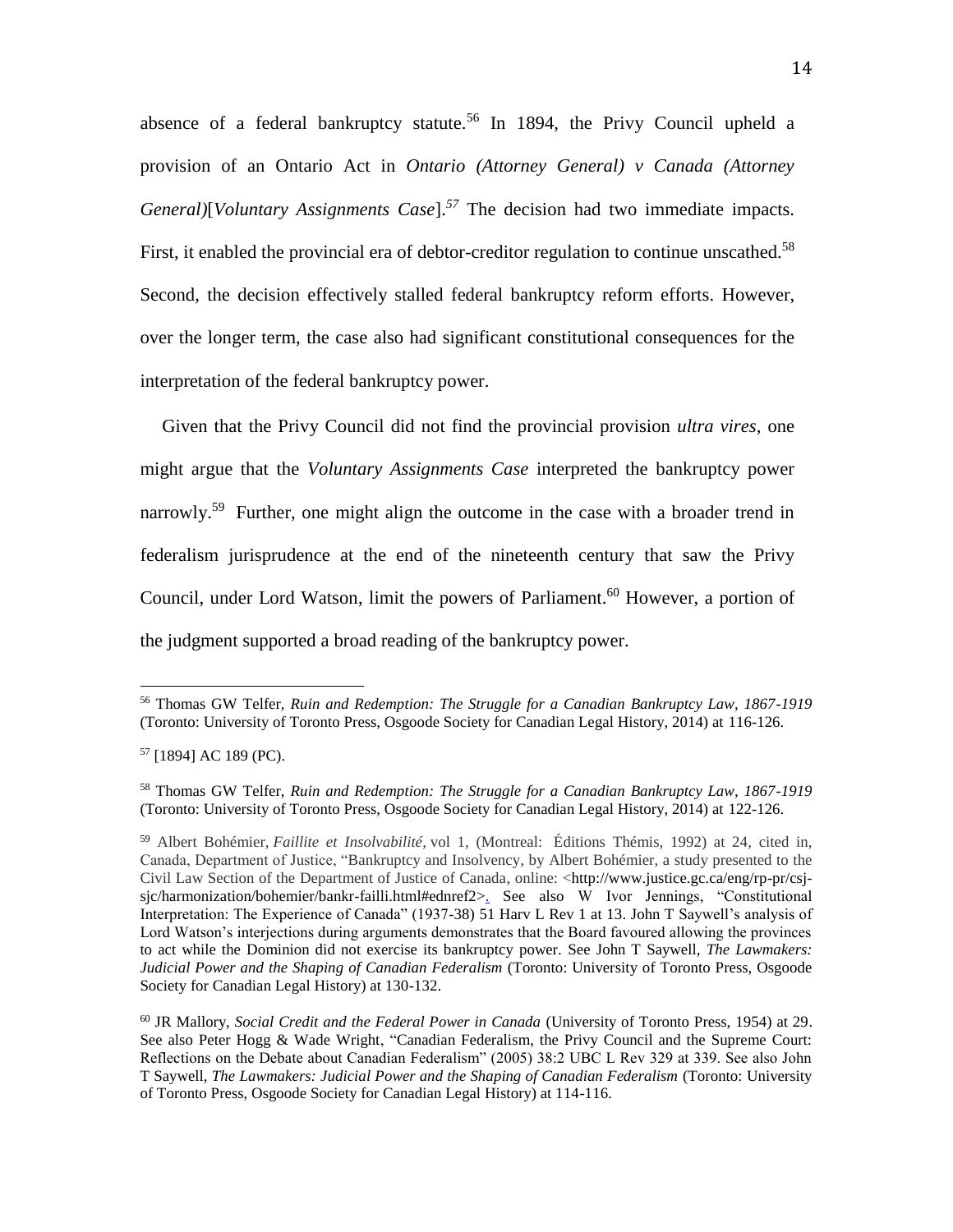In 1894, leading constitutional scholar A.H.F. Lefroy<sup>61</sup> concluded that the *Voluntary Assignments Case* "possesses much constitutional interest by reason of the dicta in the concluding portions<sup>"62</sup> of the decision. In the second last paragraph of the judgment the Lord Chancellor,  $63$  Lord Herschell<sup>64</sup> took the opportunity to re-state the breadth of that federal bankruptcy power:

[A] system of bankruptcy legislation may frequently require various ancillary provisions for the purpose of preventing the scheme of the Act from being defeated. It may be necessary for this purpose to deal with the effect of executions and other matters which would otherwise be within the legislative competence of the provincial legislature.

Their Lordships do not doubt that it would be open to the Dominion Parliament to deal with such matters as part of a bankruptcy law, and the provincial legislature would doubtless be then precluded from interfering with this legislation in as much as such interference would affect the bankruptcy law of the Dominion Parliament.<sup>65</sup>

Lefroy reasoned that the effect of this Privy Council statement was "one of the first

instances of the Dominion Parliament 'scoring' before the Privy Council."<sup>66</sup> Confident

<sup>61</sup> See RCB Risk, "A.H.F. Lefroy: Common Law Thought in Late Nineteenth Century Canada—On Burying One's Grandfather" in G Blaine Baker & Jim Phillips, eds, *A History of Canadian Legal Thought: Collected Essays* (Toronto: University of Toronto Press, Osgoode Society for Canadian Legal History, 2006) at 66.

 $62$  AHF Lefroy, "The Privy Council on Bankruptcy" (1894) 30:6 Can LJ (NS) 182 at 186. Lord Herschell's statement has also be characterized as *obiter* by a modern authority. See Pierre Carignan, "La Competence Legislative en Matiere de Faillite et d'Insolvabilite" (1979) 57 Can Bar Rev 47 at 61.

<sup>63</sup> See RFV Heuston, *The Lives of the Lord Chancellors* (Oxford: Clarendon Press, 1964) at 102.

<sup>&</sup>lt;sup>64</sup> Perhaps it is not surprising that Lord Herschell took the opportunity to emphasize the federal bankruptcy power. Before becoming Lord Chancellor, Farrer Herschell had served as Solicitor General at the time England enacted a comprehensive *Bankruptcy Act* in 1883 with many crediting his leading role in obtaining the passage of the Bill. See The Right Honourable Lord James of Hereford, "The Late Lord Herschell, In Memoriam" (1899) 1:2 J Soc Comp Legis n.s. 201 at 202. See also Patrick Polden, "Farrer Herschell" in HCG Matthew & Brian Harrison, eds, *Oxford Dictionary of National Biography* (Oxford: Oxford University Press, 2004); EM, "Builders of our Law: Lord Herschell" (1902-3) 2:2 Can L Rev 88 at 90. For a summary of a realist vision of statutory interpretation see Randal Graham, "What Judges Want: Judicial Self-interest and Statutory Interpretation" (2009) 30:1 Statute LR 38 at 42-51.

<sup>65</sup> *Ontario (Attorney General) v Canada (Attorney General)* [1894] AC 189 (PC) at para 27.

<sup>66</sup> AHF Lefroy, "The Privy Council on Bankruptcy" (1894) 30:6 Can LJ (NS) 182 at 193.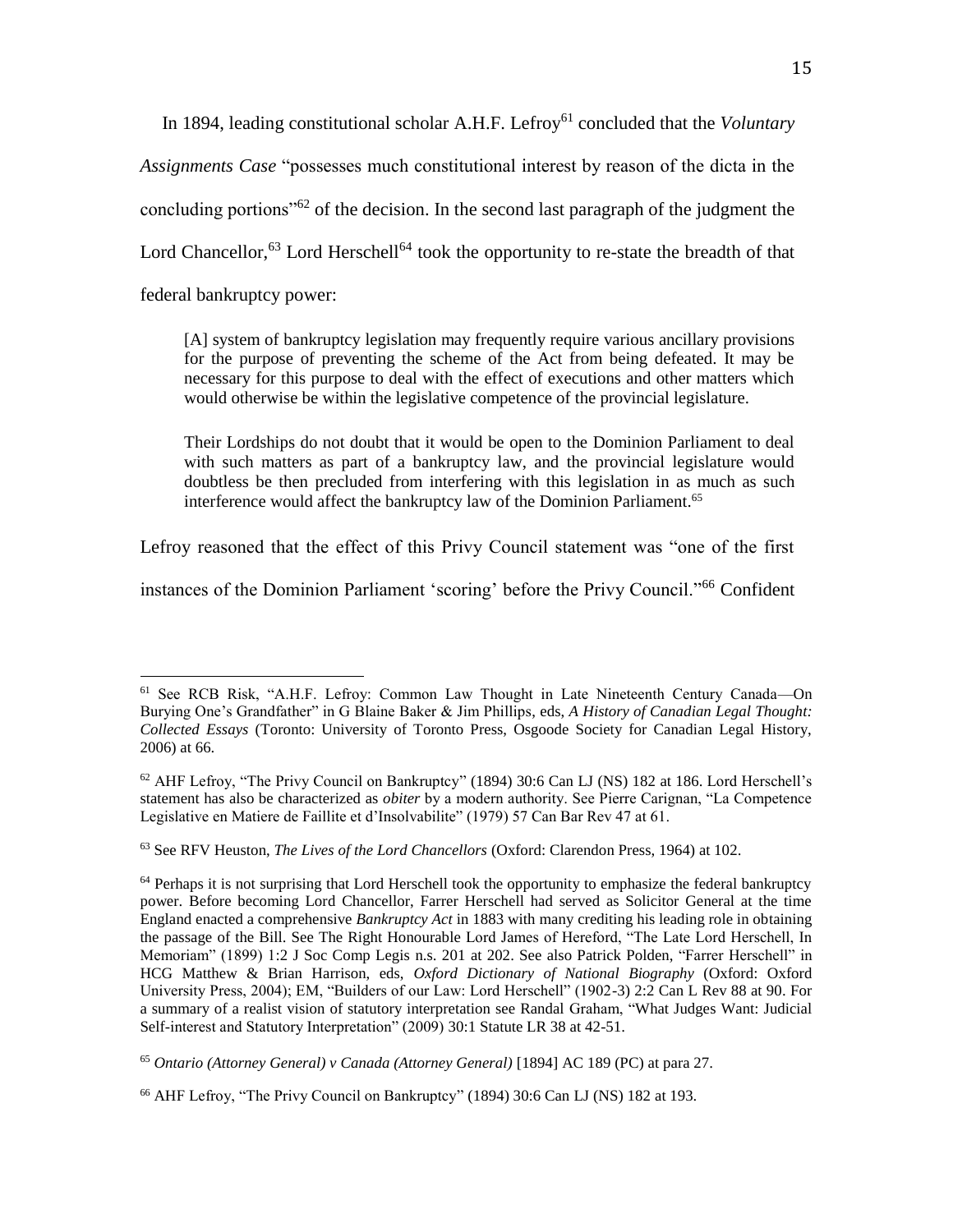of the importance of this dicta, Lefroy concluded that in considering how much provincial jurisdiction might be "incidentally invaded"<sup>67</sup> by Parliament:

[T]heir lordships seem to have left it, in its relation to the provincial legislatures, almost in as happy a position as a man occupied towards his wife in the good old days, when he could say, "What is yours is mine, but what is mine's my own." 68

In 1894, Lord Herschell's statements on the scope of Dominion power did not have an immediate impact as there was no federal bankruptcy statute. But his dicta and the finding in *Cushing v Dupuy* would be locked away in the law books ready to be used whenever federal law was revived.<sup>69</sup> After Parliament enacted a new bankruptcy law in 1919, Lord Herschell's dicta ultimately became entrenched as part of Canadian law.

#### **IV. THE BANKRUPTCY POWER AT THE OUTSET OF THE 1920s**

Defenders of a broad federal bankruptcy power at the beginning of the 1920s relied upon nineteenth century constitutional case law to address any concerns about the validity of the federal law and the possibility of encroaching upon provincial property and civil rights jurisdiction.<sup>70</sup> The drafter of the *Bankruptcy Act,* HP Grundy,<sup>71</sup> published a "Synopsis of the Canadian Bankruptcy Act" in  $1920$ .<sup>72</sup> To

<sup>67</sup> AHF Lefroy, "The Privy Council on Bankruptcy" (1894) 30:6 Can LJ (NS) 182 at 193.

<sup>68</sup> AHF Lefroy, "The Privy Council on Bankruptcy" (1894) 30:6 Can LJ (NS) 182 at 193.

<sup>69</sup> See WHP Clement, *The Law of the Canadian Constitution*, 3rd ed (Toronto: Carswell, 1916) at 803-809; AHF Lefroy, *Canada's Federal System: Being a Treatise on Canadian Constitutional Law under the British North America Act* (Toronto: Carswell, 1913) at 288, 293.

<sup>70</sup> Justice Fisher, "The Bankruptcy Law of Canada" 73:3 *Monetary Times* (18 July 1924) 18.

<sup>71</sup> For Grundy's role in the drafting of the Act see Thomas GW Telfer, *Ruin and Redemption: The Struggle for a Canadian Bankruptcy Law, 1867-1919* (Toronto: University of Toronto Press, Osgoode Society for Canadian Legal History, 2014) at 146.

<sup>72</sup> HP Grundy, "A Synopsis of the Canadian Bankruptcy Act" (1920-21) 1 CBR 325.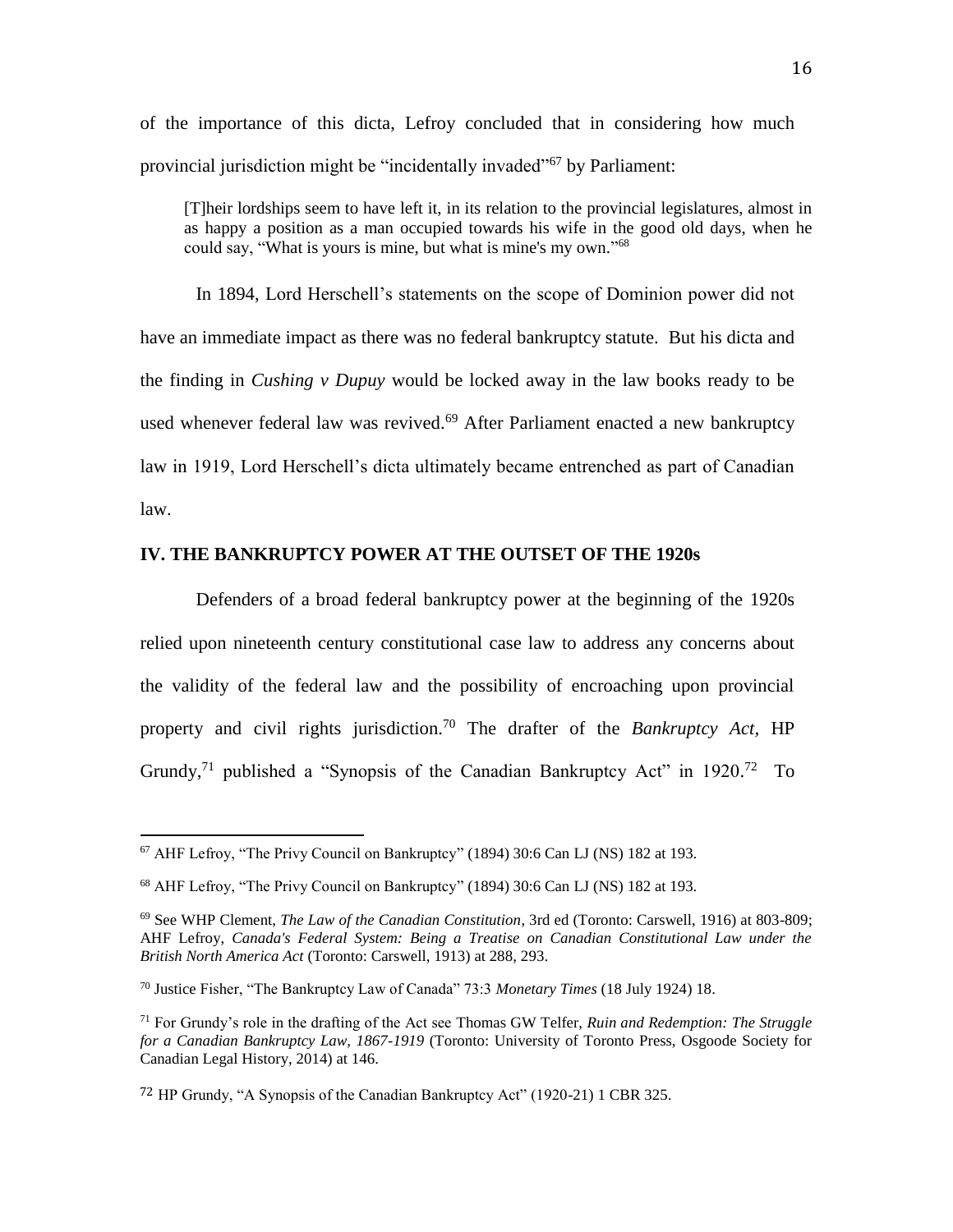answer the question of the constitutionality of the new Act, Grundy simply quoted from *Cushing v Dupuy* and the *Voluntary Assignments Case* and stated:

It would accordingly appear that in case any conflict should arise between the Dominion Act and any provincial Act on the subject of bankruptcy and insolvency or matters ancillary thereto, even if such ancillary matters would ordinarily be within the powers of the provincial legislation, the provisions of the Dominion Act would prevail.<sup>73</sup>

J.A.C. Cameron, a Master in Chambers, Supreme Court of Ontario<sup>74</sup> published the first Canadian bankruptcy text in 1920.<sup>75</sup> Citing *Cushing v Dupuy* and the *Voluntary Assignments Case,* Cameron concluded that the *Bankruptcy Act of 1919* was a direct interference with provincial jurisdiction over property and civil rights. He asked, "has the Dominion Parliament jurisdiction to enact the present legislation? It is submitted that it has."<sup>76</sup> Certain provisions of the Bankruptcy Act directly related to civil procedure and "would repeal by implication any conflicting provincial statutes."<sup>77</sup> Specifically referring to Lord Herschell's dicta in the *Voluntary Assignments Case*  (although by 1920 the passage was embraced as a general principle and it was no longer referred to as dicta) Cameron reasoned that if provincial legislation had an effect of interfering with the *Bankruptcy Act* then such provincial legislation would be *ultra vires.<sup>78</sup>*

<sup>&</sup>lt;sup>73</sup> HP Grundy, "A Synopsis of the Canadian Bankruptcy Act" (1920-21) 1 CBR 325 at 327.

<sup>74</sup> "Law of Bankruptcy in Canada" (1920) 31:6 Trust Companies 627.

<sup>75</sup> JAC Cameron, *The Law of Bankruptcy in Canada* (Toronto: Canada Law Book, 1920).

<sup>76</sup> JAC Cameron, *The Law of Bankruptcy in Canada* (Toronto: Canada Law Book, 1920) at 3.

<sup>77</sup> JAC Cameron, *The Law of Bankruptcy in Canada* (Toronto: Canada Law Book, 1920) at 7.

<sup>78</sup> JAC Cameron, *The Law of Bankruptcy in Canada* (Toronto: Canada Law Book, 1920) at 8.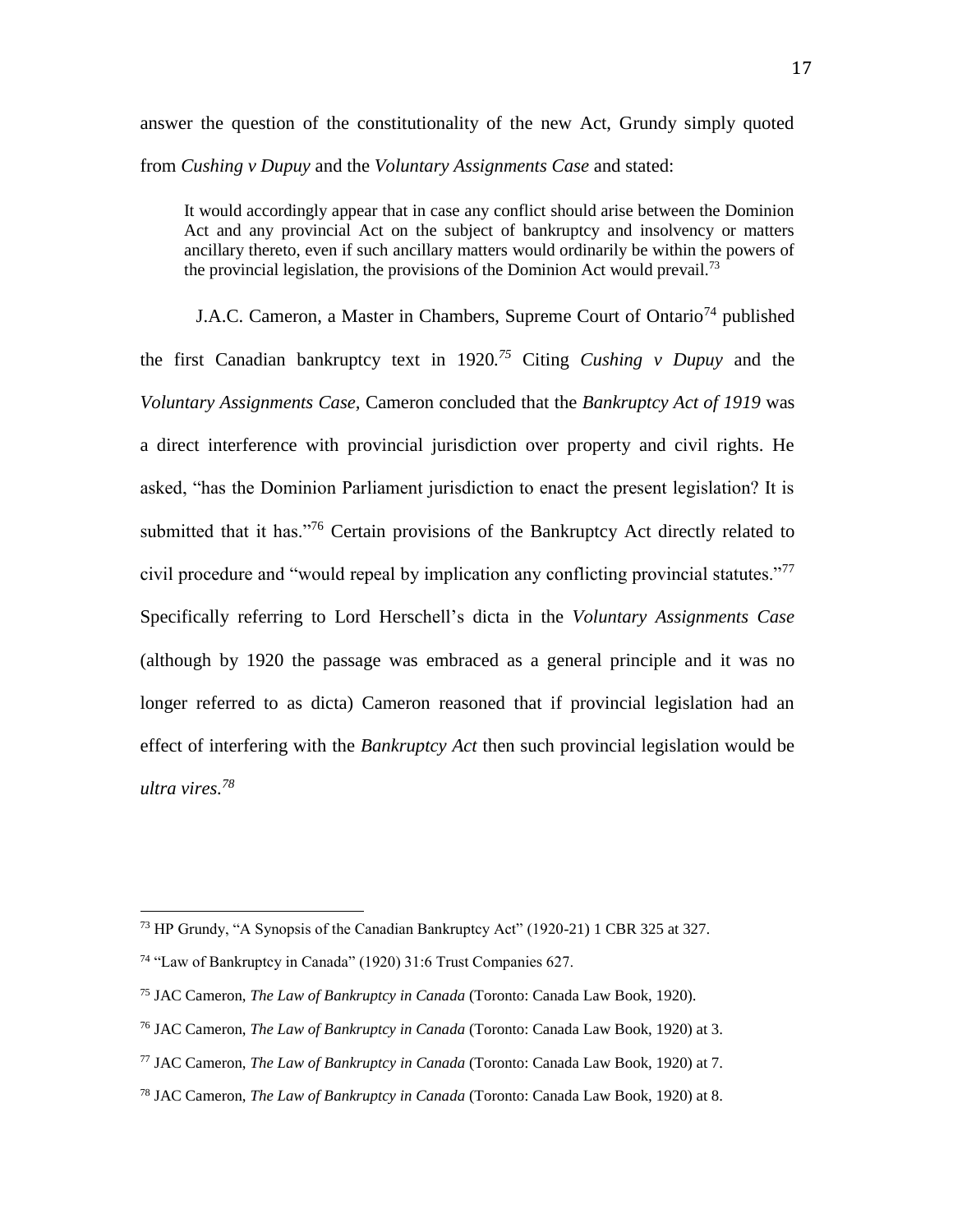In 1922, Lewis Duncan, a Toronto lawyer,<sup>79</sup> published *The Law and Practice of Bankruptcy in Canada*. <sup>80</sup> Duncan also cited *Cushing v Dupuy* and the *Voluntary Assignments Case* to support a broad federal bankruptcy power. The *Voluntary Assignments Case* was of "considerable importance."<sup>81</sup> The case enabled Parliament to "pass complete and fully rounded legislation." <sup>82</sup>

Dominion provisions which are truly ancillary or…necessarily incidental to a general bankruptcy or insolvency law may effect a virtual repeal of provincial legislation. There can be no direct repeal; but if the two are in conflict the Dominion enactment must prevail.<sup>83</sup>

It was inevitable that the defense of the federal power also involved direct attacks on provincial law and provincial jurisdiction since there were many provincial statutes that might infringe upon the newly exercised federal bankruptcy power. Federal law would do away with the "cumbersome and unsatisfactory" provincial law that involved "tedious delays and heavy expenses."<sup>84</sup> However, criticisms of provincial law went beyond claims of inefficiency. On July 5, 1919 the *Financial Post* headline read, "Bankruptcy Act will Help Business World: New Measure Wipes out Variety of

 $79$  Lewis Duncan, would later challenge Lord Haldane's view of Confederation in constitutional arguments before the Privy Council. See John T Saywell, *The Lawmakers: Judicial Power and the Shaping of Canadian Federalism* (Toronto: University of Toronto Press, Osgoode Society for Canadian Legal History, 2002) at 163-64, 168, 179.

<sup>80</sup> Lewis Duncan, *The Law and Practice of Bankruptcy in Canada* (Toronto: Carswell, 1922). Unlike Cameron's work Duncan provided a substantial text of more than 700 pages. See Bram Thompson, Book Review of *The Law and Practice of Bankruptcy in Canada* by Lewis Duncan, (1922) 42 Can L Times 215. The reviewer claimed that the need for such a "reliable work" had become "urgent".

<sup>81</sup> Lewis Duncan, *The Law and Practice of Bankruptcy in Canada* (Toronto: Carswell, 1922) at 24.

<sup>82</sup> Lewis Duncan, *The Law and Practice of Bankruptcy in Canada* (Toronto: Carswell, 1922) at 24.

<sup>83</sup> Lewis Duncan, *The Law and Practice of Bankruptcy in Canada* (Toronto: Carswell, 1922) at 24. The ability to rely on *Cushing v Dupuy* as a statement of the broad bankruptcy power was not accepted by all. See Louis-A Pouliot, "La Loi de Faillite et les Lois Provinciales" (1926-27) 5 R du D 104 at 114.

<sup>84</sup> "Canada's Bankruptcy Act" *The Globe* (7 January 1920) 6.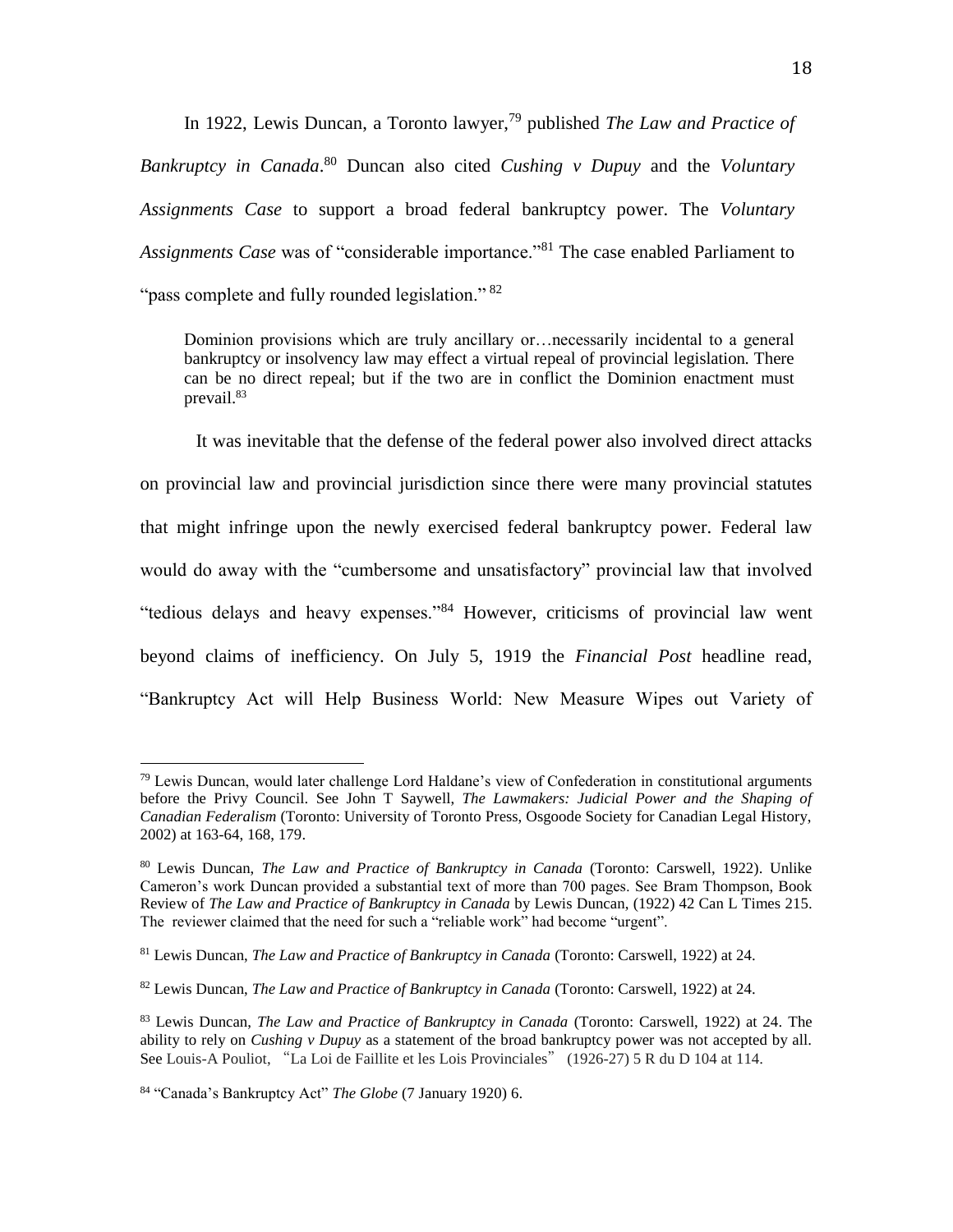Provincial Laws".<sup>85</sup> In 1921, the *Monetary Times* stated: "there is no doubt that the Dominion statute rides across provincial enactments here and there."<sup>86</sup> *The Globe*  proclaimed that the *Bankruptcy Act* would "abrogate and annul existing Provincial  $laws. "87$ 

#### **V. THE PROVINCIAL RESPONSE TO THE** *BANKRUPTCY ACT OF 1919*

The attack on provincial law did not go unnoticed. In 1921, the *Monetary Times* reported that some of the provincial governments had complained that the *Bankruptcy Act* "overrides a good deal of provincial legislation."<sup>88</sup> In that same year, the *Canada Law Times* published an article calling for the amendment of the *Bankruptcy Act* to make it clear that the administration of voluntary assignments and receiving orders were to be governed by "the general laws of the Province affecting the transfer of property."<sup>89</sup>

Two provinces forged ahead with their own means of debtor relief legislation. In response to the economic devastation in the West, Alberta and Saskatchewan passed debt adjustment legislation<sup>90</sup> designed to "relieve the distress of resident farmers."<sup>91</sup> The

<sup>89</sup> "The Bankruptcy Act" (1921) 57:1 Can LJ 41.

<sup>&</sup>lt;sup>85</sup> "Bankruptcy Act Will Help Business World: New Measure Wipes out Variety of Provincial Laws" 13 *Financial Post* (5 July 1919) 16.

<sup>86</sup> "Bankruptcy Act still in Process" 66:5 *Monetary Times* (4 February 1921) 8.

<sup>87</sup> "New Bankruptcy Bill would Give Uniformity" *The Globe* (3 April 1919) 12. While these business articles took the position that federal law overrode provincial law there was no express reference to the paramountcy doctrine. At best these articles sought to express the idea that federal law was paramount in more popular language. On paramountcy see Roderick Wood, "The Paramountcy Principle in Bankruptcy and Insolvency Law: The Latest Word (2016) 58 CBLJ 27.

<sup>88</sup> "Bankruptcy Act still in Process" 65:5 *Monetary Times* (4 February 1921) 8.

<sup>90</sup> *The Drought Relief Act*, SA 1922, c 43; *The Debt Adjustment Act*, SA 1923, c 43; *The Debt Adjustment Act*, RSS 1928-29, c 53. For an overview of the operation of this legislation see Roderick Wood, "Enforcement Remedies of Creditors" (1994-96) 34 Alta L Rev 783 at 786; S David Cohen, "Law, Order and Democracy: An Analysis of the Judiciary in a Progressive State-the Saskatchewan Experience" (1992) 56 Sask L Rev 23 at 31. Debt adjustment legislation is also covered by RCC Cuming in his comprehensive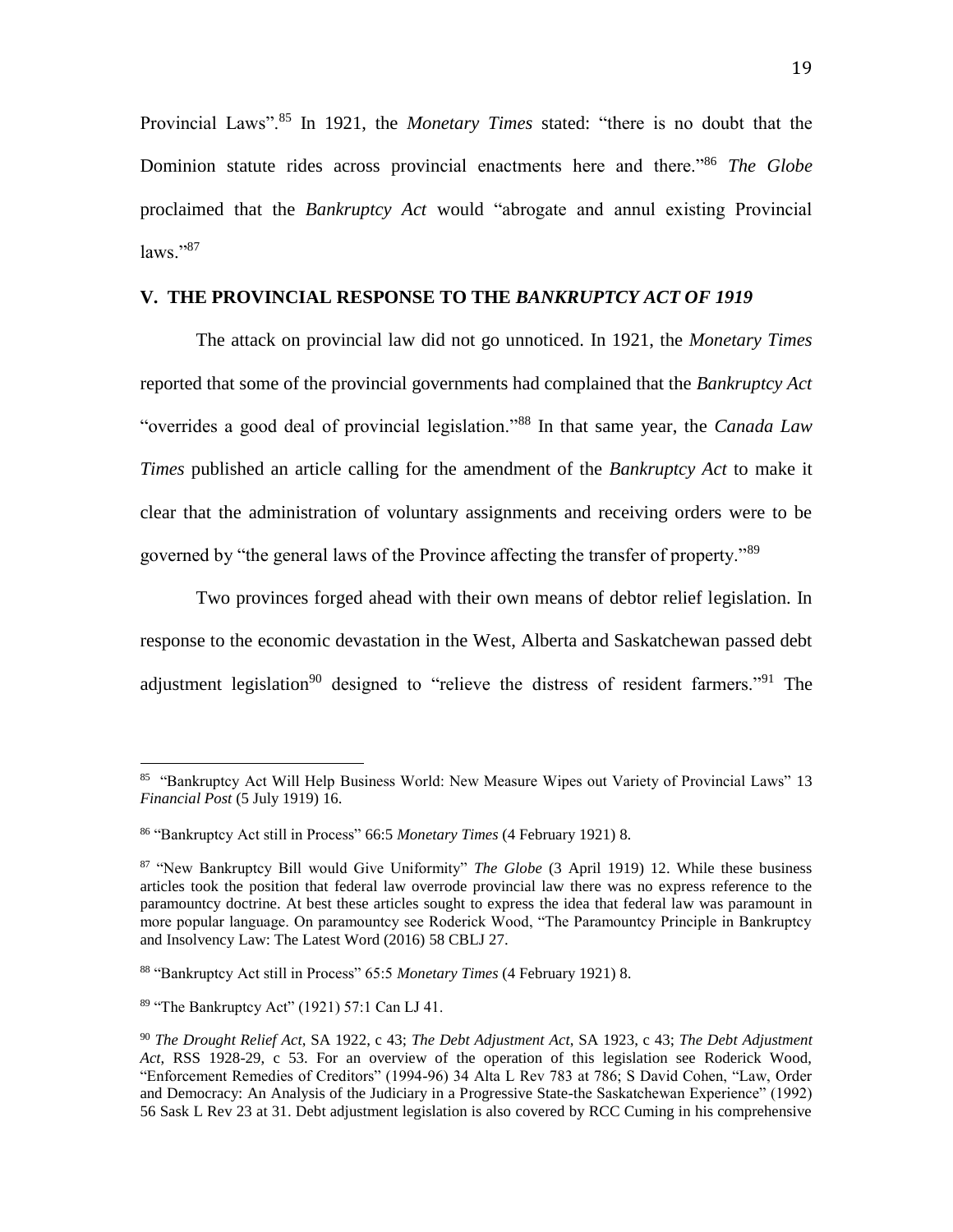legislation protected the farmer from "execution and foreclosure" and gave administrative boards the "power to prevent a creditor from using oppressively the machinery provided by law to enable a creditor to assert his rights against his debtor."<sup>92</sup> Although the Alberta *Debt Adjustment Act* was ultimately ruled to be *ultra vires* by the Privy Council in 1943, $93$  the debt adjustment legislation of the 1920s marked an aggressive move by two prairie provinces that must have considered the new *Bankruptcy Act* "insufficient or poorly suited to their regional needs."<sup>94</sup>

Politicians in the Quebec National Assembly and some Quebec Liberal MPs launched political attacks against the *Bankruptcy Act.* In challenging the new federal statute politicians also raised constitutional arguments against the federal bankruptcy power which they claimed interfered with provincial jurisdiction. These constitutional arguments, perhaps strategically raised in the political arena, eventually found their way into lower court constitutional judgments in Quebec. In December 1922, the National Assembly of Québec adopted a resolution inviting the federal government to revoke the *Bankruptcy Act of 1919*. According to the resolution, the Bankruptcy Act invited dishonesty, and fraud and ruined credit.<sup>95</sup> Members of the National Assembly were also

article, "Protection of Consumer-Borrowers—Limitations on the Remedies of Consumer-Lenders" (1968) 33 Sask L Rev 58 at 83-84.

<sup>91</sup> *Re Debt Adjustment Act*, *1937,* [1943] AC 356, 24 CBR 129 at para 2.

<sup>92</sup> *Mutual Life Assurance Co v Levitt* [1939], 2 DLR 324, 1 WWR 530 at para 14 (Alta CA).

<sup>93</sup> *Re Debt Adjustment Act*, *1937* [1943] AC 356, 24 CBR 129 (PC).

<sup>94</sup> Albert Bohémier, *Faillite et Insolvabilité,* vol 1, (Montreal: Éditions Thémis, 1992) at 24, cited in, Canada, Department of Justice, "Bankruptcy and Insolvency, by Albert Bohémier, a study presented to the Civil Law Section of the Department of Justice of Canada, online: <http://www.justice.gc.ca/eng/rp-pr/csjsjc/harmonization/bohemier/bankr-failli.html#ednref2>.

<sup>95</sup> Quebec, *Debates of the National Assembly*, 15th Leg, 4th Sess, (5 December 1922) (M Létourneau (Quebec-Est)); Quebec, *Debates of the National Assembly*, 15th Leg, 4th Sess, (18 December 1922).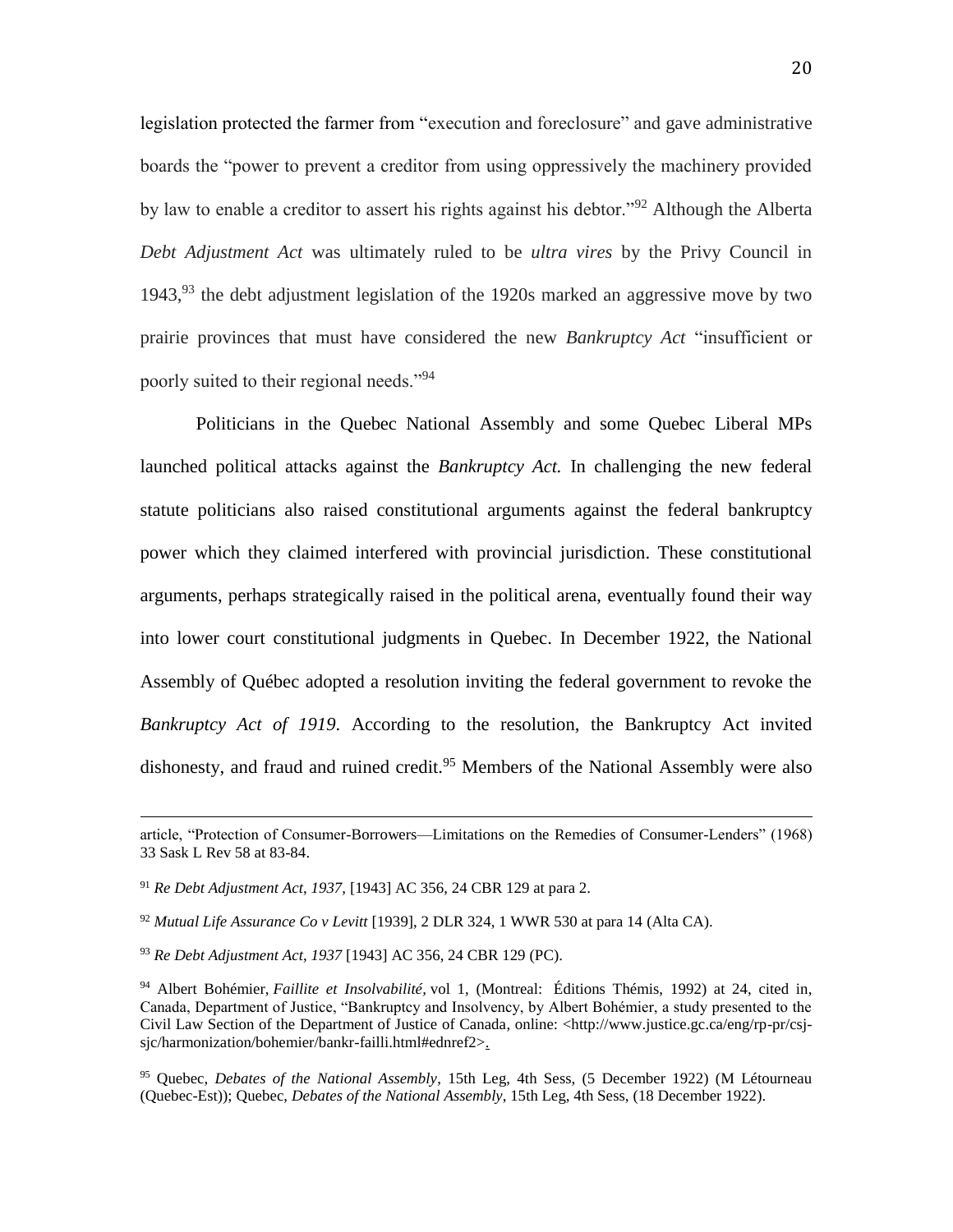concerned about the intrusiveness of the federal law and sought to defend Québec civil law. Louis Létourneau claimed that the federal bankruptcy law "makes litter of the spirit and letter of our codes."<sup>96</sup> The forty-year experience of provincial jurisprudence under the Civil Code "was set to zero and replaced by federal legislation."<sup>97</sup> Ouébec law relating to the transfer of property "was abolished and became a dead letter."<sup>98</sup> Létourneau claimed that the *Bankruptcy Act* "violated the constitution of the country since it trampled underfoot the rights and prerogatives of the legislatures in matters of civil law."<sup>99</sup> Québec Liberal Premier, Louis-Alexandre Taschereau<sup>100</sup> opened his speech with a direct attack on the federal bankruptcy law claiming it was "an *ultra vires* act".<sup>101</sup> He announced that he would convene a committee of Québec jurists to study the *Bankruptcy Act*. If the committee concluded that the bankruptcy legislation was unconstitutional, the government of Québec would challenge the legislation in the Supreme Court of Canada and the Privy Council. Taschereau promised to do everything possible to have the *Bankruptcy Act* set aside "and have the province return to the

<sup>96</sup> Quebec, Debates of the National Assembly, 15th Leg, 4th Sess, (5 December 1922) (M Létourneau) Original French: "la loi de faillite fait litière de l'esprit et de la lettre de nos Codes" [translated by author].

<sup>97</sup> Quebec, Debates of the National Assembly, 15th Leg, 4th Sess, (5 December 1922) (M Létourneau) Original French: "notre Code civil, était mise à néant et était remplacée par une législation fédérale" [translated by author].

<sup>98</sup> Quebec, Debates of the National Assembly, 15th Leg, 4th Sess, (5 December 1922) (M Létourneau) Original French: "toute notre loi de cession de biens était supprimée et devenait lettre morte" [translated by author].

<sup>99</sup> "Quebec Opposed to Bankruptcy Law" 70:5 *Monetary Times* (2 February 1923) 12.

<sup>100</sup> For Tascherau's provincial rights perspective see Bernard L Vigo, *Quebec before Duplessis: The Political Career of Louis-Alexandre Taschereau* (Montreal: McGill-Queen's University Press, 1986) at 144-45. For Taschereau's opposition to the *Bankruptcy Act* see Vigo at 110.

<sup>101</sup> Quebec, Debates of the National Assembly, 15th Legislature, 4th Sess, (18 December 1922) (M Taschereau (Montmorency)). Original French: "C'est une loi *ultra vires"* [translated by author].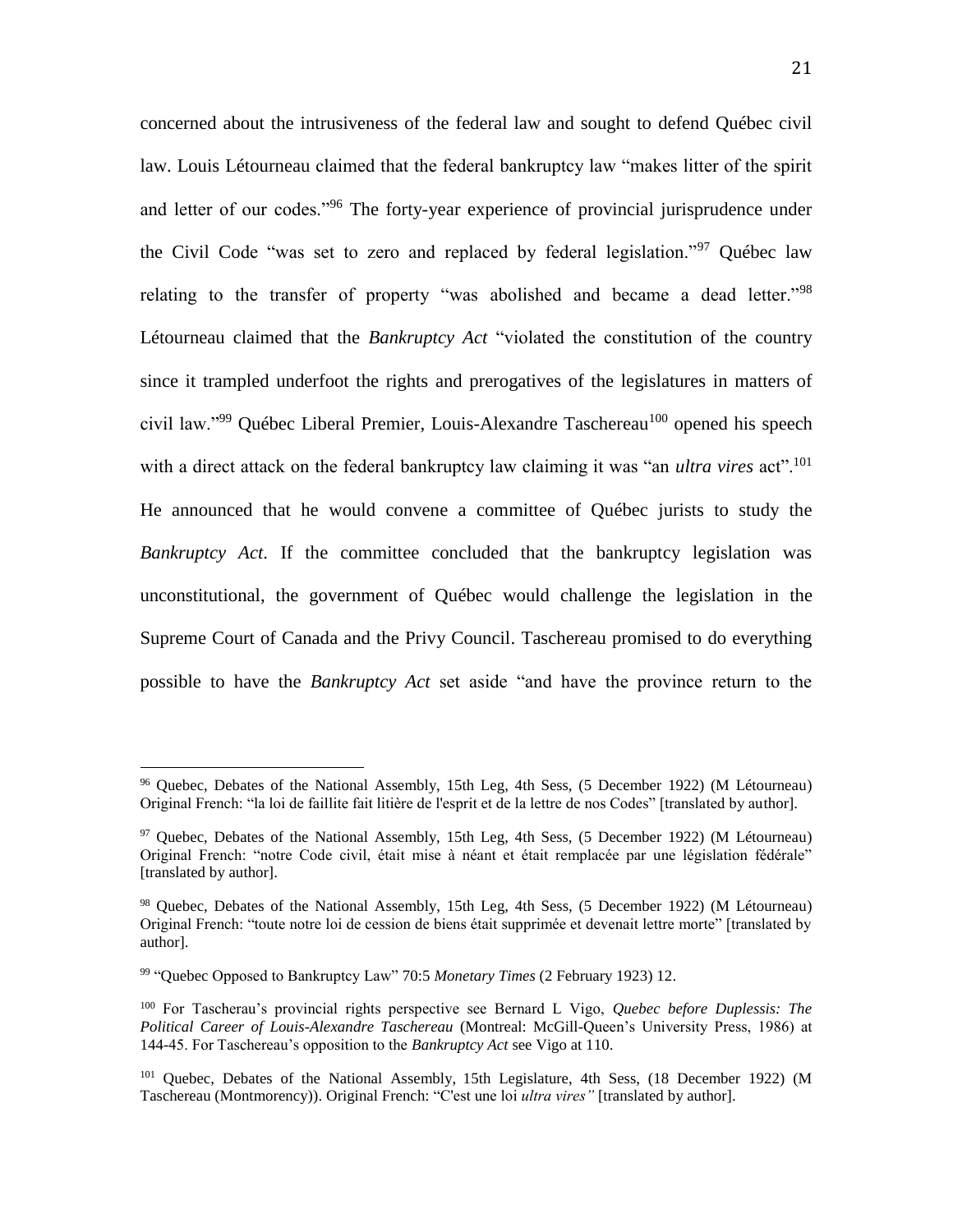provisions of the Civil Code in regard bankruptcy, and, once again, be master at home."<sup>102</sup>

Provincial rights arguments also surfaced in the House of Commons in  $1923$ .<sup>103</sup> A number of Liberal Quebec MPs opposed the *Bankruptcy Act*.<sup>104</sup> On March 26, 1923, Quebec Liberal MP Pierre-François Casgrain moved that the *Bankruptcy Act* should be amended or abrogated.<sup>105</sup> While Casgrain criticized the law for being too easy on debtors and doing little to regulate trustees, he also took the position that the *Bankruptcy Act* "encroaches on our provincial law, on our civil code and procedure."<sup>106</sup> The federal *Act* has been the source of trouble in Québec with Casgrain claiming that "we have been forced to spend large sums to ensure the maintenance of our rights" under provincial law.<sup>107</sup> Casgrain proposed that if the federal statute was not to be repealed then the *Bankruptcy Act* should not apply to Québec. In this way, the rights of Québec would be protected and it would allow for the civil code and code of civil procedure to be

<sup>&</sup>lt;sup>102</sup> "Quebec Opposed to Bankruptcy Law" 70:5 Monetary Times (2 February 1923) 12.

<sup>&</sup>lt;sup>103</sup> This was not a new topic as Parliament had debated the constitutionality of the Bankruptcy Bill in 1918 and 1919 Thomas GW Telfer, *Ruin and Redemption: The Struggle for a Canadian Bankruptcy Law, 1867- 1919* (Toronto: University of Toronto Press, Osgoode Society for Canadian Legal History, 2014) at 150-55.

<sup>&</sup>lt;sup>104</sup> Some of these Quebec MPs had been Laurier Liberals in the divisive federal election of 1917. Laurier had opposed joining the wartime Union coalition as he did not accept conscription. MPs Casgrain, Denis and Archambault, who are quoted in the text below, are all listed as Laurier Liberals in 1917 by the Library of Parliament. . See [http://www.lop.parl.gc.ca/.](http://www.lop.parl.gc.ca/) See Robert Craig Brown & Ramsay Cook, *Canada 1896- 1921*: *A Nation Transformed* (Toronto: McClelland & Stewart, 1974) at 269; JM Beck, *Pendulum of Power: Canada's Federal Elections* (Toronto: Prentice Hall, 1968) at 136-146.

<sup>105</sup> *House of Commons Debates*, 14th Parl, 2nd Sess, vol II (26 March 1923) at 1490 (Pierre Casgrain, Charlevoix-Montmorency). See "Bankruptcy Act Maybe Amended", *The Globe and Mail* (27 March 1923) 9.

<sup>106</sup> *House of Commons Debates*, 14th Parl, 2nd Sess, vol II (26 March 1923) at 1496 (Pierre Casgrain, Charlevoix-Montmorency).

<sup>107</sup> *House of Commons Debates*, 14th Parl, 2nd Sess, vol II (26 March 1923) at 1499 (Pierre Casgrain, Charlevoix-Montmorency).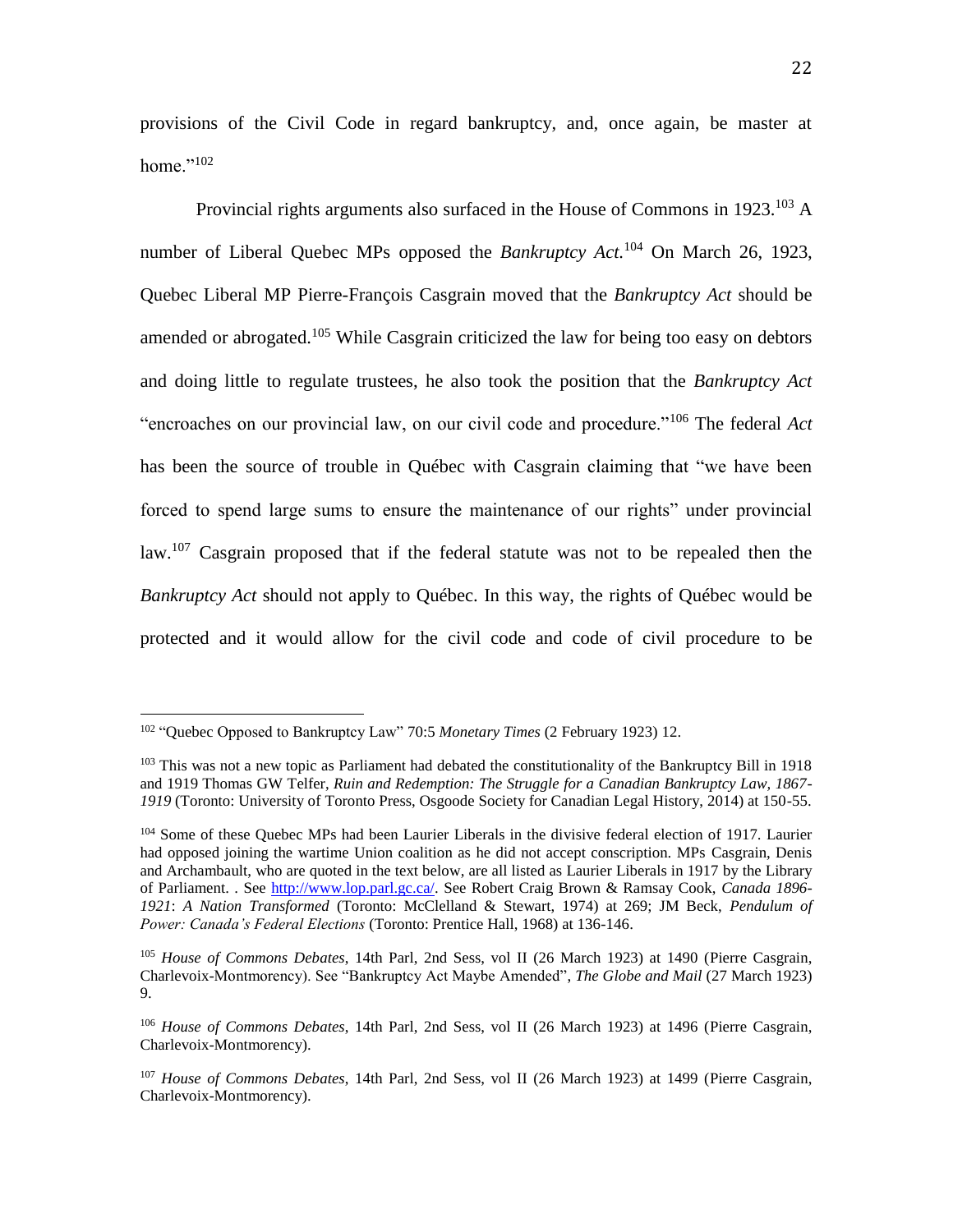"maintained in integrity."<sup>108</sup> A fellow Liberal MP from Québec, John Joseph Denis, urged the House not to force the federal legislation on Québec which "does not desire to accept" the law.<sup>109</sup>

Legislators questioned the need for a federal *Bankruptcy Act* given that provincial debtor-creditor legislation had worked for forty years. Joseph Archambault, a Québec Liberal MP reminded the House that Québec civil law had adequately dealt with debtors but had now been practically "abolished by the federal *Bankruptcy Act*." <sup>110</sup> Archambault advocated for a return to provincial law as there was "no necessity for uniformity in a bankruptcy law."<sup>111</sup> In his concluding remarks, Archambault strongly defended provincial jurisdiction: "I do submit that when the law of bankruptcy is so closely related to civil rights, the Dominion parliament should be very chary about legislating in this area."<sup>112</sup> Paul Mercier, another Liberal MP from Québec, supported the retention of provincial law. Provincial law "had been enacted according to provincial necessities and customs." In contrast, Parliament had constructed a bankruptcy law "for the whole Dominion...without consulting the provincial attorneys-general and the legislatures."<sup>113</sup> There was a fear in Québec that the bankruptcy legislation was part of a larger trend to centralize law at the expense of provincial jurisdiction:

- <sup>111</sup> *House of Commons Debates*, 14th Parl, 2nd Sess, vol II (26 March 1923) at 1504 (Joseph Archambault).
- <sup>112</sup> *House of Commons Debates*, 14th Parl, 2nd Sess, vol II (26 March 1923) at 1506 (Joseph Archambault).

<sup>108</sup> *House of Commons Debates*, 14th Parl, 2nd Sess, vol II (26 March 1923) at 1500 (Pierre Casgrain, Charlevoix-Montmorency).

<sup>109</sup> *House of Commons Debates*, 14th Parl, 2nd Sess, vol II (26 March 1923) at 1522 (John Joseph Denis).

<sup>110</sup> *House of Commons Debates*, 14th Parl, 2nd Sess, vol II (26 March 1923) at 1504 (Joseph Archambault).

<sup>113</sup> *House of Commons Debates*, 14th Parl, 2nd Sess, vol II (26 March 1923) at 1508 (Paul Mercier).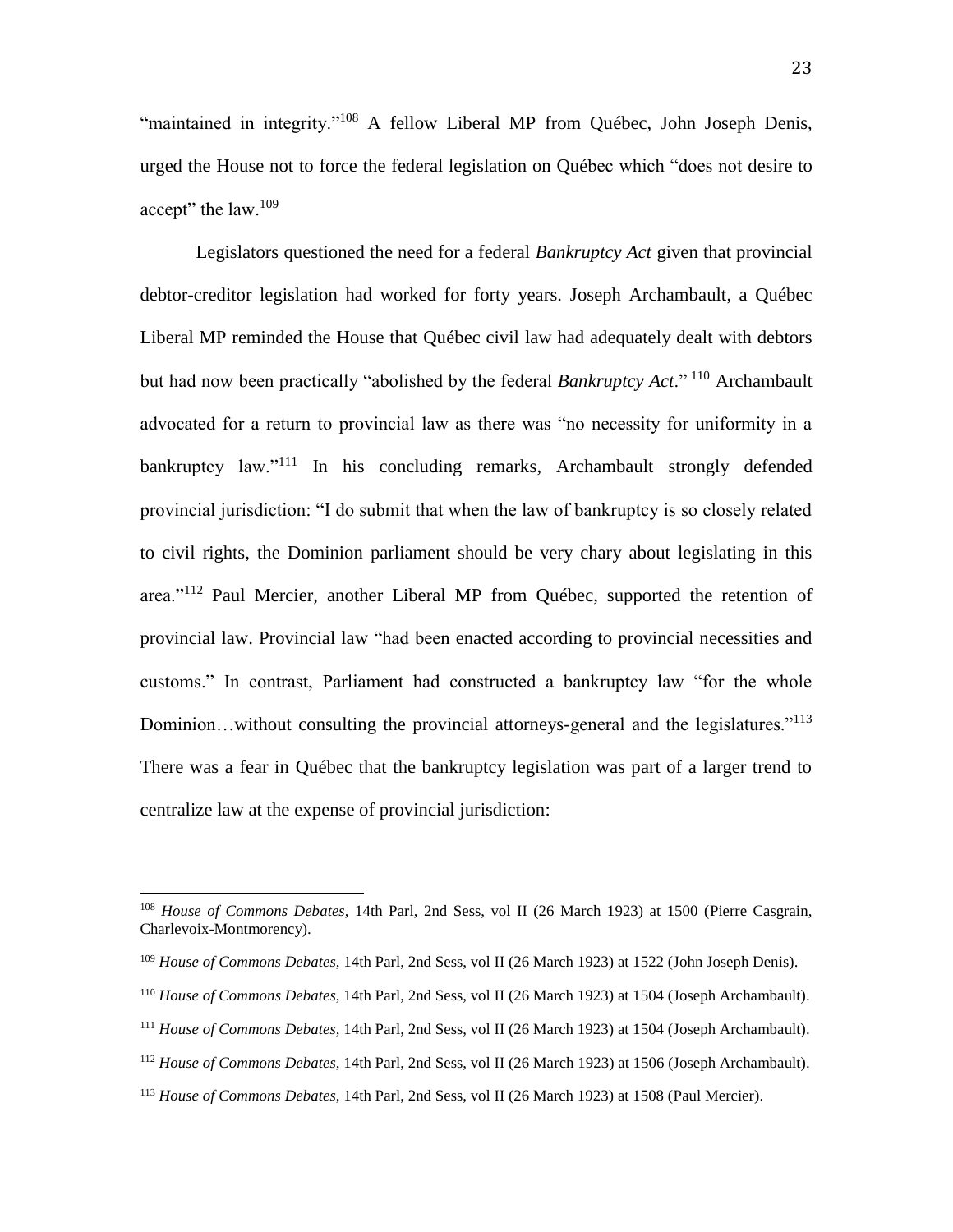The tendency to centralize and unify legislation is becoming more and more visible…and there seems to be an admitted attempt to encroach on provincial rights and attack our civil  $laws$ <sup> $114$ </sup>

In Quebec, there was also a belief that Parliament was seeking to impose English law on the province. In 1923, the *Monetary Times* published an editorial:

Quite probably Quebec would also be better satisfied were it not for the fact that the bankruptcy legislation is an effort to impose English law, and that this may be but the first effort for much other legislation of a like nature.<sup>115</sup>

John-Joseph Denis a Québec Liberal MP gave voice to this idea in the House of Commons in 1923 during the repeal debate. Denis pointed out that the Canadian *Bankruptcy Act* had been transplanted from England and that he opposed "the importation of laws from England."<sup>116</sup> The Act was a "replica of an English law, passed some forty years ago. We have had too much copying of English laws in this country." Denis argued that conditions in Europe were much different than the situation in Canada. He objected to the bankruptcy law because it was "not suited to the people of Canada." In particular, the *Bankruptcy Act* was "not suited to the requirements" of the Québec people.<sup>117</sup> Casgrain, who had moved the motion for repeal concluded the debate by noting that Québec "is afraid of any invasion of English law under the new system."<sup>118</sup> Casgrain ultimately withdrew his repeal motion.<sup>119</sup>

<sup>114</sup> Mr Galipeault, Quebec Minister of Public Works, Remarks at the Opening of City of Quebec Courts, September 1922 as quoted in *House of Commons Debates*, 14th Parl, 2nd Sess, vol II (26 March 1923) at 1499 (Casgrain, Charlevoix-Montmorency).

<sup>115</sup> Important Changes in Bankruptcy Now" 70:22 *Monetary Times* (1 June 1923) 5

<sup>116</sup> *House of Commons Debates*, 14th Parl, 2nd Sess, vol II (26 March 1923) at 1520 (Jean-Joseph Denis)

<sup>117</sup> *House of Commons Debates*, 14th Parl, 2nd Sess, vol II (26 March 1923) at 1520 (Jean-Joseph Denis).

<sup>118</sup> *House of Commons Debates*, 14th Parl, 2nd Sess, vol II (26 March 1923) at 1528 (Pierre-François Casgrain).

<sup>119</sup> *House of Commons Debates*, 14th Parl, 2nd Sess, vol II (26 March 1923) at 1528 (Pierre-François Casgrain).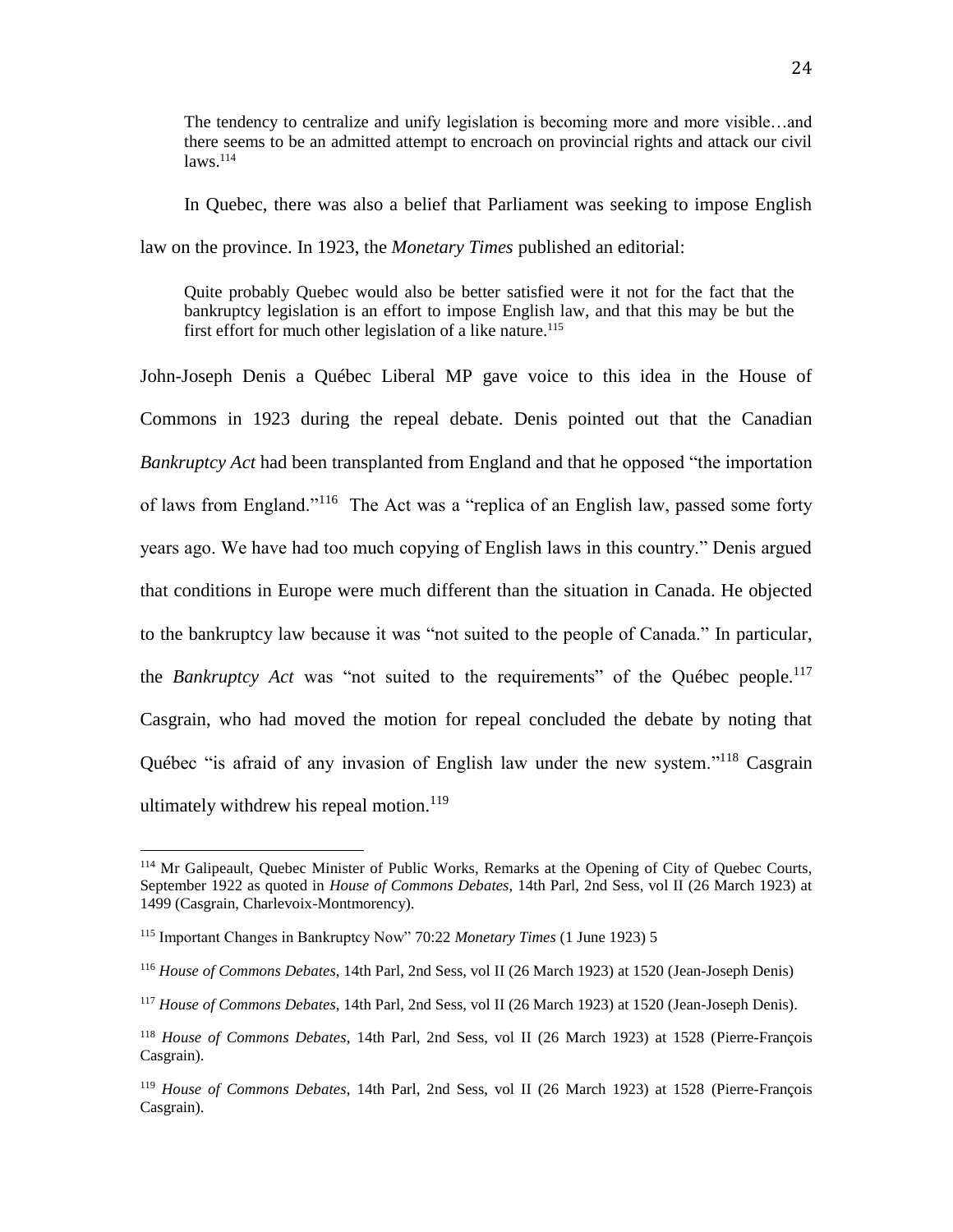The concerns raised by Quebec politicians were consistent with "traditional legal thought in Quebec."<sup>120</sup> Sylvio Normand's study of *Revue du Droit* articles published during the 1920s demonstrates that there was a "a dominant theme" of protecting "the integrity of civil law".<sup>121</sup> Quebec authors opposed the unification of Canadian law, appeals to the Privy Council and the spread of federal statutes.<sup>122</sup> Bankruptcy law allowed the civil code to be infiltrated by "foreign law" through the use of jurisprudence from other provinces.<sup>123</sup> The *Bankruptcy Act* could "not cause a creditor to lose any rights or privileges" acquired under provincial law.<sup>124</sup> More importantly the new bankruptcy regime permitted bankrupts to obtain a discharge from their debts. Before 1919, this remedy was not available under provincial law. The *Bankruptcy Act,* therefore, interfered with Quebec civil law by introducing a new means of debt relief.<sup>125</sup> The only solution was repeal. $126$ 

<sup>120</sup> Sylvio Normand, "Un thème dominant de la pensée juridique traditionnelle au Québec: La sauvegarde de l'intégrité du droit civil" (1986-87) 32 McGill LJ 559 at 559.

<sup>&</sup>lt;sup>121</sup> Sylvio Normand, "Un thème dominant de la pensée juridique traditionnelle au Québec: La sauvegarde de l'intégrité du droit civil" (1986-87) 32 McGill LJ 559 at 568.

<sup>&</sup>lt;sup>122</sup> Sylvio Normand, "Un thème dominant de la pensée juridique traditionnelle au Québec: La sauvegarde de l'intégrité du droit civil" (1986-87) 32 McGill LJ 559 at 578, 581.

<sup>123</sup> Sylvio Normand, "Un thème dominant de la pensée juridique traditionnelle au Québec: La sauvegarde de l'intégrité du droit civil" (1986-87) 32 McGill LJ 559 at 578, 581.

<sup>124</sup> Louis-A Pouliot, "La Loi de Faillite et les Lois Provinciales" (1926-27) 5 R du Droit 104 at 114.

<sup>&</sup>lt;sup>125</sup> Sylvio Normand, "Un thème dominant de la pensée juridique traditionnelle au Québec: La sauvegarde de l'intégrité du droit civil" (1986-87) 32 McGill LJ 559 at 588. See also "Ouverture des tribunaux" (1923- 24) 2 R du D 91; Léo Pelland, "L'Injustice dans les affaires" (1925-26) R du D 513 at 524, 525; Catherine Valcke, "Quebec Civil Law and Canadian Federalism" (1996) 21 Yale J Intl L 67 at 94.

<sup>126</sup> W. Deschênes, "La loi Canadienne des faillites" (1924) 26: 11 R du Notariat 321 at 335.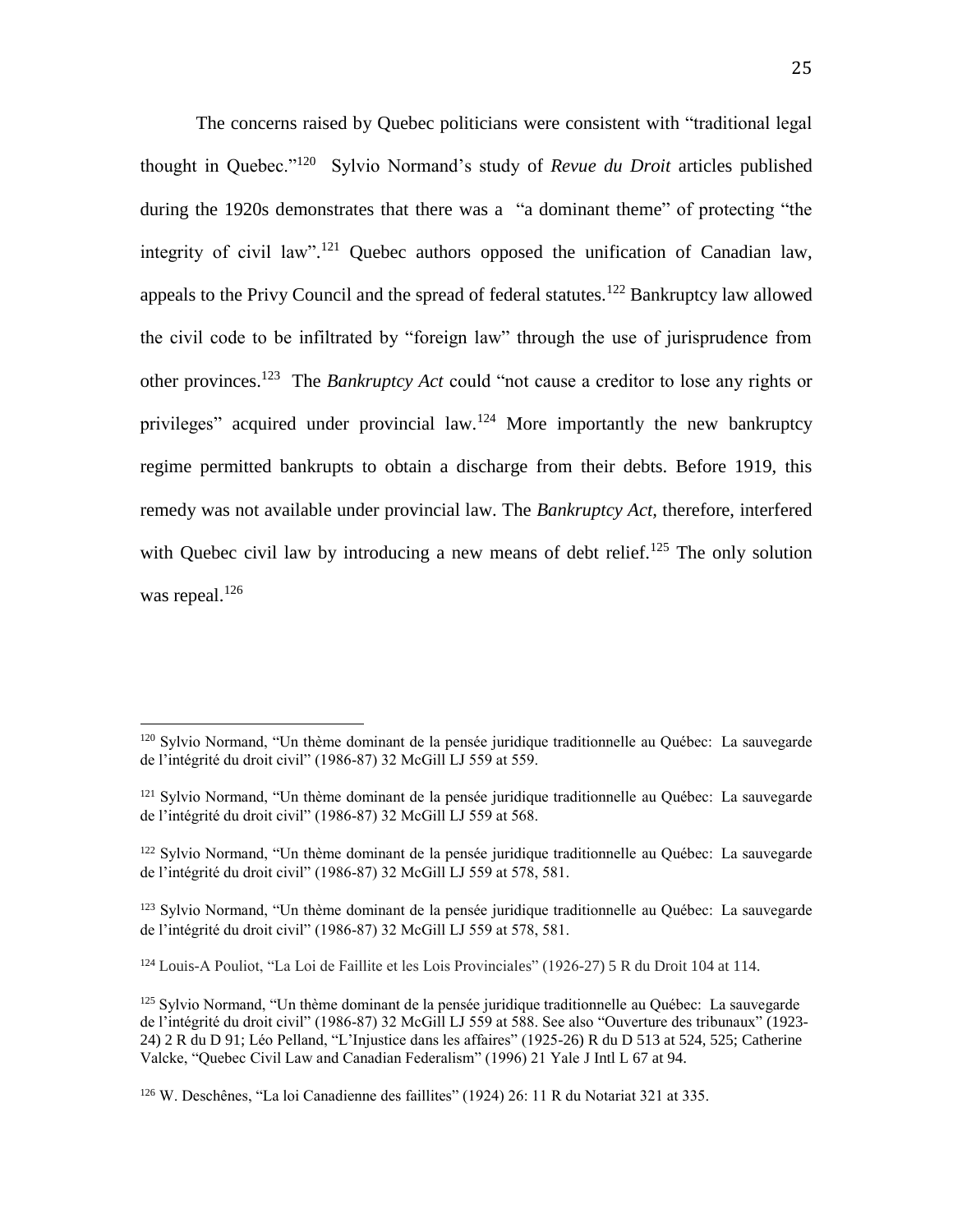In the House of Commons federalists responded to the Quebec position.<sup>127</sup> SW Jacobs, also a Quebec Liberal  $MP<sub>128</sub>$  challenged the Québec perspective of the Constitution offered by his colleagues in the House:

It is wrong for our people in…Quebec to say that the act, which the Parliament of Canada has a right to impose on the whole of the Dominion of Canada, is an attempt to take from the people of the province of Quebec their civil rights and their civil law.<sup>129</sup>

Jacobs argued that it was not for the House of Commons to "sit in judgment and declare whether it was unconstitutional."<sup>130</sup> Rather, Jacobs argued, that was the role of the courts. $^{131}$ 

[A]ll these questions—that is the rights of the parliament of Canada, as against the provincial legislature, to legislate in matters of bankruptcy—will in due course come before the judicial committee of the Privy Council.<sup>132</sup>

Jacobs was correct in his prediction with the Privy Council finally ruling in 1928 in

favour of a broad bankruptcy power. However, before 1928 several lower court decisions

challenged the federal intrusion into provincial matters. Some of the constitutional

arguments found in the debates of the Québec National Assembly and in Parliament

eventually found their way into Québec lower court judgments.

<sup>127</sup> *House of Commons Debates*, 14th Parl, 2nd Sess, vol II (26 March 1923) at 1501 (Hugh Guthrie).

<sup>128</sup> Jacobs, Liberal MP, had stanchly defended the original Bankruptcy Bill in 1918. See Canada, *Report of the Study Committee on Bankruptcy and Insolvency Law* (Ottawa: Queen's Printer, 1970) at 16. See also SW Jacobs, "A Canadian Bankruptcy Act: Is it a Necessity" (1917) 37:8 Can LT 604. He was an expert in civil procedure. See SW Jacobs and Léon Garneau, *Code of Civil Procedure of the Province of Quebec* (Quebec, 1903).

<sup>129</sup> *House of Commons Debates*, 14th Parl, 2nd Sess, vol II (26 March 1923) at 1515-16 (Samuel William Jacobs).

<sup>130</sup> *House of Commons Debates*, 14th Parl, 2nd Sess, vol II (26 March 1923) at 1517 (Samuel William Jacobs).

<sup>131</sup> *House of Commons Debates*, 14th Parl, 2nd Sess, vol II (26 March 1923) at 1517 (Samuel William Jacobs).

<sup>132</sup> *House of Commons Debates*, 14th Parl, 2nd Sess, vol II (26 March 1923) at 1519 (Samuel William Jacobs).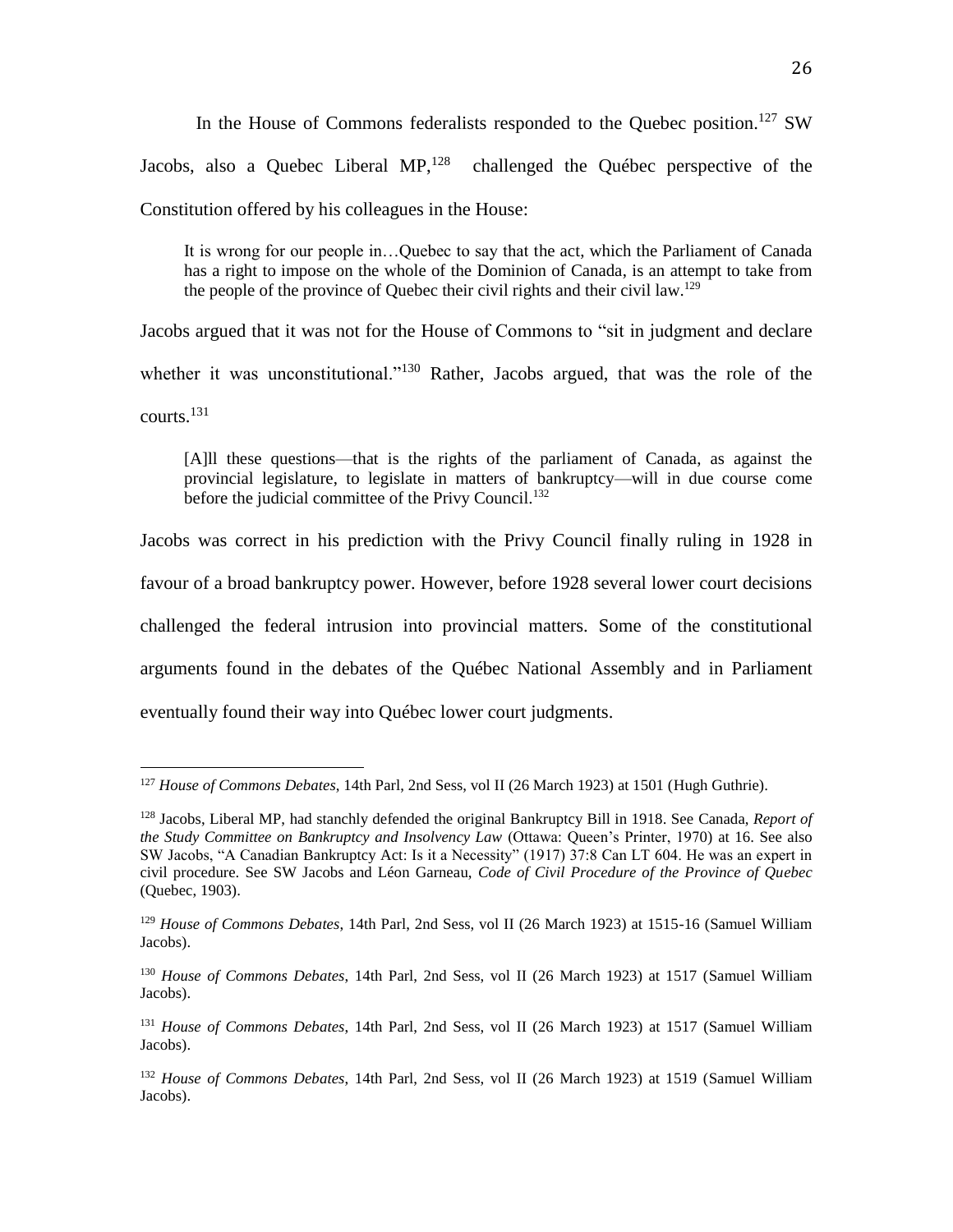## **VI. THE BANKRUPTCY POWER INTERPRETED: CONSTITUTIONAL LITIGATION DURING THE 1920s**

The question of whether to repeal the *Bankruptcy Act* soon gave way to constitutional litigation over the scope of the federal bankruptcy power. Perhaps this is not surprising. J.R. Mallory argues that new legislation inevitably produces litigation which seeks "to exploit the federal division of legislative powers in the constitution" as a way of "minimizing the change" created by the statute.<sup>133</sup> The change in this context involved the end of a near forty-year period of provincial regulation of debtor creditor matters without federal interference. After the long provincial era, the *Bankruptcy Act* marked "a very radical change."<sup>134</sup> Those who hoped for an eventual Privy Council ruling in favour of the Dominion in the 1920s had to contend with the possibility that Lord Haldane, who served on the Privy Council until 1928, would hear an appeal on the scope of the bankruptcy power. Lord Haldane had played a dominant role in reshaping Canadian constitutional law and in his judgments Lord Haldane "subordinat[ed]... federal power to provincial power, whenever the language of the 1867 Act allowed."<sup>135</sup> From Quebec there was an attempt to use Lord Haldane's federalism jurisprudence to challenge the Privy Council's nineteenth century characterization of a broad bankruptcy power.

<sup>133</sup> JR Mallory, *Social Credit and the Federal Power in Canada* (Toronto: University of Toronto Press, 1954) at 37.

<sup>134</sup> Editorial, "Bankruptcy" (1920) 40:7 Can LT 546. See also FGT Lucas, "The New 'Bankruptcy Act'" (1920) 40:8 Can LT 668.

<sup>&</sup>lt;sup>135</sup> David Schneiderman, "Harold Laski, Viscount Haldane, and the Law of the Canadian Constitution in the Early Twentieth Century" (1998) 48:4 UTLJ 521 at 554. See JR Mallory, *Social Credit and the Federal Power in Canada* (Toronto: University of Toronto Press, 1954) at 47-49; Frederick Vaughan, *Viscount Haldane: The Wicked Step-father of the Canadian Constitution* (Toronto: University of Toronto Press, Osgoode Society for Canadian Legal History, 2010) at 182-183 and John T Saywell, *The Lawmakers: Judicial Power and the Shaping of Canadian Federalism* (Toronto: University of Toronto Press, Osgoode Society for Canadian Legal History, 2002) at 175-182.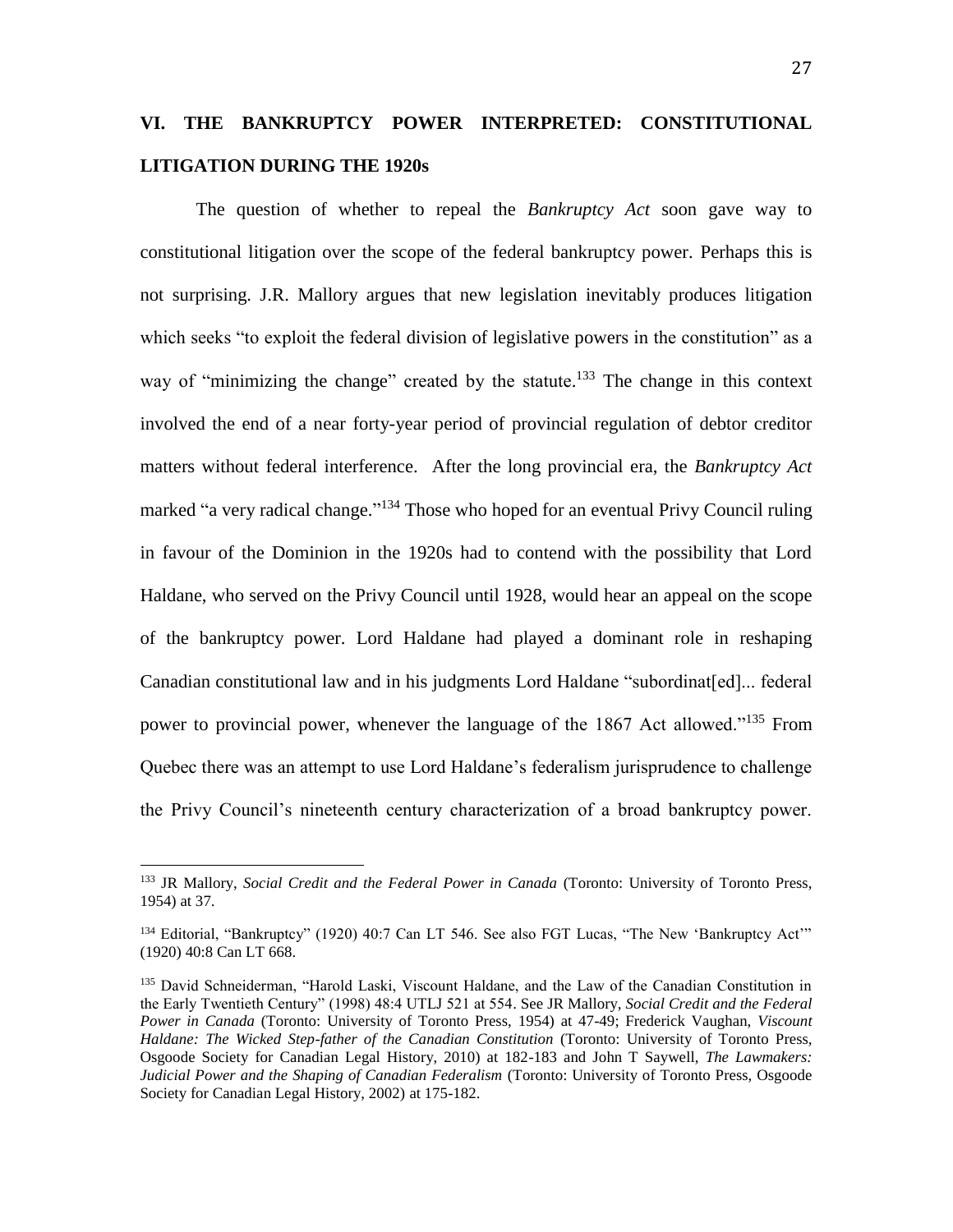One Quebec lawyer suggested that Privy Council jurisprudence had evolved since the 1880 decision of *Cushing v Dupuy*.<sup>136</sup> Relying upon a 1925 Lord Haldane judgment<sup>137</sup> the lawyer claimed that "the power of the provincial legislatures to regulate civil and property rights cannot easily be impeded."<sup>138</sup> As the decade grew to a close, RCB Risk notes: "the Dominion's powers seemed to many Canadians to be a pale image of what had been contemplated at Confederation."<sup>139</sup> Would the bankruptcy power suffer the same fate? Some early decisions on the bankruptcy power did not favour the Dominion. The Quebec Superior Court found a provision of the *Bankruptcy Act* to be *ultra vires* and several other decisions cast doubt on the federal ability to interfere with property and civil rights.

#### **A. EARLY CONSTITUTIONAL JURISPRUDENCE**

 $\overline{a}$ 

Although nineteenth century jurisprudence favoured an extensive bankruptcy power, there was little consensus in early court rulings on the relationship between the *Bankruptcy Act* and provincial jurisdiction over property and civil rights. Some cases gave emphasis to the priority of federal law.<sup>140</sup> Thus, Justice Fisher of the Ontario Supreme Court characterized the 1880 decision of *Cushing v Dupuy* to mean that "the

<sup>136</sup> Louis-A Pouliot, "La Loi de Faillite et les Lois Provinciales" (1926-27) 5 R du D104 at 114.

<sup>137</sup> *Toronto Electric Commissioners v Snider,* [1925] AC 396 discussed in John T. Saywell, *The Lawmakers: Judicial Power and the Shaping of Canadian Federalism* (Toronto: University of Toronto Press, Osgoode Society for Canadian Legal History (2002) at 179-182.

<sup>138</sup> Louis-A Pouliot, "La Loi de Faillite et les Lois Provinciales" (1926-27) 5 R du D 142 at 145.

<sup>&</sup>lt;sup>139</sup> RCB Risk, "The Scholars and the Constitution: POGG and the Privy Council" in G Blaine Baker & Jim Phillips, eds, *A History of Canadian Legal Thought: Collected Essays* (Toronto: University of Toronto Press, Osgoode Society for Canadian Legal History, 2006) at 237.

<sup>140</sup> *Royal Bank v Kuproski* (1925), 7 CBR 8 at para 31, [1925] 3 DLR 744 (Alta CA), aff'd on other grounds [1926] SCR 532 (Parliament intended the *Bankruptcy Act* to "deal completely with the debtor's estate."); *Hamilton v Vipond* (1921), 1 CBR 483 at para 5, 61 DLR 466 (Ont SC) (an assignment for the benefit of creditors under provincial law was void under the *Bankruptcy Act*).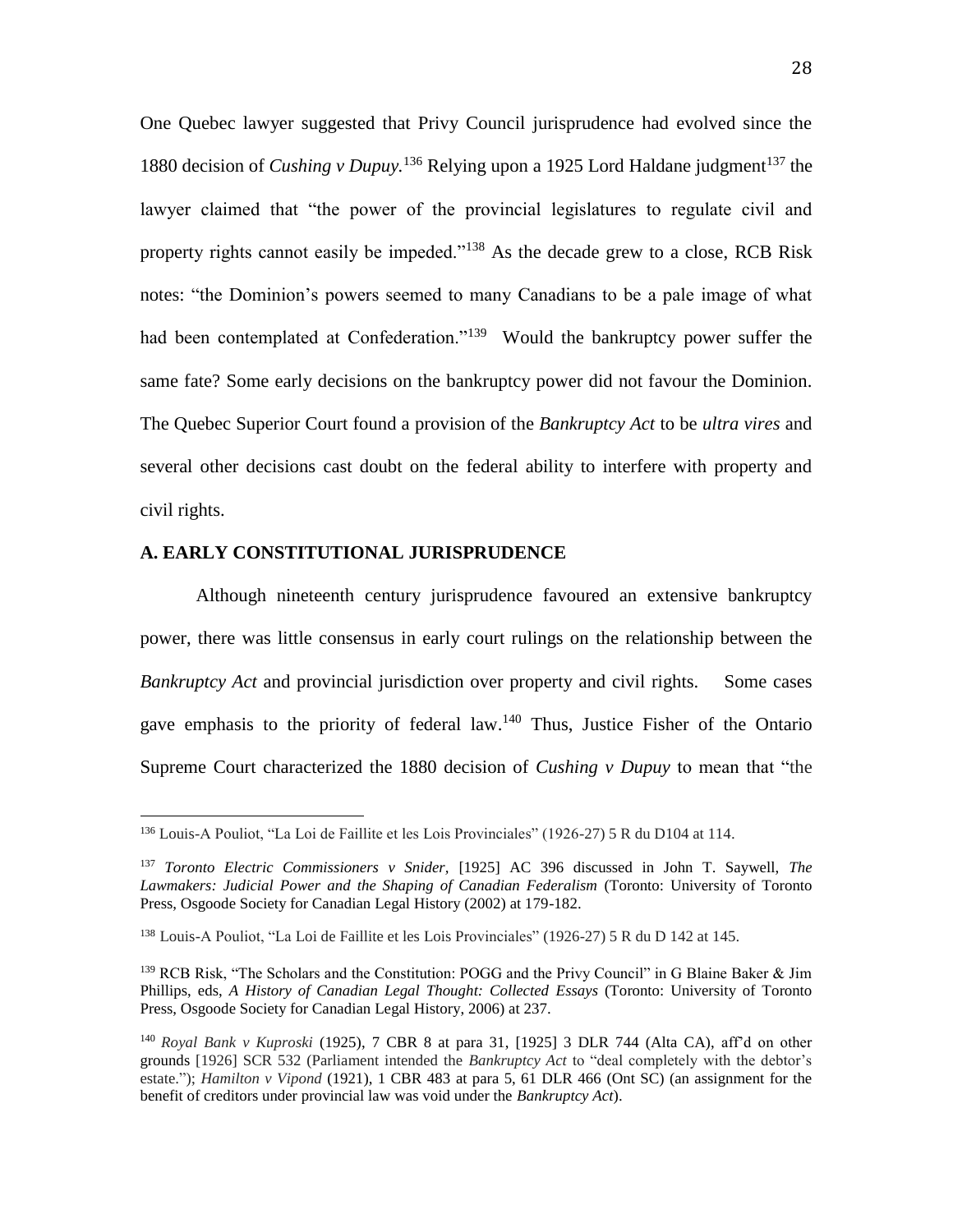Parliament of Canada had the right to pass legislation pertaining to the subject of bankruptcy and insolvency and in doing so had the right to override provincial legislation."<sup>141</sup> However, not all courts initially accepted this premise with many decisions of the 1920s adopting a perspective that focused on preserving provincial  $law.<sup>142</sup>$ 

Whether the *Bankruptcy Act* overrode<sup>143</sup> provincial legislation was the essential issue before the Québec Court of Appeal in *Re Rosenzweig* in 1921. <sup>144</sup> Under provisions of the Québec Civil Code, an unpaid seller was entitled to the right of rescission against an insolvent trader.<sup>145</sup> In this case, the seller sold goods for an immediate cash payment of half of the selling price with the balance due within thirty days. On the day of the delivery the buyer became bankrupt leading the unpaid seller to assert a right of rescission under the Quebec Civil Code. The trustee refused to recognize the seller's right of rescission and retained the goods for the benefit of the estate. The conflicting positions of the trustee and the seller forced the Court to consider was whether the bankruptcy of the buyer affected the right of the unpaid seller under provincial law. Lamothe C.J. asked

<sup>144</sup> (1921) 2 CBR 255, 70 DLR 174 (Que CA).

<sup>141</sup> *Re Electrical Fittings & Foundry Co* (1926)**,** 58 OLR 364 ,[1926] 1 DLR 752 (Ont SC) at para 14,

<sup>142</sup> See e.g. *In re Churchill,* [1919] 2 WWR 541 at para 11 (Man KB) (provincial *Assignments Act* did not "trench on Dominion rights" and was not "in any sense a bankruptcy law." See also *In re St. Thomas Cabinets Ltd* (1921) 1 CBR 521 at para 12 (Ont SC) (nothing in the Ontario *Bulk Sales Act* which brings it within "the field of bankruptcy legislation).

<sup>143</sup> Justice Fisher in *Re Electrical Fittings & Foundry Co* (1926)**,** 58 OLR 364 [1926] 1 D.L.R. 752 (Ont SC) at para 14 used the language of overriding provincial law. This tracks the language found in the popular press. However, in an earlier passage in the case Justice Fisher refers to federal law being paramount. He states: "legislation of the Dominion Parliament so long as it strictly relates to the subjects enumerated in sec. 91 is of paramount authority even though to trench upon the matters assigned to the provincial Legislature by sec. 92." at para 13.

<sup>&</sup>lt;sup>145</sup> In order to exercise this remedy, Art 1543 provided that the goods had to still be in the possession of the trader and that the remedy had to be exercised within 30 days of delivery.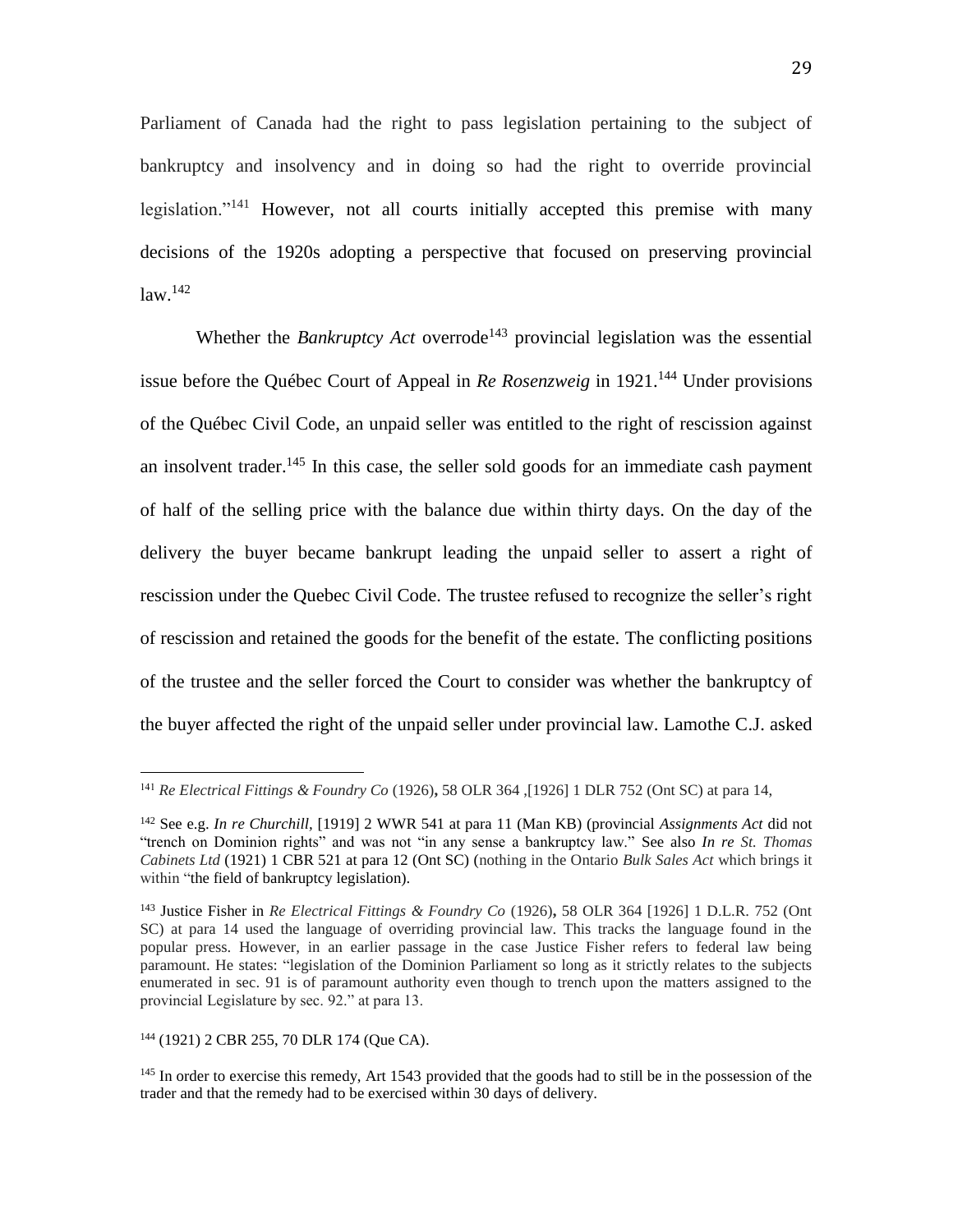the question this way: "Has the new bankruptcy law made away with the privileged right conferred to the seller by Art. 1543, *Civil Code*?"<sup>146</sup> He answered the question by proclaiming that "there is no text of The Bankruptcy Act which says so."<sup>147</sup> The trustee argued that the *Bankruptcy Act* "abolished by implication"<sup>148</sup> the unpaid seller's right of rescission. Lamothe C.J. concluded: "Abrogation by implication, in civilized countries, is not easily admitted."<sup>149</sup> Abrogation of rights arising under provincial law was "not to be presumed."<sup>150</sup> In a concurring opinion Tellier J. offered a similar sentiment: "The Bankruptcy Act has effected no change in our former laws concerning sale. The privileged rights of the unpaid seller are still the same, they have not been affected."<sup>151</sup> The Court of Appeal concluded that the unpaid seller's right of rescission survived the bankruptcy.<sup>152</sup>

In 1923, the Québec Superior Court ruled that a provision of the *Bankruptcy Act* was *ultra vires.* In *Re Stober,* the terms of a commercial lease provided that in the event of the insolvency of the lessee, the lease became null and void. It was a further term of the agreement that the lease could not be assigned without the consent of the landlord. On the bankruptcy of the tenant, the landlord provided the trustee with notice claiming that the lease was null and void. The trustee relied on s. 52 of the *Bankruptcy Act* to retain the

<sup>146</sup> *Re Rosenzweig* (1921) 2 CBR 255, 70 DLR 174 at para 3 (Que CA).

<sup>147</sup> *Re Rosenzweig* (1921) 2 CBR 255, 70 DLR 174 at para 3 (Que CA).

<sup>148</sup> *Re Rosenzweig* (1921) 2 CBR 255, 70 DLR 174 at para 3 (Que CA).

<sup>149</sup> *Re Rosenzweig* (1921) 2 CBR 255, 70 DLR 174 at para 3 (Que CA).

<sup>150</sup> *Re Rosenzweig* (1921) 2 CBR 255, 70 DLR 174 at para 4 (Que CA).

<sup>151</sup> *Re Rosenzweig* (1921) 2 CBR 255, 70 DLR 174 at para 24 (Que CA).

<sup>152</sup> For a similar result see *Re Prima Skirt Co* (1921), 1 CBR 438, 61 DLR 133 (Que SC).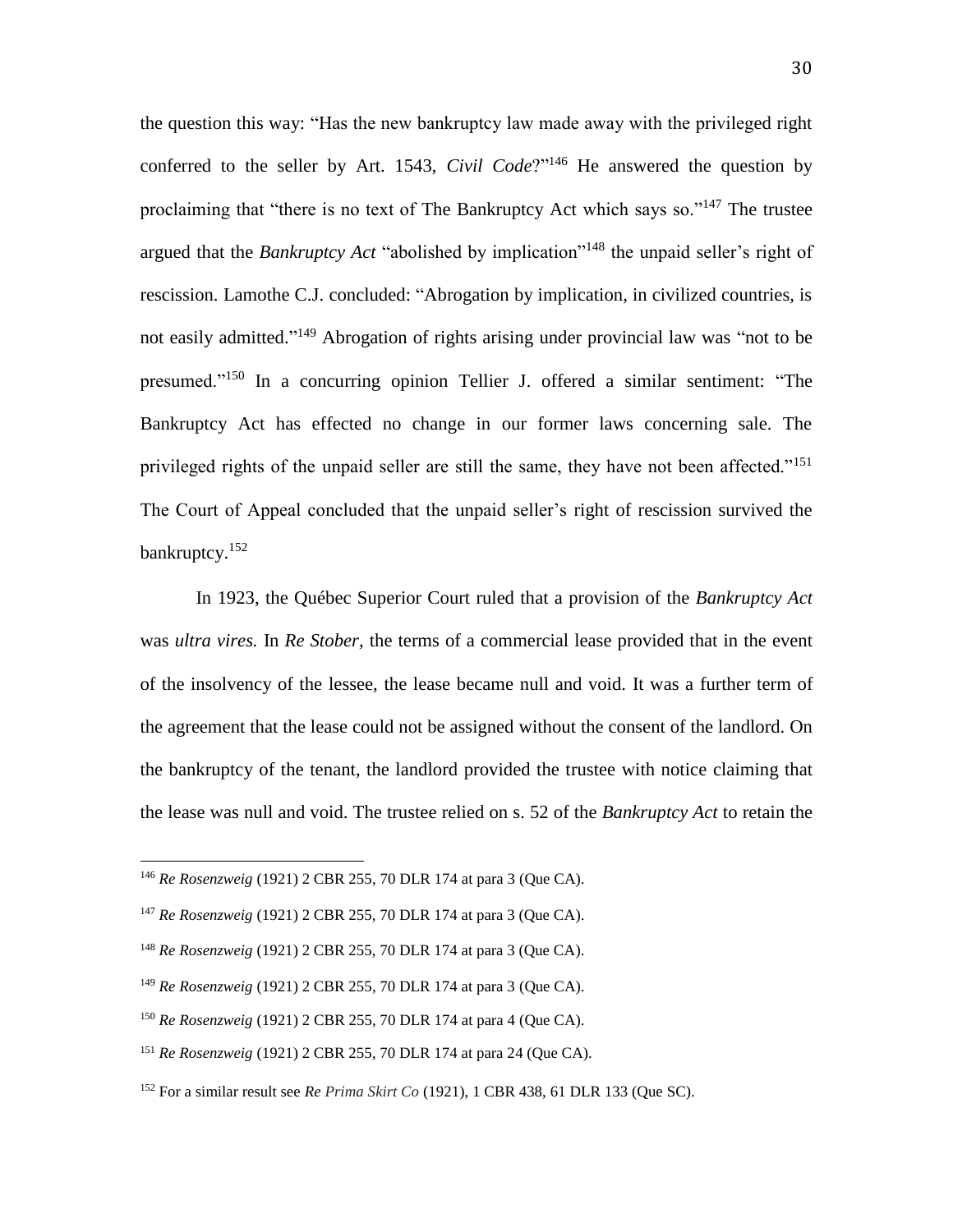leased premises for the remainder of the unexpired term. Specifically, the trustee relied upon s. 52(5) which gave the trustee rights "notwithstanding the legal effect of any provision or stipulation in any lease." According to the trustee, this subsection allowed him to ignore the terms of the lease and obtain possession of the premises for the purposes of an assignment of the lease to a third party.

The landlord argued that s. 52 of the *Bankruptcy Act* interfered with "contractual rights" and allowed "the annulment of private contracts." Thus, s. 52 "legislate[s] on matters affecting civil rights and property…which are constitutionally within the sole jurisdiction of the province."<sup>153</sup> The landlord took the position that s. 52(5) of the *Bankruptcy Act* was "illegal and unconstitutional and is *ultra vires* of the powers of the Federal Parliament."<sup>154</sup> Therefore, under Québec civil law the lease was valid and the decision of the trustee was "illegal and void."<sup>155</sup>

Without citing any authority, the court admitted that the Privy Council had established that Parliament may pass legislation which encroaches upon a provincial field "if such legislation is ancillary" to the federal power. In these circumstances the federal legislation "must prevail."<sup>156</sup> However, the court concluded that s. 52(5) "is not legislation ancillary nor necessary to the proper and efficacious working of *The Bankruptcy Act*." <sup>157</sup> The object of bankruptcy legislation was the distribution of property and the discharge of the debtor. Here the provision allowed the trustee to expropriate the

<sup>153</sup> *In Re Stober* (1923), 4 CBR 34 para 7 (Que SC).

<sup>154</sup> *In Re Stober* (1923), 4 CBR 34 at para 7 (Que SC).

<sup>155</sup> *In Re Stober* (1923), 4 CBR 34 at para 7 (Que SC).

<sup>156</sup> *In Re Stober* (1923), 4 CBR 34 at para 26 (Que SC).

<sup>157</sup> *In Re Stober* (1923), 4 CBR 34 at para 27 (Que SC).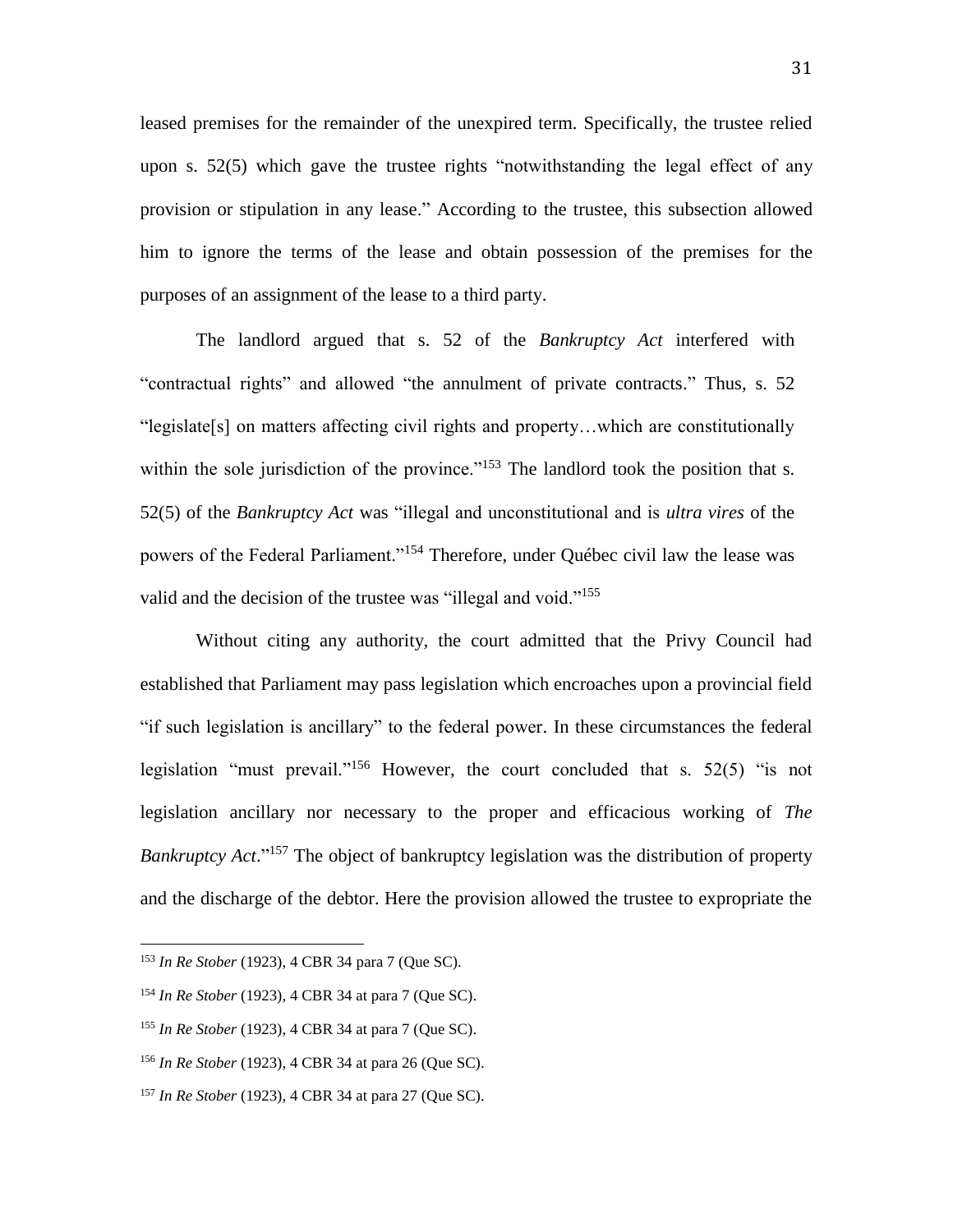landlord's right so as to increase the assets of the bankrupt at the landlord's expense.<sup>158</sup> The provision was "outside of the bankruptcy domain."<sup>159</sup> The court ruled that s. 52(5) of the *Bankruptcy Act* was "unconstitutional, *ultra vires* of the powers of the Federal Parliament [and] null."<sup>160</sup> Shortly, after this decision Parliament conceded victory to the provinces on this issue by repealing s. 52(5) and replacing it with a section which stated that in the event of a lessee's bankruptcy, the rights and priorities of the landlord would be governed by the laws of the province in which the leased premises were located. The amending Act went further to state that nothing in the *Bankruptcy Act* shall be deemed to limit the legislative authority of any province to regulate landlords' rights.<sup>161</sup> An article in *La Revue Du Notariat* welcomed the repeal of the provision noting that s. 52(5) of the *Bankruptcy Act* had interfered with Quebec law.<sup>162</sup>

The outcomes in *Rosenzweig* and *Stober* demonstrate an intention to protect provincial law from federal interference. A third decision, of the Ontario Court of Appeal also took issue with the scope of the federal bankruptcy power. 163 In *Re Western* 

<sup>158</sup> *In Re Stober* (1923), 4 CBR 34 at para 32 (Que SC).

<sup>159</sup> *In Re Stober* (1923), 4 CBR 34 at para 30 (Que SC).

<sup>&</sup>lt;sup>160</sup> In Re Stober (1923), 4 CBR 34 at para 34 (Que SC). See Louis-A Pouliot, "La Loi de Faillite et les Lois Provinciales" (1926-27) 5 R du D 104 at 113.

<sup>161</sup> Lloyd Houlden, Geoffrey Morawetz & Janis Sarra, *Bankruptcy and Insolvency Law of Canada,* 4th ed at para G§124 (WL). See *An Act to Amend The Bankruptcy Act* SC 1923, c 31, s 31. On the provincial legislation that followed this amendment see WJ Tremeear, "Rent Priorities in Bankruptcy" (1924-25) 4 CBR 407.

<sup>162</sup> W. Deschênes, "La loi Canadienne des faillites" (1924) 26: 11 Rev du Notariat 321 at 333.

<sup>&</sup>lt;sup>163</sup> For a discussion of Ontario relations with the federal government during the 1920s see Christopher Armstrong, *The Politics of Federalism: Ontario's Relations with the Federal Government, 1867-1942* (Toronto: University of Toronto Press, 1981) at 135-146.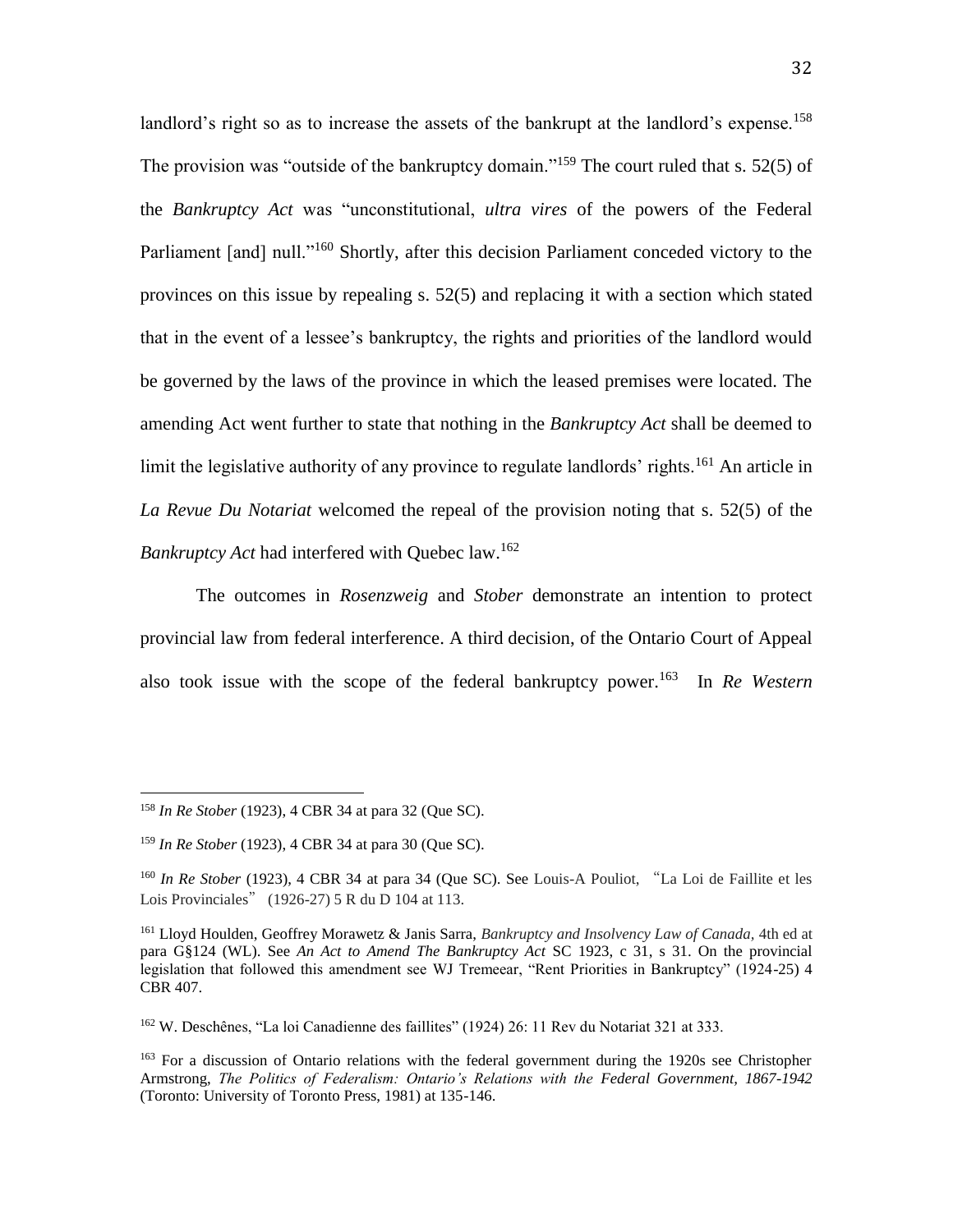*Canadian Steel Corp,* Chief Justice Meredith<sup>164</sup> offered a critical perspective of the *Bankruptcy Act.* He suggested that there were provisions of the *Bankruptcy Act* that required amendment. <sup>165</sup> In obiter, he challenged the *Bankruptcy Act's* interference with the administration of the courts in the provinces. He pointed to the provisions of the bankruptcy statute which allowed the Minister of Justice to assign judges of provincial courts to exercise their powers under the *Bankruptcy Act*. This enabled the federal government to "cast upon the provinces"<sup>166</sup> the expense of providing courts to carry on work under the *Bankruptcy Act*. He asked: "Is this not an interference with what is by *The B.N.A. Act* within the exclusive legislative authority of the provinces — the administration of justice in the provinces?"<sup>167</sup> Finally, again in *obiter* he suggested that there were some provisions "that are probably *ultra vires* the Dominion Parliament." 168

#### **B. RIGHTS OF JUDGMENT CREDITORS**

 $\overline{a}$ 

The rights of judgment creditors in a bankruptcy demonstrated another critical intersection of the *Bankruptcy Act* and provincial law. As a fundamental principle, s. 11

<sup>164</sup> Meredith CJ's decisions have been analyzed by RCB Risk, "Sir William R Meredith, CJO: The Search for Authority" in G Blaine Baker & Jim Phillips, eds, *A History of Canadian Legal Thought: Collected Essays* (Toronto: University of Toronto Press, Osgoode Society for Canadian Legal History, 2006) at 179.

<sup>165</sup> *Re Canadian Western Steel Corp* (1922) 2 CBR 494 at para 22 (Ont SC (Appellate Division)).

<sup>166</sup> *Re Canadian Western Steel Corp* (1922), 2 CBR 494 at para 26 (Ont SC (Appellate Division)).

<sup>&</sup>lt;sup>167</sup> Re Canadian Western Steel Corp (1922), 2 CBR 494 at para 27 (Ont SC (Appellate Division)).

<sup>168</sup> *Re Canadian Western Steel Corp* (1922), 2 CBR 494 at para 22 (Ont SC (Appellate Division)). While not finding any provision of the *Bankruptcy Act* to be outside of the bankruptcy and insolvency power Meredith CJ did find that Rule 13 was *ultra vires* of the federal Act at para 19. See also the *Interprovincial Flour Mills v Western Trust Co* (1923), 16 Sask LR 401 (CA) at paras 14-15 (Rule 117 was *ultra vires* of the federal statute). Cf *Eastern Trust Co v Lloyd Manufacturing Co* [1923] 2 DLR 852, 3 CBR 710 (NSSC) (upholding validity of Rule 120) and *Re Nipigon Fibre & Paper Mills* (1922), 3 CBR 408 at para 6, 23 OWN 199 (SC) (upholding validity of Rule 13). Parliament does not have the power "to make rules that are contrary or inconsistent with the Act." A rule found to be inconsistent with the statute can be declared to be *ultra vires:* Lloyd Houlden, Geoffrey Morawetz & Janis Sarra, *Bankruptcy and Insolvency Law of Canada,* 4th ed at para K§1 (WL); Ruth Sullivan, *Construction of Statutes*, 6th ed (Toronto: LexisNexis, 2014) at 484.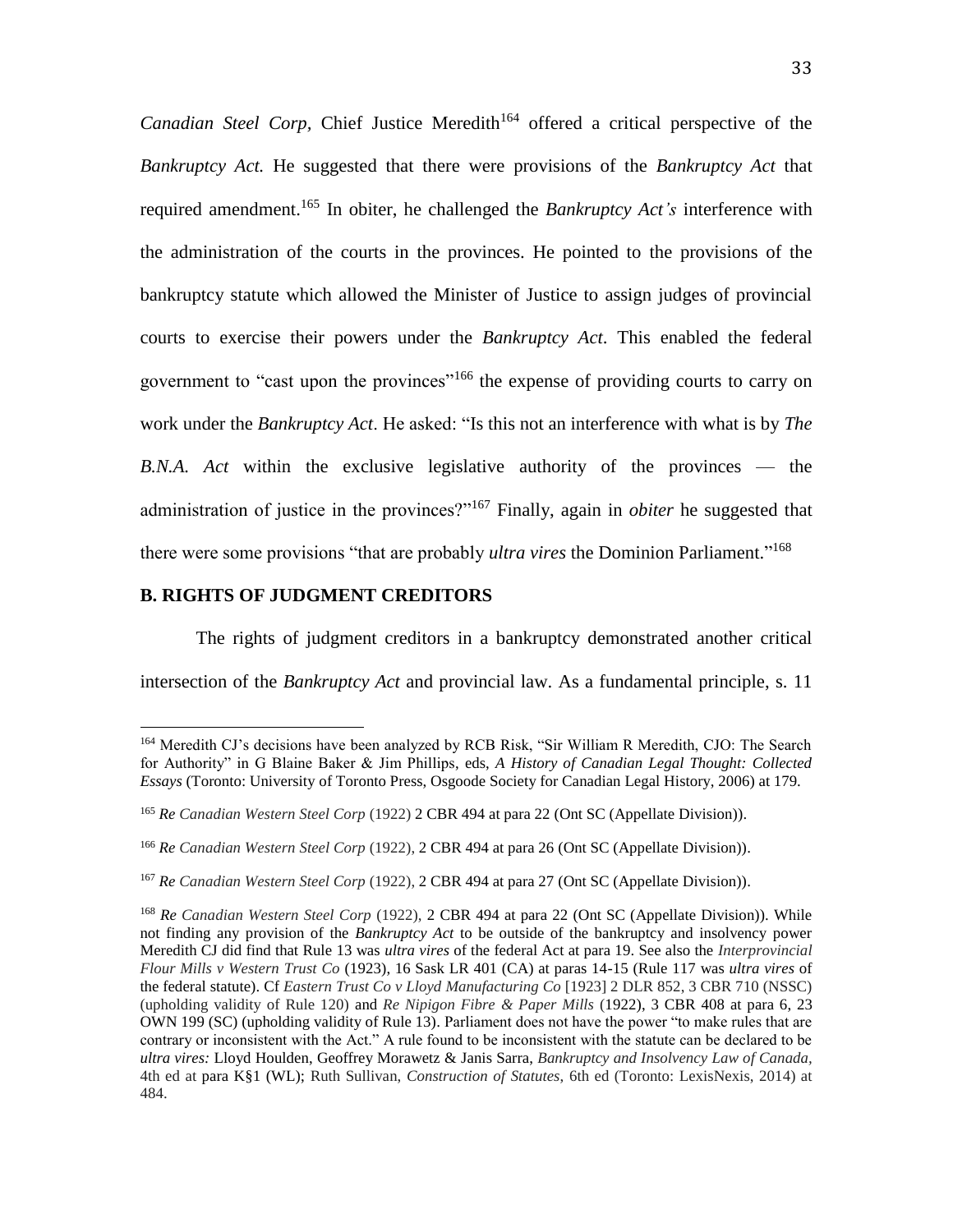of the *Bankruptcy Act* established that every assignment and receiving order had precedence over garnishments, attachments, execution or other processes against property.<sup>169</sup> However, the Act carved out an important exception for the rights of secured creditors who had the power "to realize or otherwise deal with his security" notwithstanding the bankruptcy.<sup>170</sup> Could a judgment creditor, who had taken some enforcement steps, such as registration of a judgment against the land of the debtor under provincial law be considered a "secured creditor" in the bankruptcy? In some provinces, the registration of a judgment entitled the creditor to a proprietary interest in the land. In a bankruptcy, would this judgment creditor be able to rely upon provincial law to assert secured creditor status or would the trustee in bankruptcy defeat the creditor's claim under s. 11 of the *Bankruptcy Act?* Having secured creditor status was essential as it would mean having priority over the trustee in bankruptcy and ranking ahead of unsecured creditors. The scenario provided a classic conflict between provincial law, which gave rise to the proprietary interest, and the *Bankruptcy Act* which took precedence over execution processes.

A 1927 *Canadian Bar Review* article articulated a policy perspective in favour of defeating provincial priority claims. The author argued that the "destruction of judgments as preferred claims"<sup>171</sup> was necessary for the equitable distribution of the bankrupt's assets. The provisions of the *Bankruptcy Act* are:

well within the powers of the Dominion Parliament. Every fictitious lien based on a judgement set up by provincial statutes must necessarily go down before the paramount federal

<sup>169</sup> *Bankruptcy Act*, s 11. For early recognition of this problem see "Seizure by a Judgment Creditor After Assignment in Bankruptcy" (1921-22) 2 CBR 549.

<sup>170</sup> *Bankruptcy Act*, s 6.

<sup>&</sup>lt;sup>171</sup> G Gavan Duffy, "The Value of a Judgment" (1927) 7 Can Bar Rev 405 at 407.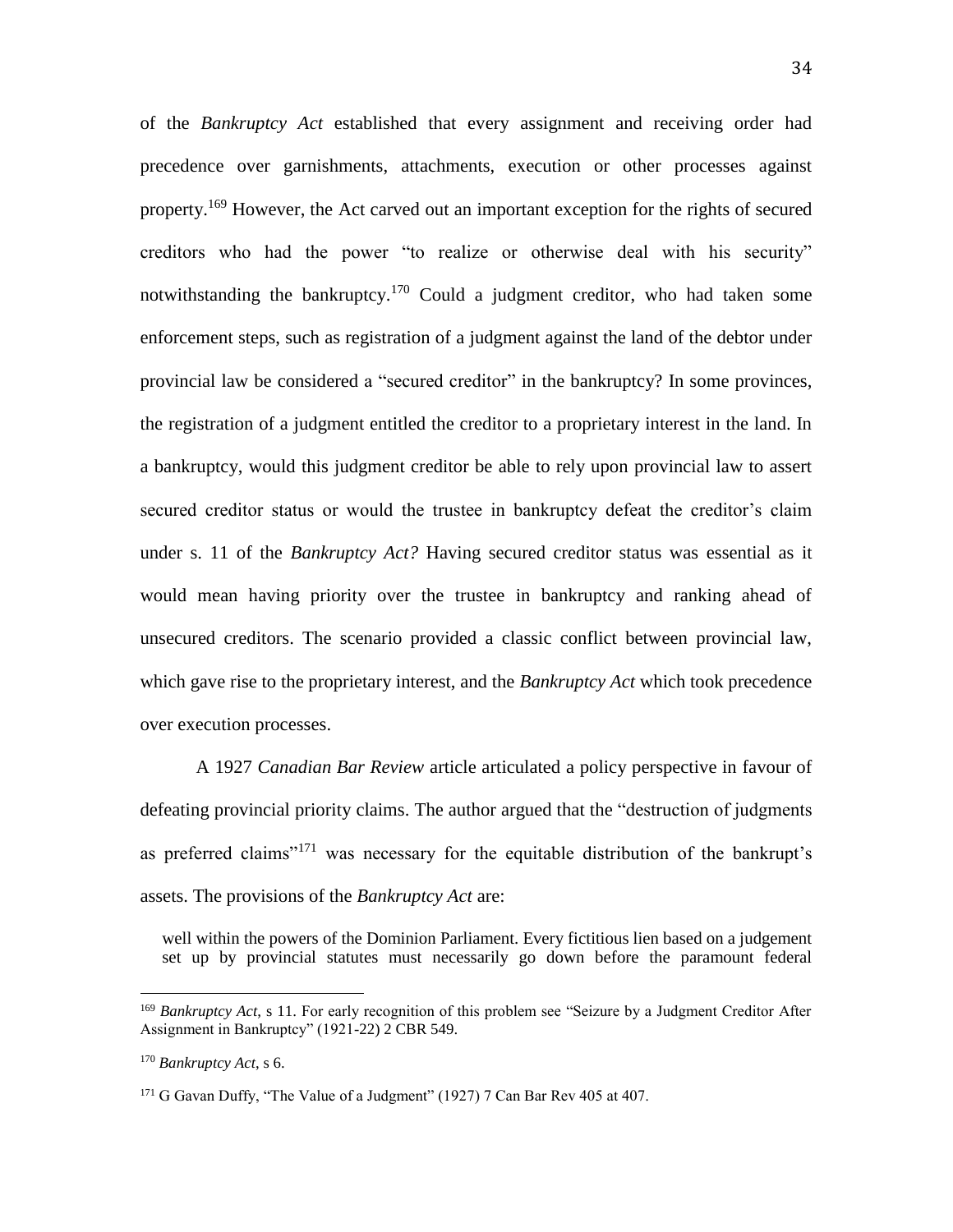legislation and it is difficult to see how the [Bankruptcy]Act could have been differently drawn to carry out its manifest purposes more effectually.  $172$ 

However, in the early 1920s it was not clear that the courts would adopt this view.

In 1922, the Nova Scotia Supreme Court in *Re Fader* heard one of the first cases to consider the status of registered judgments in a bankruptcy.<sup>173</sup> Rather than dismissing the judgment creditor's claim for secured creditor status in the bankruptcy, the court gave leave to the judgment creditors to return to court and argue for a declaration of priority on the basis that their registered judgments entitled them to secured creditor status in the bankruptcy.<sup>174</sup> The following year, the Alberta Court of Appeal indicated the uncertainty caused by *Re Fader*:

There has been some question raised as to whether a lienholder, whose lien is created by virtue of a provincial statute and not by contract, should be treated as coming within the meaning of a 'secured creditor,' as defined by the [Bankruptcy] Act.<sup>175</sup>

However, this issue was not raised in argument and the Court of Appeal proceeded on the assumption that the plaintiff was a secured creditor.

The meaning of "secured creditor" became a matter of contention in Nova Scotia and New Brunswick. Prior to the enactment of the *Bankruptcy Act,* those provinces had passed legislation providing that a registered judgment became "as effective [as] a lien on the debtor's lands as a registered mortgage."<sup>176</sup> If the courts recognized the registered judgment as a secured creditor then such a claim would have priority over the trustee. In

<sup>&</sup>lt;sup>172</sup> G Gavan Duffy, "The Value of a Judgment" (1927) 7 Can Bar Rev 405 at 407.

<sup>173</sup> (1922) 3 CBR 203 (NSSC).

<sup>174</sup> *Re Faber* (1922) 3 CBR 203 (NSSC) at para 10.

<sup>175</sup> *Imperial Lumber Co v Johnson* [1923] 1 WWR 920, [1923] 1 DLR 1125 at 1125 (Alta CA).

<sup>176</sup> *Parker-Eakins Co v Leblanc (Trustee of)* (1922), 3 CBR 211 at para 17 (NSSC).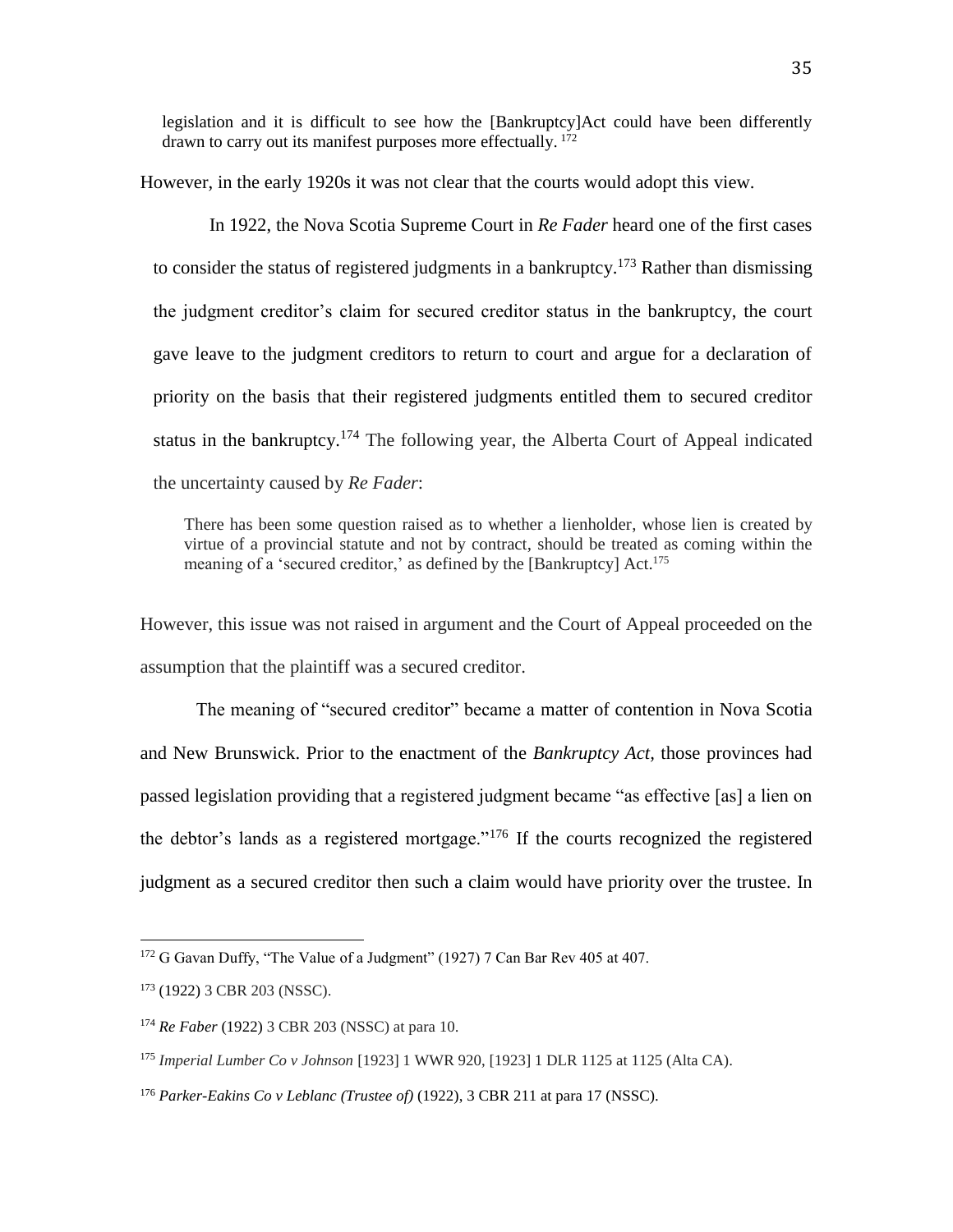*Parker-Eakins Co. v Leblanc (Trustee of),* the creditor had obtained a judgment and registered a certificate judgment in the registry of deeds. When the debtor made an authorized assignment, the creditor argued that he was a secured creditor with valid security that bound the debtor's lands notwithstanding the effect of the *Bankruptcy Act*. In addition to asserting secured creditor status, the creditor also argued that the *Bankruptcy Act* destroyed the effect of his registered judgment under provincial law. According to the creditor, s. 11 of the *Bankruptcy Act,* which gave bankruptcy proceedings priority over execution processes, "was beyond the legislative powers of the Parliament of Canada."<sup>177</sup>

Chisholm J. did not accept the creditors' arguments and concluded that the assignment in bankruptcy took precedence over the registered judgment binding lands. A registered judgment against land was not a charge or lien under the Act's definition of secured creditor. A lien mentioned in the definition of secured creditor only meant consensual arrangements between the parties and not a lien created by the "recovery and recording of a judgment."<sup>178</sup> On the constitutional argument, Chisholm J. reasoned that s.11 of the *Bankruptcy Act* was constitutional. Given that the main purpose of the *Bankruptcy Act* was to distribute assets Chisholm J. reasoned that "at every step...there must be an interference with the subject-matter of property and civil rights within the province."<sup>179</sup> Parliament had the power:

<sup>177</sup> *Parker-Eakins Co v Leblanc (Trustee of)* (1922), 3 CBR 211 at para 6 (NSSC).

<sup>178</sup> *Parker-Eakins Co v Leblanc (Trustee of)* (1922), 3 CBR 211 at para 16 (NSSC).

<sup>179</sup> *Parker-Eakins Co v Leblanc (Trustee of)* (1922), 3 CBR 211 at para 21 (NSSC).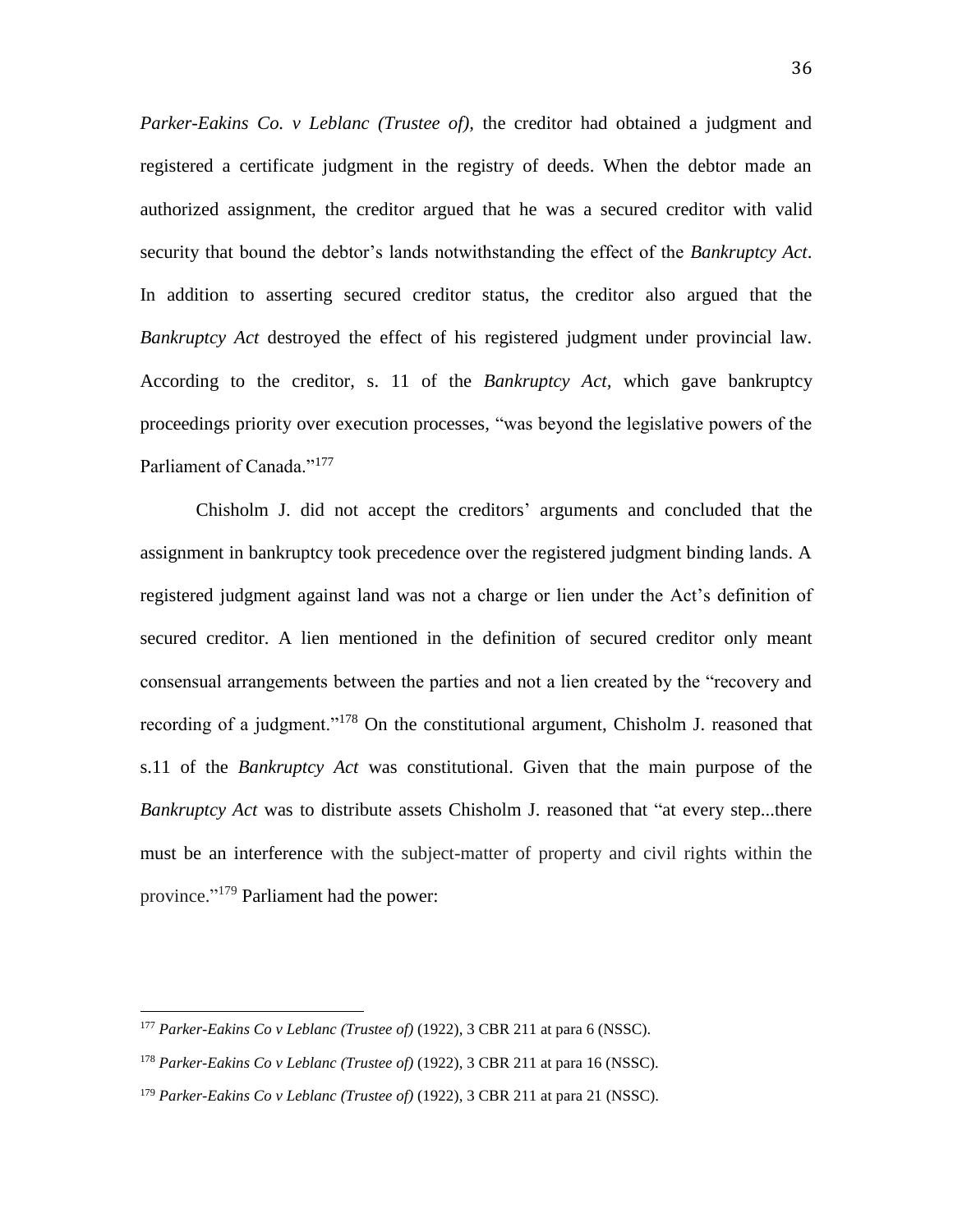to enact, not as ancillary merely to its right to legislate on the subject-matter of bankruptcy but as indispensable to effective legislation, laws as to how creditors' claims shall rank, and how debtors' assets shall be distributed.<sup>180</sup>

Russell J. in dissent, concluded that the holder of the registered judgment was a secured creditor and therefore had priority over the trustee. However, in reaching his decision Russell J. expressed his view on the federalism question:

The policy of *The Bankruptcy Act* is, generally, to pay respect to existing provincial legislation. Should we not then say that...the lien of the secured creditor shall be preserved? I think this is the proper answer.<sup>181</sup>

While the majority in *Parker-Eakins* had given prominence to the *Bankruptcy Act*, a subsequent decision of the Nova Scotia Supreme Court rejected that approach and reached the opposite conclusion. The court *In re Rodenhizer* concluded that a creditor holding a registered judgment was a secured creditor and was therefore entitled to priority in the bankruptcy. The Court emphasized that in this case there was a consent judgment that was obtained as security for the loan meaning that the loan and judgment were obtained at a time when the debtor was solvent. Mellish J. stated that the *Bankruptcy Act* "has to do with the estates of insolvents."

[The Act's] object is clearly, I think, not to avoid or postpone securities given by solvent persons for present *bona fide* consideration.... Legislation with such an object in view would, I think, come under the exclusive jurisdiction of the local authority and cannot, I think, be said to be ancillary or incidental to legislation on the subject of bankruptcy or insolvency.

It appears in this case the court was seeking to preserve the local practice of using consent judgments in the province. Mellish J. A noted that a consent judgment was an "effective and usual form of security taken by those loaning money to solvent people" in

<sup>180</sup> *Parker-Eakins Co v Leblanc (Trustee of)* (1922), 3 CBR 211 at para 21 (NSSC).

<sup>181</sup> *Parker-Eakins Co v Leblanc (Trustee of)* (1922), 3 CBR 211 at para 35 (NSSC).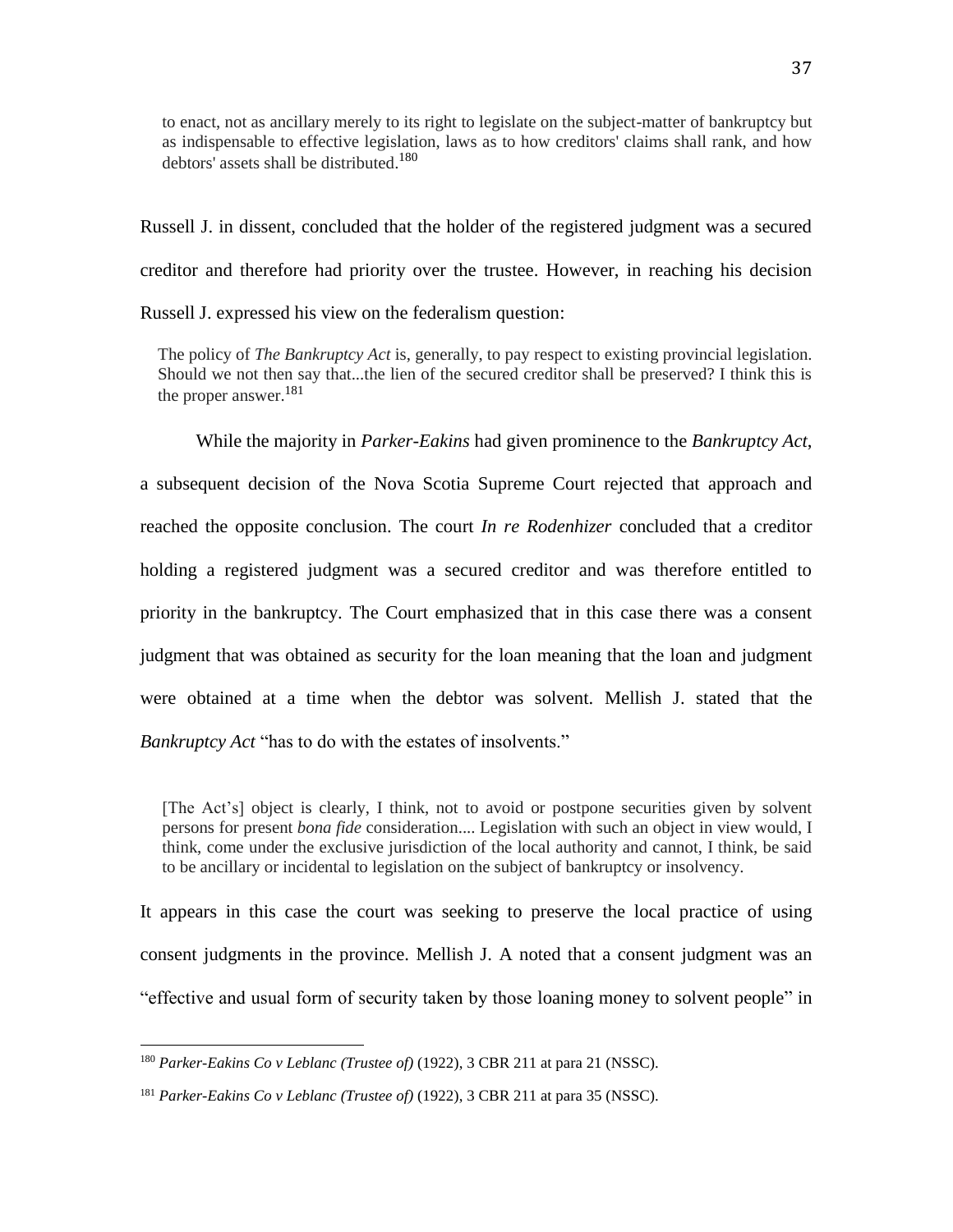Nova Scotia. The decisions in *Re Faber* and *Rodnhizer* raised doubts about the interface between provincial legislation, which treated judgment creditors like secured creditor rights, and a bankruptcy. A 1927 article cast doubt on the reasoning of these decisions. Only a proper understanding of the *Bankruptcy Act* "helps clear away the imaginary difficulties"<sup>182</sup> raised by the cases. The author also offered practical advice for prospective lenders: "Money lenders who advance money on a judgment which may be destroyed by bankruptcy instead of insisting on mortgage, which will survive, do so with full knowledge and have no grievance." <sup>183</sup> These early lower court decisions did not resolve the issue of registered judgments in a bankruptcy. A Québec case would ultimately provide the Privy Council with its first opportunity to make a twentieth century constitutional pronouncement on the question of whether the *Bankruptcy Act* "infringe[d] upon the provincial property and civil rights jurisdiction."<sup>184</sup>

#### **C.** *ROYAL BANK v. LARUE*

 $\overline{a}$ 

On January 19, 1928, the Privy Council released its judgment in *Royal Bank of Canada v Larue.* <sup>185</sup> Although still a member of the Privy Council, Lord Haldane did not participate in the *Larue* decision, and the overall result emphasized a broad reading of the bankruptcy and insolvency power.<sup>186</sup> The Privy Council relied upon Lord Herschell's

<sup>&</sup>lt;sup>182</sup> C Gavan Duffy, "The Value of a Judgment" (1927) 7 Can Bar Rev 405 at 407.

<sup>&</sup>lt;sup>183</sup> C Gavan Duffy, "The Value of a Judgment" (1927) 7 Can Bar Rev 405 at 407.

<sup>184</sup> *Royal Bank of Canada v Larue* [1928] AC 187, 8 CBR 579 at para 9 (PC).

<sup>185</sup> *Royal Bank of Canada v Larue* [1928] AC 187, 8 CBR 579 (PC).

<sup>186</sup> *Royal Bank of Canada v Larue* [1928] AC 187, 8 CBR 579 (PC). Viscount Cave, LC, Lord Buckmaster, Lord Carson, Lord Darling, and Lord Warrington of Clyffe were members of the Privy Council that issued *Larue* on January 19, 1928. Lord Haldane's last judgment was issued on June 12, 1928. See *Roman Catholic School Trustees v The King* [1928] AC 363. Lord Haldane died August 19, 1928. See John T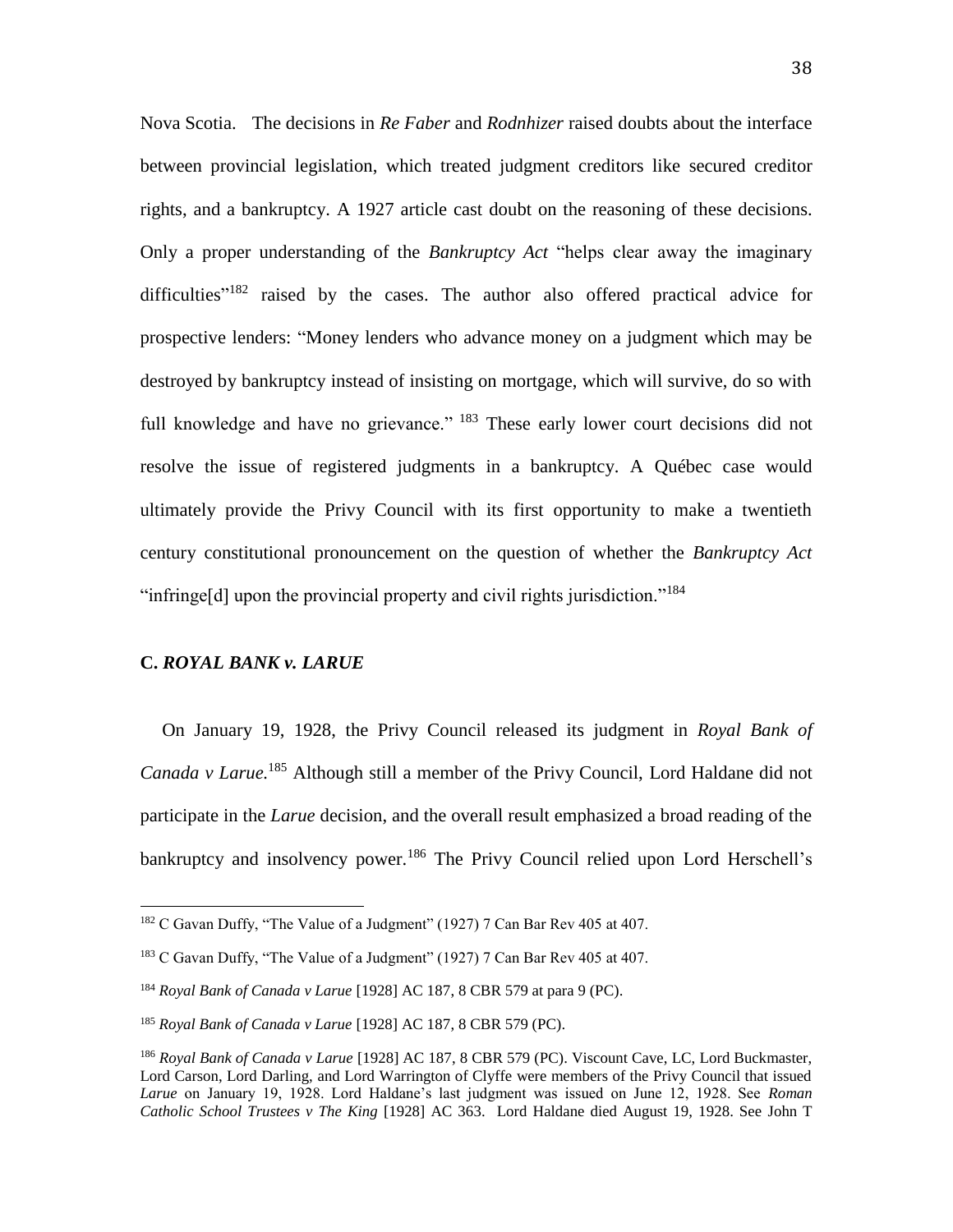statement in the *Voluntary Assignments Case* and ruled that the Dominion had the right under the *Bankruptcy Act* to postpone creditors' rights established by provincial law. The case began in 1922 and would take six years before the Privy Council ruled. The lower court rulings in *Larue* demonstrate that a broad reading of the federal bankruptcy power was not a foregone conclusion. The Québec Superior Court, the Québec Court of Appeal and a dissenting judge in the Supreme Court of Canada sought to preserve the Quebec Civil Code from federal interference. Many of the arguments initially raised in the Quebec National Assembly and in the House of Commons can be found in these three judgments.

In March of 1922, the Royal Bank obtained a judgment against the debtor and subsequently registered it. The registration referred to the debtor's real estate and established a judicial hypothec on that property in accordance with the Québec Civil Code. Before the Bank took any steps to enforce the judicial hypothec, the debtor made an assignment under the *Bankruptcy Act*. The Bank subsequently filed a claim with the trustee claiming a "privilege in…the nature of a judicial hypothec upon the real estate of the debtor." The trustee rejected the Bank's claim taking the position that the Bank had no privileged claim and that an assignment in bankruptcy had precedence over the Bank's claim.<sup>187</sup> The trustee relied upon s. 11(10) of the *Bankruptcy Act*, which specifically referred to judgments operating as hypothecs. The subsection provided that after the registration of the debtor's assignment in bankruptcy:

Saywell, *The Lawmakers: Judicial Power and the Shaping of Canadian Federalism* (Toronto: University of Toronto Press, Osgoode Society for Canadian Legal History, 2002) at 182-183.

<sup>187</sup> A summary of the facts is drawn from *Royal Bank of Canada v Larue* [1928] AC 187, 8 CBR 579 (PC). at paras 1-2 and *Quebec (Attorney General) v Bélanger*, [1926] SCR 218 at paras 1-2.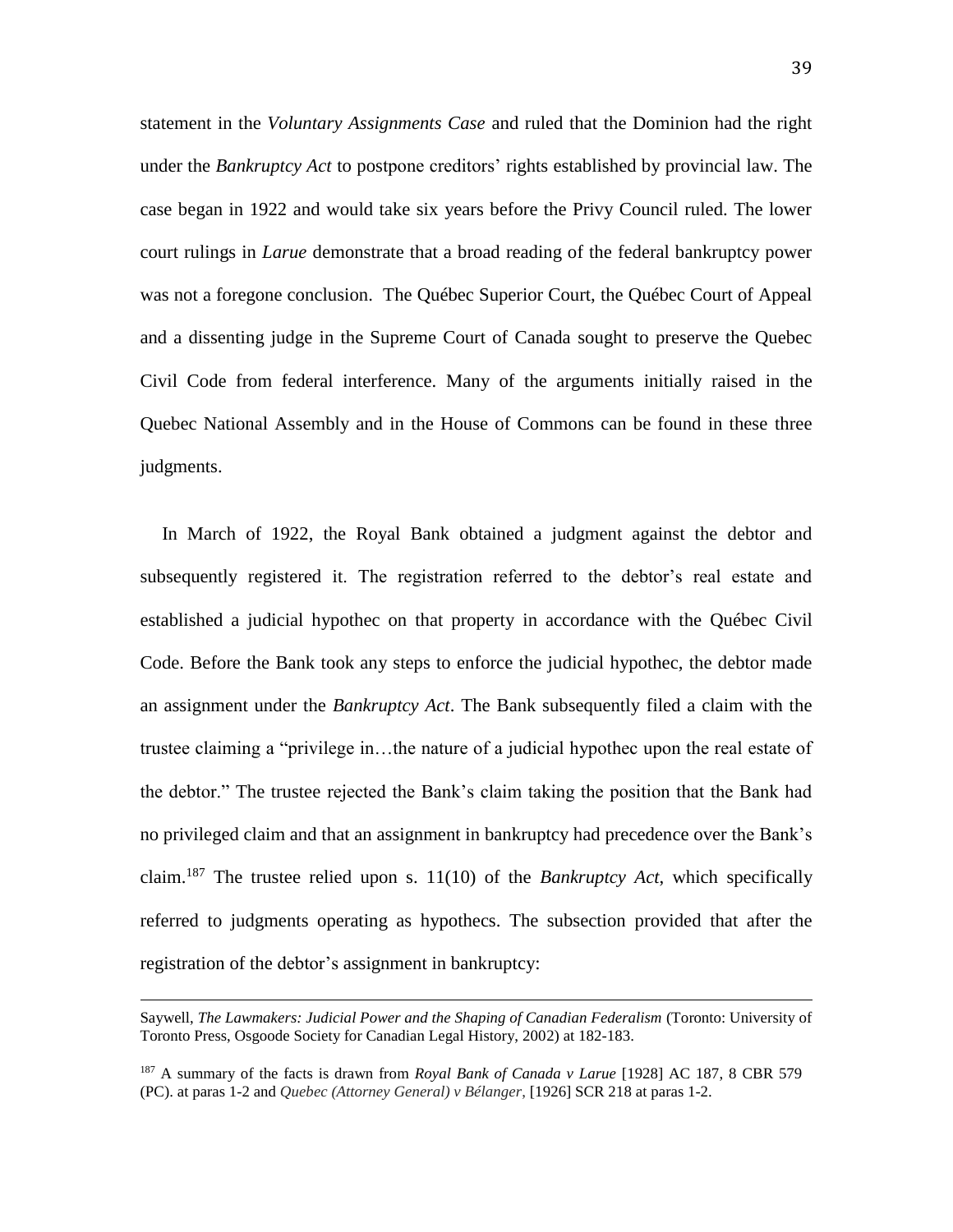such… assignment shall have precedence of all certificates of judgment, *judgments operating as hypothecs*, executions and attachments against land (except such thereof as have been completely executed by payment).<sup>188</sup>

In the Québec Superior Court, the Bank argued that the trustee had misinterpreted s. 11(10) or in the alternative claimed that the provision was unconstitutional as it interfered with the Bank's rights under Québec civil law.<sup>189</sup> Lemieux C.J. ultimately ruled that the Bank was entitled to proceeds from the bankrupt estate up to the amount of its hypothec. His conclusion ultimately rested upon an interpretation of s. 11(10). Lemieux C.J. ruled that s. 11(10) gave the trustee the power to realize upon the property affected by the hypothec but that the creditor holding the hypothec would have a charge over the proceeds.<sup>190</sup>

Given his conclusion on the interpretation of the *Bankruptcy Act*, Lemieux C.J. did not rule that the provision was *ultra vires*. However, he did go further and stated that if the subsection were intended to avoid the priority of the bank under the Civil Code, the provision would fail as it would go beyond the scope of the bankruptcy and insolvency power.<sup>191</sup> In several bold statements Lemieux C.J. echoed the provincial rights' sentiment found in the Québec National Assembly debates and the repeal debates in the House of Commons. First, he reasoned that the *Bankruptcy Act* did not allow a creditor to be "stripped of his rights" nor did Parliament have the "power to deprive a citizen" of rights acquired under civil law. Neither, "the sovereign nor the British Parliament, nor any

<sup>188</sup> *Bankruptcy Act of 1919*, s 11(10).

<sup>189</sup> *Quebec (Attorney General) v Larue* (1924) 5 CBR 560 at para 9 (Que SC).

<sup>190</sup> This position is summarized by the Privy Council in *Royal Bank of Canada v Larue* [1928] AC 187, 8 CBR 579 (PC) at para 6.

<sup>191</sup> Summary of Quebec Superior Court of Justice decision in *Quebec (Attorney General) v Bélanger*, [1926] SCR 218 at 2, Newcombe J.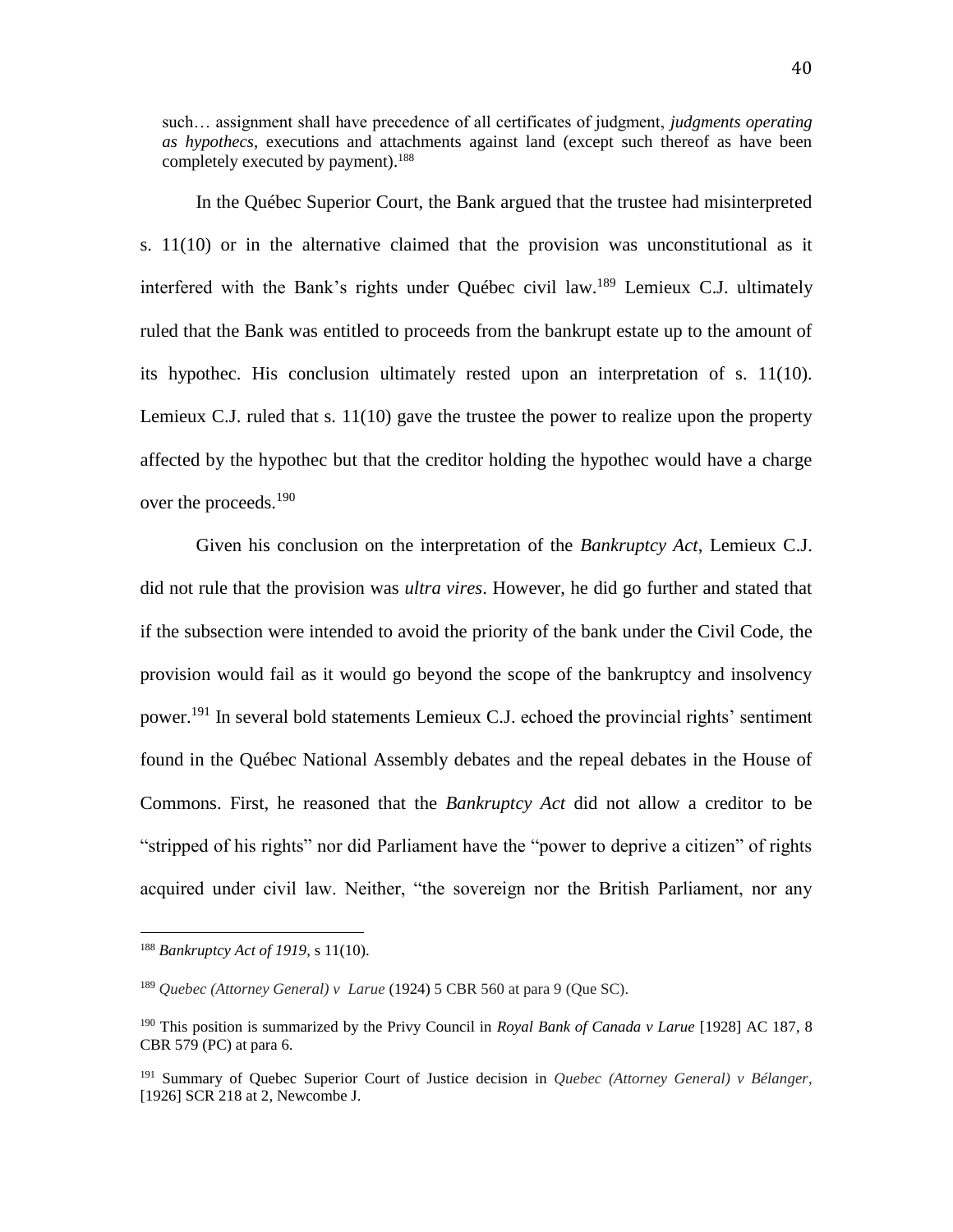empire's parliament will have the power to remove an inch or right, however small it is to a citizen."<sup>192</sup>

The Court of Appeal upheld the decision of the trial judge thus allowing the Bank to keep the proceeds from the sale of the property.<sup>193</sup> Like the trial judge, Lafontaine C.J. did not rule on the constitutionality of s. 11(10) but he also issued several statements which sought to protect Québec law. First, he noted that the some of the words in s. 11(10) of the *Bankruptcy Act* were unknown in Québec's legal language. Lafontaine C.J. asserted that this was a "dangerous" matter since one could not "with impunity" transplant the legal language of one country and seek to impose them on the legal institutions of another country which had an entirely different legal system.<sup>194</sup> Second, he sought to preserve the rights of the Bank under the Quebec Civil Code. He opposed any interpretation which would allow the *Bankruptcy Act* to have retroactive effect such that a creditor would lose "earned rights under civil law."<sup>195</sup> The cancellation of a judicial hypothec "has nothing to do with the operation of bankruptcy law."<sup>196</sup> While the two lower court decisions had decided the case on the interpretation of the *Bankruptcy Act*, both judges indicated that the law would be unconstitutional if the law had encroached upon the rights of creditors holding hypothecs. $197$ 

<sup>192</sup> *Quebec (Attorney General) v Larue* (1924), 5 CBR 560 at para 58 (Que SC) (WL translation).

<sup>193</sup> *Larue v Royal Bank of Canada* (1925), 40 Que KB 561 (CA).

<sup>194</sup> *Larue v Royal Bank of Canada* (1925), 40 Que KB 561 at para 10 (CA) (WL translation).

<sup>195</sup> *Larue v Royal Bank of Canada* (1925), 40 Que KB 561 at para 9(3) (CA) (WL translation).

<sup>196</sup> *Larue v Royal Bank of Canada* (1925), 40 Que KB 561 at para 9(3) (CA) (WL translation).

<sup>197</sup> Summary of Rinfret J of the two lower court decisions in *Quebec (Attorney General) v. Bélanger*, [1926] SCR 218 at para 50, Rinfret J, dissenting.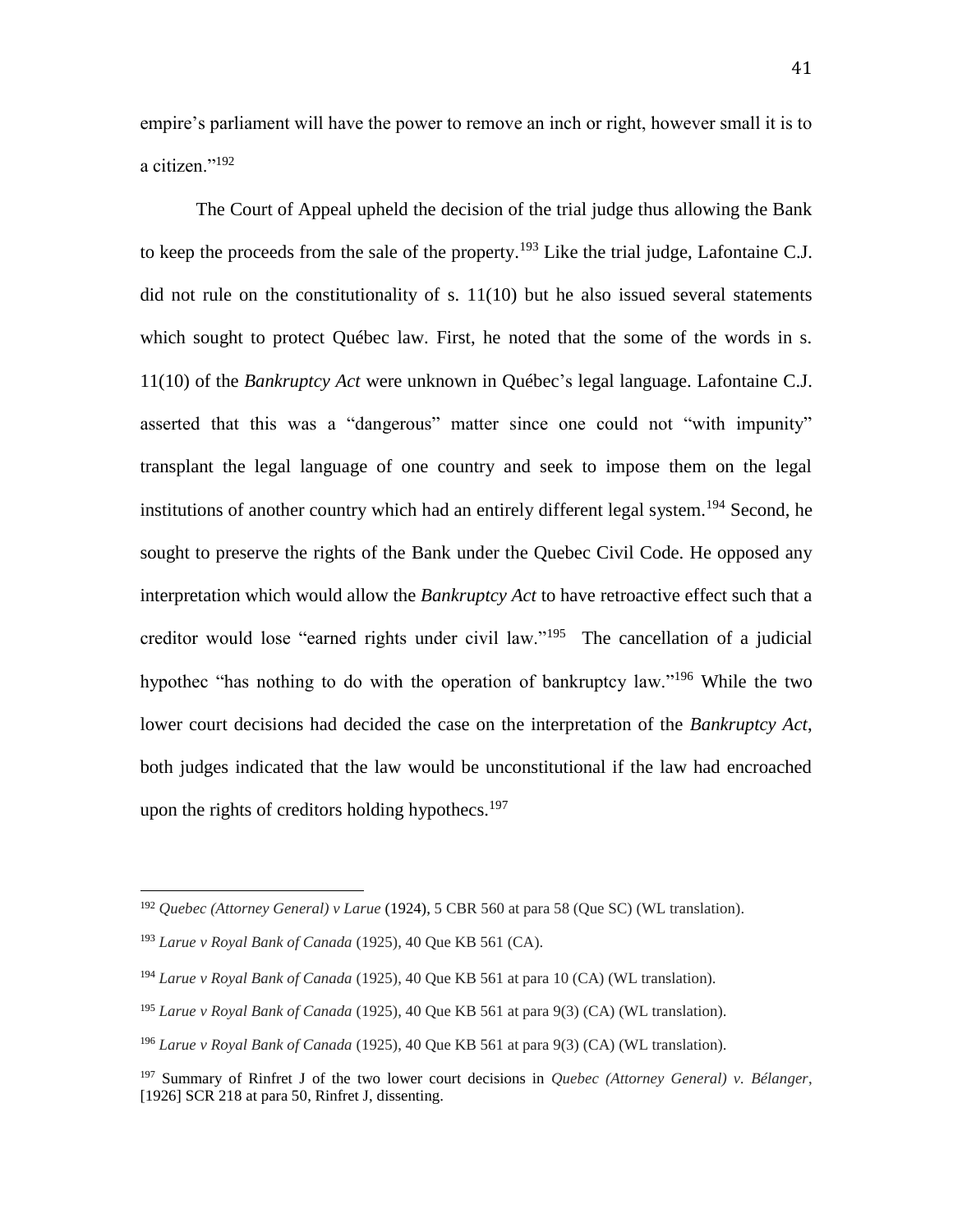The Supreme Court of Canada<sup>198</sup> upheld the trustee's decision thereby disallowing the Bank's claim of the judicial hypothec as a privilege in the bankruptcy. The majority decision, delivered by Newcombe J. upheld s. 11(10) of the *Bankruptcy Act* as coming with the Dominion's power to regulate bankruptcy and insolvency. However, before turning to the majority decision it is important to highlight the dissenting opinion of Rinfret J. <sup>199</sup> who sided with the position of the Royal Bank and held that the "destruction of the judicial hypothec" was not part of the bankruptcy and insolvency power.<sup>200</sup> Rinfret J. concluded that the Royal Bank, through its hypothec, had acquired the status of secured creditor under the *Bankruptcy Act*. <sup>201</sup> Secured creditors remained "entirely outside the bankruptcy proceedings."<sup>202</sup> Therefore the bankrupt's property did not include property affected by the hypothec.<sup>203</sup> Rinfret J. was of the view that once the hypothec had been registered the Royal Bank acquired a real right in the designated building.<sup>204</sup> Section 11(10) of the *Bankruptcy Act* did not provide the intention to "deprive a citizen of a completed and acquired right."<sup>205</sup> If hypothecs were only to be

<sup>198</sup> *Quebec (Attorney General) v Bélanger* [1926] SCR 218.

<sup>199</sup> One Quebec lawyer would later call Rinfret J.'s dissent a "masterpiece of legal argument". Alexandre Gérin-Lajoie, "Démolisseurs! Pour ne pas dire pire" (1927-28) 6 R du D 449 at 451. Original French: "la dissidence lumineuse est un chef-d'oeuvre d'argumentation 1égale." [translation by author].

<sup>200</sup> *Quebec (Attorney General) v Bélanger* [1926] SCR 218 at para 54, Rinfret J, dissenting.

<sup>201</sup> *Quebec (Attorney General) v Bélanger* [1926] SCR 218 at para 28, Rinfret J, dissenting.

<sup>202</sup> *Quebec (Attorney General) v Bélanger* [1926] SCR 218 at para 28, Rinfret J, dissenting (WL translation) citing *Riordon v Danforth Co* [1923] SCR 319 at 333.

<sup>203</sup> *Quebec (Attorney General) v Bélanger* [1926] SCR 218 at para 31, Rinfret J, dissenting (WL translation).

<sup>204</sup> *Quebec (Attorney General) v Bélanger* [1926] SCR 218 at para 40, Rinfret J, dissenting.

<sup>205</sup> *Quebec (Attorney General) v Bélanger* [1926] SCR 218 at para 47, Rinfret J, dissenting (WL translation).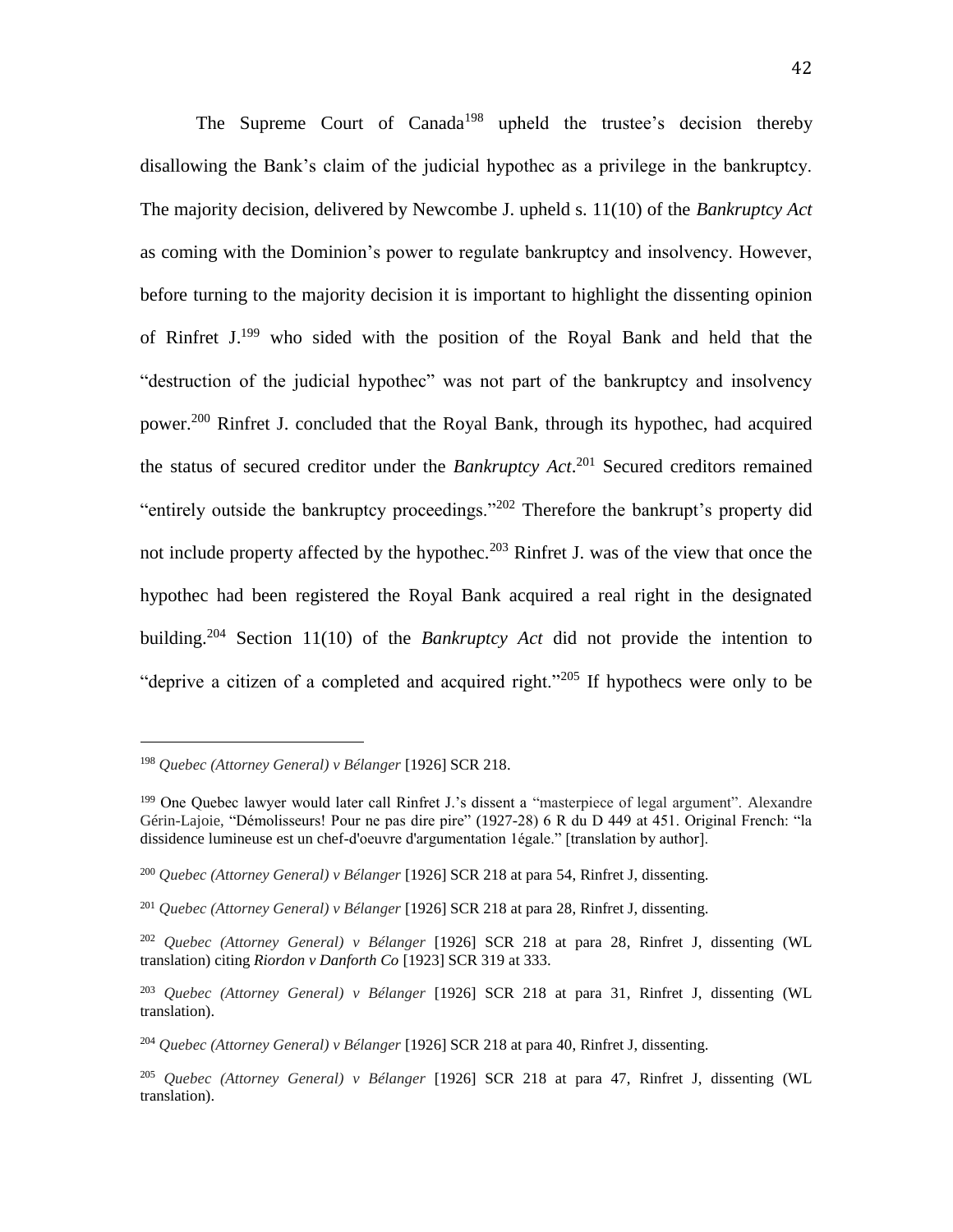valid when the debtor was solvent their protection for creditors would only be illusory. Hypothecs only had any real utility to creditors when the debtor became insolvent. If the trustee was correct and the Bank's claim was disallowed, it would effectively remove hypothecs from the Civil Code.<sup>206</sup>

Turning to the constitutional question, Rinfret J. concluded that the annulment of a judicial hypothec before the debtor became insolvent did not have an "essential relationship" to the bankruptcy and insolvency power. The federal interference with the hypothec was not a "necessary consequence" of bankruptcy and insolvency. Section 11(10) was not "strictly related to the subject" of bankruptcy or insolvency. Nor was the provision ancillary to bankruptcy and insolvency. The federal provision was not necessary for the Dominion Parliament to exercise its bankruptcy power given that it destroyed the Bank's rights.<sup>207</sup> What concerned Rinfret J. was that the Bank had acquired certain rights under provincial law prior to the bankruptcy. He concluded that those parts of s. 11(10) that had the effect of destroying the judicial hypothec were not part of the federal bankruptcy power. $208$ 

The majority of the Supreme Court of Canada came to the opposite conclusion and held that s. 11 was unconstitutional. For the majority, Newcombe J. began his constitutional analysis by referring back to the two classic nineteenth statements of the broad bankruptcy power found in *Cushing v Dupuy*<sup>209</sup> and the *Voluntary Assignments* 

<sup>206</sup> *Quebec (Attorney General) v Bélanger* [1926] SCR 218 at para 49, Rinfret J, dissenting.

<sup>207</sup> *Quebec (Attorney General) v Bélanger*, [1926] SCR 218 at para 54, Rinfret J, dissenting (WL translation).

<sup>208</sup> *Quebec (Attorney General) v Bélanger*, [1926] SCR 218 at para 58-59, Rinfret J, dissenting.

<sup>209</sup> *Cushing v Dupuy* (1880), 5 App Cas 409 at 415-416, cited in *Quebec (Attorney General) v Bélanger* [1926] SCR 218 at para 14, Newcombe J.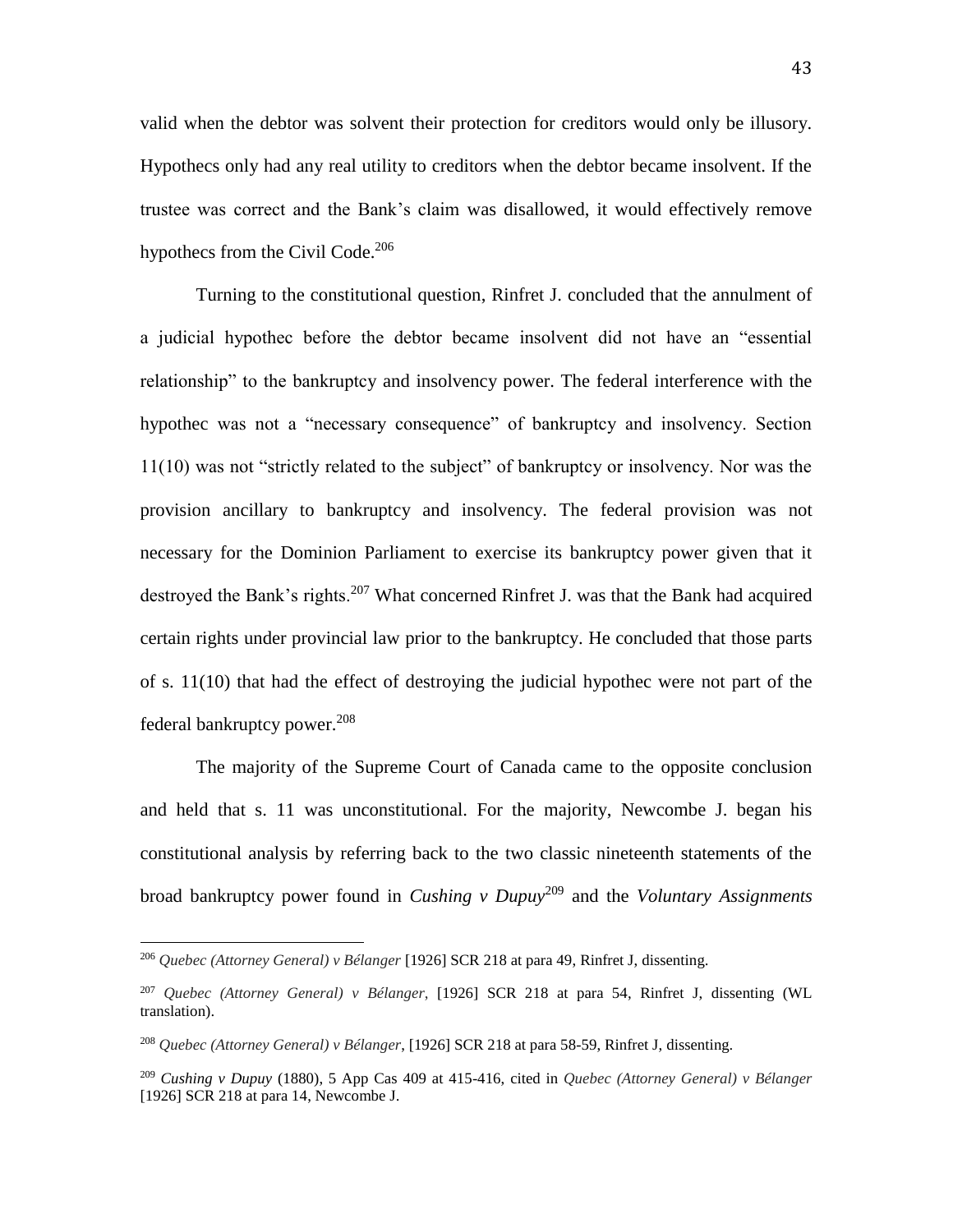*Case.<sup>210</sup>* In particular, he emphasized Lord Herschell's statement in the *Voluntary Assignments Case* that bankruptcy legislation "required ancillary provisions for the purpose of preventing the scheme of the Act from being defeated."<sup>211</sup> Newcombe J. concluded that the *Voluntary Assignments Case* "clearly recognizes the necessity of" including within a bankruptcy statute provisions like s. 11(10):

[F]ollowing the view expressed by their Lordships, I hold that these enactments belong or have strict relation to the subject of bankruptcy and insolvency, and are therefore, as provisions of *The Bankruptcy Act*, within the paramount authority of Parliament.<sup>212</sup>

Newcombe J. allowed the appeal of the trustee and ordered that the trustee's disallowance of the Bank's claim should be restored. The Bank appealed to the Privy Council and for one Quebec author "the very existence of the judicial hypothec in our Civil Code "was at stake.<sup>213</sup> The Attorney General of Quebec and the Attorney General of Canada intervened.<sup>214</sup>

The Bank's appeal of the Supreme Court judgment provided the first opportunity for the Privy Council to render a decision on the bankruptcy power in the twentieth century. The Board agreed with the Supreme Court of Canada's conclusion.<sup>215</sup> Viscount Cave, the Lord Chancellor, rendered the decision and he posed two questions:

(1) whether on a proper interpretation of the *Bankruptcy Act* a registered judicial hypothec under Quebec Civil Code is intended to be postponed to an assignment in bankruptcy.

<sup>210</sup> *Ontario (Attorney General) v Canada (Attorney General)***,** [1894] AC 189 at para 27 (PC), cited in *Quebec (Attorney General) v Bélanger* [1926] SCR 218 at para 16, Newcombe J.

<sup>211</sup> *Ontario (Attorney General) v Canada (Attorney General)***,** [1894] AC 189 at para 27 (PC), cited in *Quebec (Attorney General) v Bélanger*, [1926] SCR 218 at para 16, Newcombe J.

<sup>212</sup> *Quebec (Attorney General) v Bélanger*, [1926] SCR 218 at para 17, Newcombe J.

<sup>213</sup> "Hypothèque judiciaire" (1925-26) 4 R du D 571 at 572

<sup>&</sup>lt;sup>214</sup> L.P. "Hypothèque judiciaire" (1927-8) 6 R du D 380.

<sup>215</sup> *Royal Bank of Canada v Larue* [1928] AC 187, 8 CBR 579 (PC).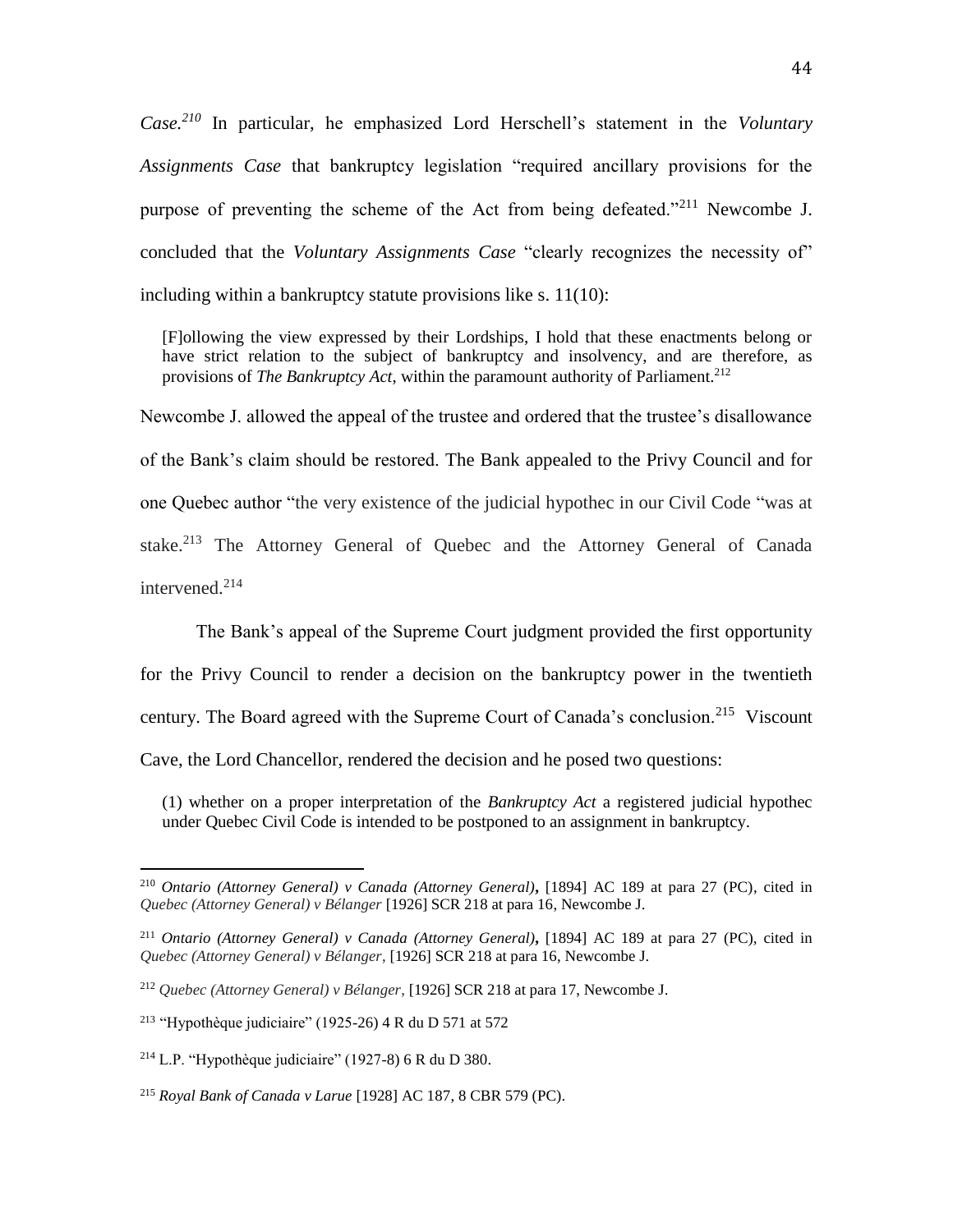(2) If such a hypothec is postponed by a provision of the Bankruptcy whether such provision is "within the legislative authority of the Dominion Parliament."<sup>216</sup>

On the first question, the Privy Council concluded that the *Bankruptcy Act* did postpone a judicial hypothec on the real estate of the debtor. It was the intention of the *Bankruptcy Act* that the assignment in bankruptcy should have precedence of all judgments operating

as hypothecs.  $217$ 

The Privy Council in *Larue* broadly stated the bankruptcy power and concluded

that judgment creditors were reduced to an equality in a bankruptcy:

[T]heir Lordships are of opinion that the exclusive authority thereby given to the Dominion Parliament to deal with all matters arising within the domain of bankruptcy and insolvency enables that Parliament to determine by legislation the relative priorities of creditors under a bankruptcy or an authorized assignment. A creditor who has obtained judgment for his debt and has issued execution upon the debtor's lands or goods remains a creditor; and it is entirely within the authority of the Dominion Parliament to declare that such a creditor...shall on the occurrence of bankruptcy...be reduced to an equality with the general body of creditors.<sup>218</sup>

The Privy Council went further and stated that there was nothing in the nature of a

Québec judicial hypothec which exempted it from the impact of the federal bankruptcy

statute:

 $\overline{a}$ 

No doubt it was within the competence of the provincial Legislature to give to a judicial hypothec the quality of a real right; but if and so soon as that enactment comes into conflict with a Dominion statute duly passed under the authority of sec. 91 of the Act of 1867, then the Dominion statute prevails over the provincial legislation and takes effect according to its tenor.<sup>219</sup>

To support this conclusion Viscount Cave L.C. quoted Lord Herschell's now well-worn

passage from the *Voluntary Assignments Case.*<sup>220</sup> According to Viscount Cave, "Lord

<sup>216</sup> *Royal Bank of Canada v Larue* [1928] AC 187, 8 CBR 579 at para 2 (PC).

<sup>217</sup> *Royal Bank of Canada v Larue*, [1928] AC 187, 8 CBR 579 at para 6 (PC).

<sup>218</sup> *Royal Bank of Canada v Larue,* [1928] AC 187, 8 CBR 579 at para 12 (PC).

<sup>219</sup> *Royal Bank of Canada v Larue*, [1928] AC 187, 8 CBR 579 at para 13 (PC).

<sup>220</sup> *Ontario (Attorney General) v Canada (Attorney General)* [1894] AC 189 (PC) at para 27, cited in *Royal Bank of Canada v Larue,* [1928] AC 187, 8 CBR 579 at para 11 (PC).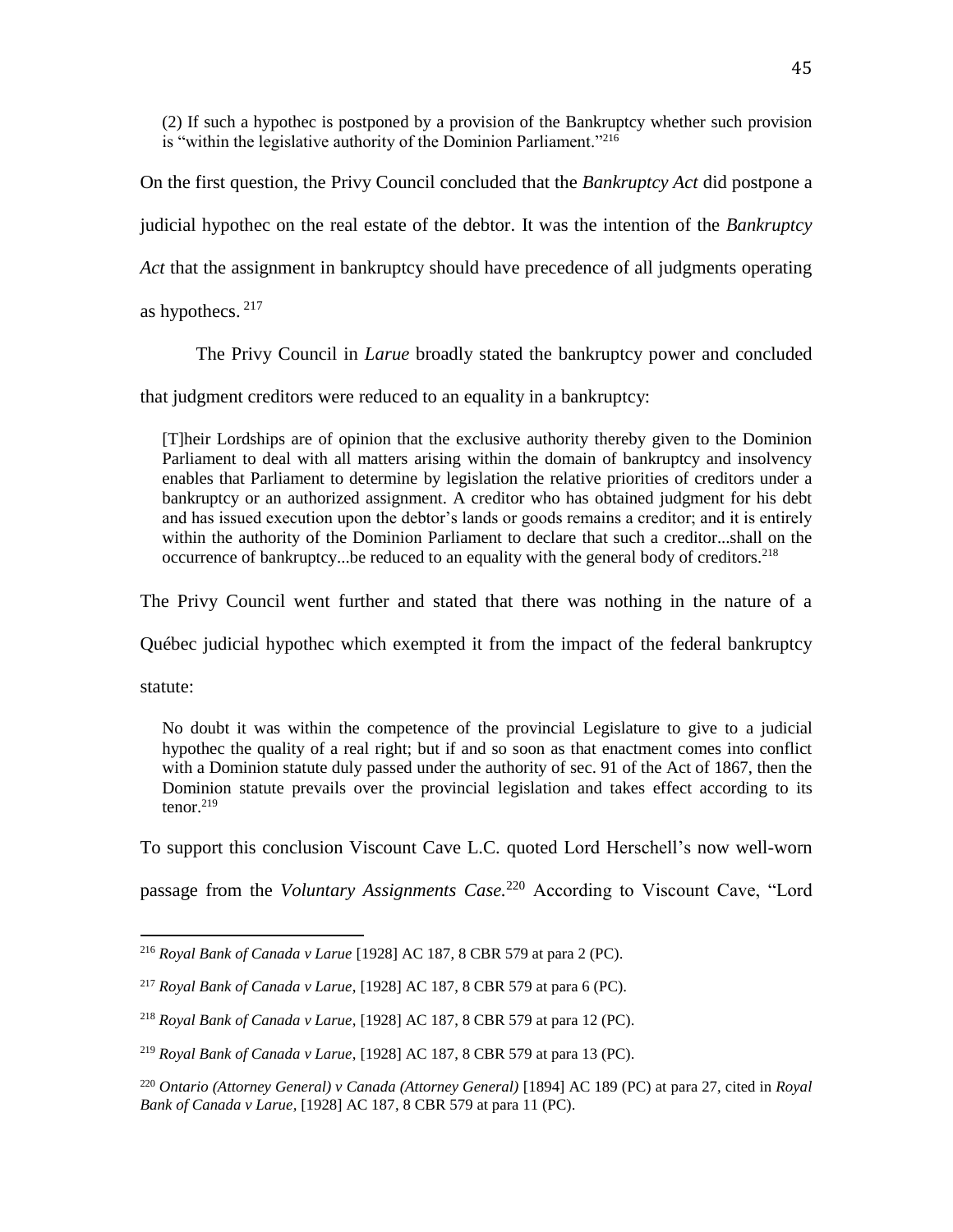Herschell's judgment shows clearly that such an execution [the judicial hypothec] may lawfully be postponed by the Dominion Act."<sup>221</sup> Looking back to the nineteenth century Viscount Cave effectively entrenched Lord Herschell's once *obiter* statement as part of Canadian constitutional law. As a result the Privy Council upheld the trustee's original decision to dismiss the Bank's claim.

The reaction to *Larue* in Quebec was not positive.<sup>222</sup> Within weeks of the decision a Barrister of the Montreal Bar rose in the Quebec National Assembly demanding that Parliament amend the *Bankruptcy Act* to allow judicial hypothecs to be recognized in a bankruptcy.<sup>223</sup> In 1928, the *Revue du Droit* published "Démolisseurs!" in which Alexandre Gérain-Lajoie, a Quebec lawyer, condemned *Royal Bank v Larue* as destructive to Quebec civil law:<sup>224</sup>

This disastrous, literally inexplicable decision made one more, broader blow in the barrier of protection that surrounded our provincial law. It was already quite damaged. It falls, of course, into ruins and no longer offers any security: how could one place its trust in it?<sup>225</sup>

However, for British constitutional scholar Arthur Berriedale Keith the outcome in *Larue* was much more acceptable and perhaps inevitable. Whether the *Bankruptcy Act* 

<sup>221</sup> *Royal Bank of Canada v Larue,* [1928] AC 187, 8 CBR 579 at para 12 (PC).

<sup>222</sup> "Hypothèque judiciaire" (1927-8) 6 R du D 380 (Privy Council had overturned dissenting judgment of Rinfret J in the Supreme Court of Canada as well as overturning judgments from the Quebec Court of Appeal and Quebec Superior Court).

<sup>223</sup> "Hypothèque judiciaire" (1927-8) 6 R du D 380 at 380-381 (reporting that Aléderic Blain raised the matter on February 22, 1928).

<sup>224</sup> Alexandre Gérin-Lajoie, "Démolisseurs! Pour ne pas dire pire" (1927-28) 6 R du D 449. Démolisseurs translates into demolishers or wreckers.

<sup>225</sup> Alexandre Gérin-Lajoie, "Démolisseurs! Pour ne pas dire pire" (1927-28) 6 R du D 449 at 464. Original French: "Cette décision néfaste, littéralement inexplicable, fait une brèche de plus, et large, dans la barrière de protection qui entourait notre droit provincial. Celle-ci était déjà assez endommageé pourtant. Elle tombe, évidemment, en ruines et n'offre plus aucune sécurité: comment pourrait-on y mettre sa confiance?" [translated by author].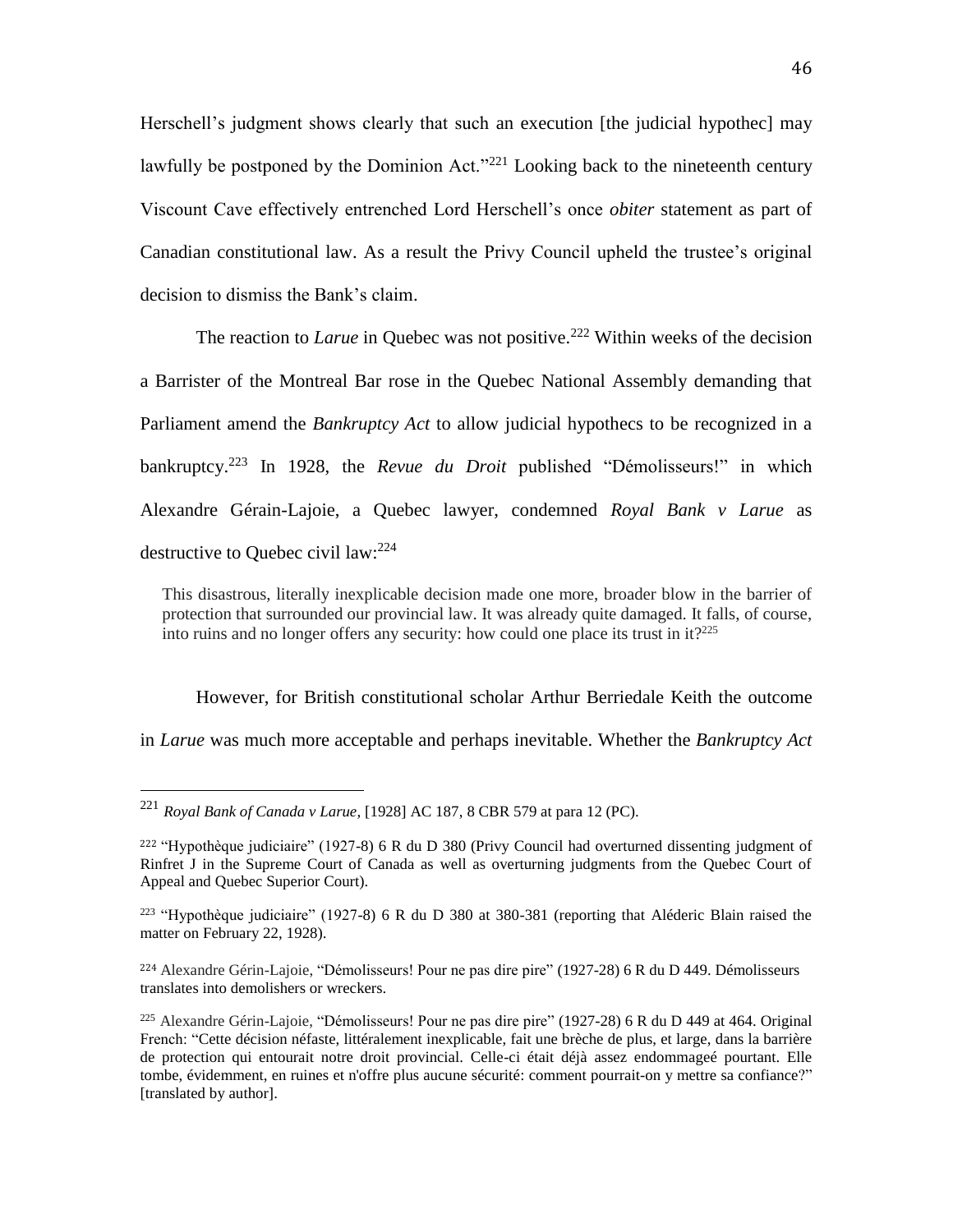could interfere with provincial legislation "seems obviously in the affirmative."<sup>226</sup> The Privy Council had "already asserted...that the Dominion could deal with the effect of an execution on property under a Dominion bankruptcy law<sup>1227</sup> in the *Voluntary Assignments Case.* That answer, however, was not obvious to many prior to 1928 and perhaps to some even after *Larue*. 228

#### **VII. CONCLUSION**

 $\overline{a}$ 

The absence of an established bankruptcy bar made it challenging for a legal community approaching a bankruptcy statute for the first time. But understanding and interpreting the new Act was only part of the problem. In 1919, Parliament was reasserting its jurisdiction in bankruptcy after nearly forty years of provincial regulation of debtor-creditor law. The abrupt change to federal law meant that the new legislation would come under attack for interfering with established provincial law. This set the stage for both political opposition and constitutional challenges to the new paradigm of federal bankruptcy law. The political debates reflected a belief that Parliament had not achieved an adequate balance between federal and provincial rights in the *Bankruptcy Act*. Rather than relying upon the new federal law, Saskatchewan and Alberta proceeded

<sup>&</sup>lt;sup>226</sup> Berriedale Keith, "Notes on Imperial Constitutional Law" (1928) 10 J Comp Legis & Int'l L (3rd) 293 at 308.

<sup>227</sup> Berriedale Keith, "Notes on Imperial Constitutional Law" (1928) 10 J Comp Legis & Int'l L (3rd) 293 at 308.

<sup>228</sup> Perhaps *Larue* could never bridge the gap between these two views. In Quebec, the notion that federal bankruptcy law interfered with the Civil Code, continued well after 1928. See Rosalie Jukier & Roderick A. Macdonald, "The New Quebec Civil Code and Recent Federal Law Reform Proposals" (1992) 20 Can Bus LJ 380 at n 89 (Privy Council's refusal to recognize judicial hypothec in *Larue* demonstrates that the federal Bankruptcy Act "has never been particularly sensitive to the intellectual structure of the civil law"); See Pierre Carignan, "La Competence Legislative en Matiere de Faillite et d'Insolvabilite" (1979) 57 Can Bar Rev 47 at 73 (recommending that the provinces should be given jurisdiction over personal bankruptcies).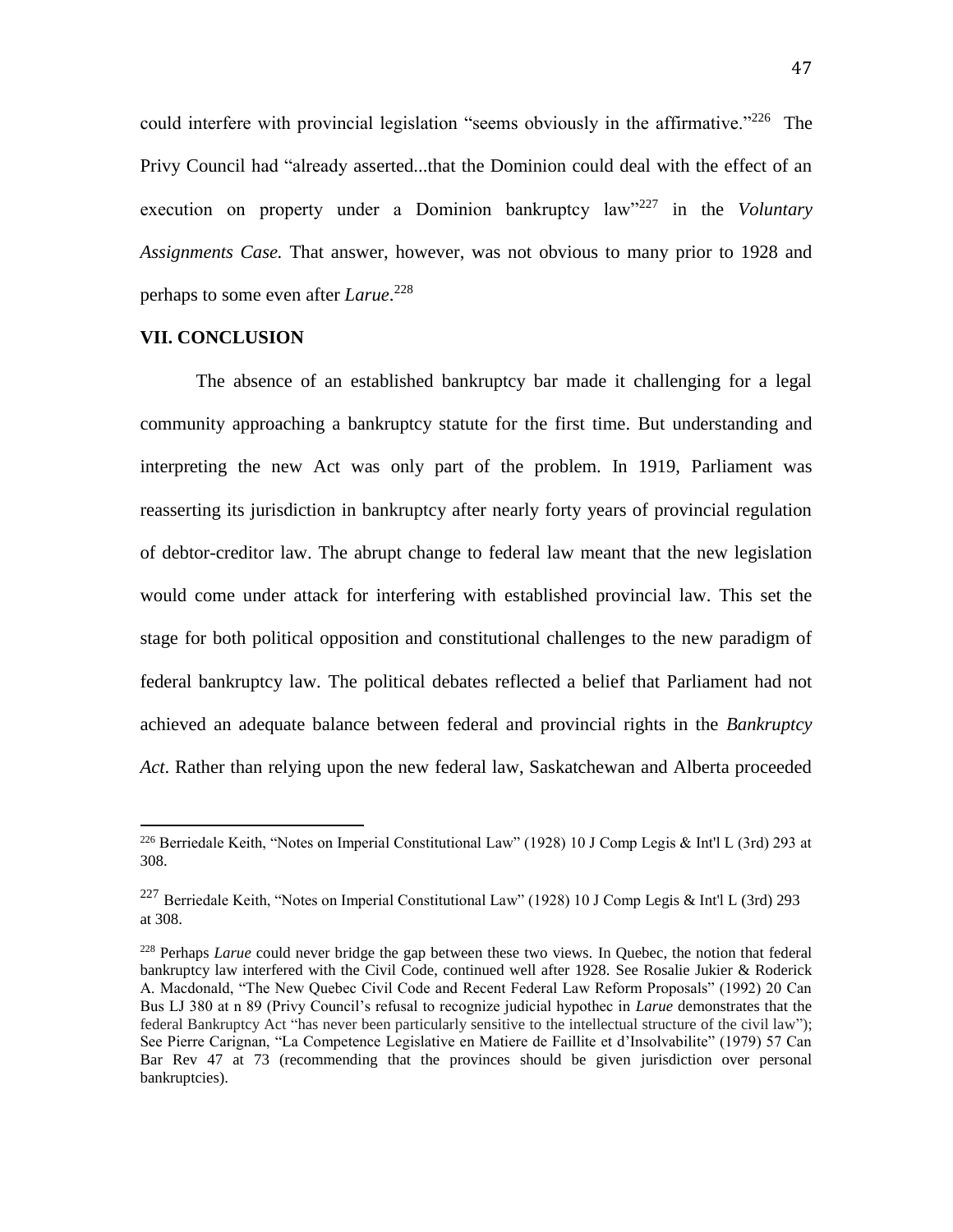to enact their own debtor relief legislation in response to the regional economic crisis in those two provinces. The demand for repeal by Québec National Assembly and some Québec MPs reflected a strong provincial rights perspective. The new *Bankruptcy Act* and the federal bankruptcy power threatened provincial law, which had been dominant over the preceding forty years. When constitutional litigation arose, early cases illustrated that there was not an overwhelming acceptance of a broad bankruptcy and insolvency power and the resolution of this constitutional question was not certain as the decade progressed.

The Privy Council's decision in *Royal Bank v Larue* ruled in favour of a broad bankruptcy power. *Larue* continued to have influence at the end of the decade.<sup>229</sup> In 1929, the Supreme Court of Canada<sup>230</sup> cited *Larue* and quoted at length from the *Voluntary Assignments Case.<sup>231</sup>* By 1932, the leading bankruptcy text, *Bankruptcy in*  Canada, 2<sup>nd</sup> ed., by Lewis Duncan and W.J. Reilley, had inserted *Larue* into their chapter, "Bankruptcy and Insolvency under the Canadian Federal System" following

<sup>&</sup>lt;sup>229</sup> However, the question of the legal relationship between judgment creditors and bankruptcy did not disappear. The Supreme Court of Canada decision in 1959 revisited this issue in *Canadian Credit Men's Trust Assn. v. Beaver Trucking Ltd,* [1959] SCR 311. The enactment of modern judgment enforcement legislation in some provinces again raises the issue of the status of a registered judgment in a bankruptcy. See RCC Cuming, "Priority Competition between Secured and Unsecured Creditors: The Evolution of Policy" (2015) 30 BFLR 457.

<sup>230</sup> *Canadian Men's Trust Association v Hoffar Limited* [1929] SCR 180, 10 CBR 374. See also *R v Leach* (1929), 11 CBR 214 (NSSC) (although the court did not cite *Larue* at para 12, the court adopted a broad conception of the bankruptcy power).

<sup>231</sup> Since 1929 *Larue* has become part of Canadian constitutional law. The Supreme Court of Canada in two judgments referred to *Larue* as a seminal case: *Husky Oil Operations Ltd v Minister of National Revenue* [1995] 3 SCR 453 at para 9; *Deloitte, Haskins & Sells Ltd v Alberta (Workers' Compensation Board)* [1985] 1 SCR 785 at para 28. It has also been cited by the Supreme Court of Canada in *Reference re Companies' Creditors Arrangement Act (Canada)* [1934] SCR 659 at para 4; *Re Gingras automobile Ltée* [1962] SCR 676 at para 7; *Canadian Credit Men's Trust Association v Beaver Trucking Ltd* [1959] SCR 311 at para 22. It has also featured in provincial appellate courts. See e.g. *Toronto-Dominion Bank v Phillip*s, 2014 ONCA 613 at para 27; *Re James*, 2002 BCCA 179 at para 22; *Re Sklar* (1958), 26 WWR 529, 15 DLR (2d) 750 (Sask CA) at para 7, 10-12.